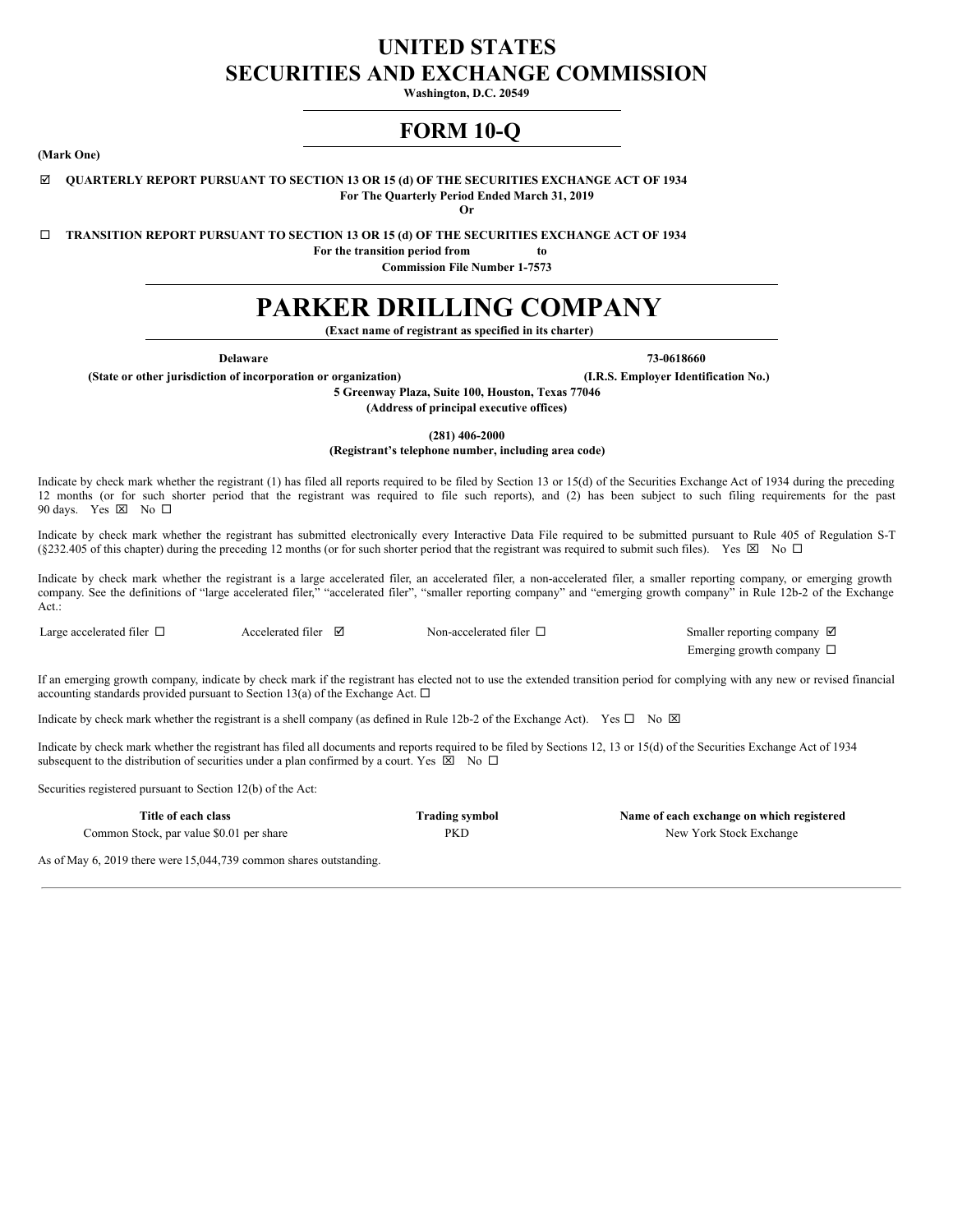# **TABLE OF CONTENTS**

|                                                                                                      | Page                    |
|------------------------------------------------------------------------------------------------------|-------------------------|
| Part I. Financial Information                                                                        |                         |
| Item 1. Financial Statements                                                                         | <u>3</u>                |
| <b>Consolidated Condensed Balance Sheets</b>                                                         | $\overline{\mathbf{3}}$ |
| <b>Consolidated Condensed Statements of Operations</b>                                               | <u>٤</u>                |
| <b>Consolidated Condensed Statements of Comprehensive Income (Loss)</b>                              | $\overline{6}$          |
| <b>Consolidated Condensed Statements of Cash Flows</b>                                               |                         |
| <b>Consolidated Condensed Statement of Stockholders' Equity</b>                                      | 8                       |
| Notes to the Unaudited Consolidated Condensed Financial Statements                                   | <u>10</u>               |
| <u>Item 2. Management's Discussion and Analysis of Financial Condition and Results of Operations</u> | <u>38</u>               |
| Item 3. Quantitative and Qualitative Disclosures about Market Risk                                   | 49                      |
| Item 4. Controls and Procedures                                                                      | 49                      |
| Part II. Other Information                                                                           |                         |
| Item 1. Legal Proceedings                                                                            | <u>50</u>               |
| Item 1A. Risk Factors                                                                                | $\underline{50}$        |
| <u>Item 2. Unregistered Sales of Equity Securities and Use of Proceeds</u>                           | <u>50</u>               |
| Item 3. Defaults Upon Senior Securities                                                              | <u>50</u>               |
| Item 4. Mine Safety Disclosures                                                                      | <u>50</u>               |
| Item 5. Other Information                                                                            | <u>51</u>               |
| Item 6. Exhibits                                                                                     | <u>52</u>               |
| <b>Signatures</b>                                                                                    | <u>54</u>               |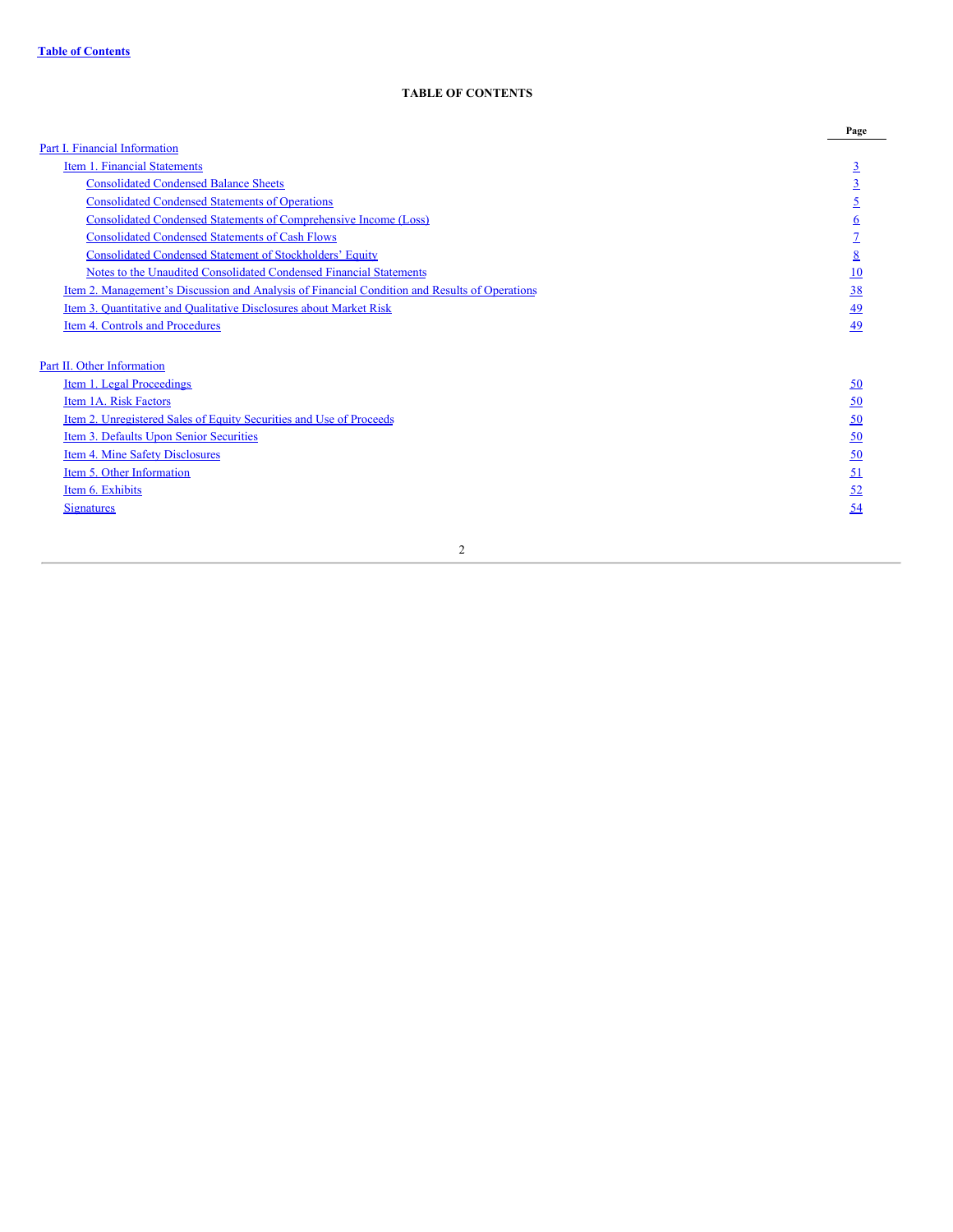# **PART I. FINANCIAL INFORMATION**

# **Item 1. Financial Statements**

# **PARKER DRILLING COMPANY AND SUBSIDIARIES CONSOLIDATED CONDENSED BALANCE SHEETS (Dollars in Thousands, Except Per Share Data)**

|                                                                                                                            |              | <b>Successor</b>  |               | Predecessor          |
|----------------------------------------------------------------------------------------------------------------------------|--------------|-------------------|---------------|----------------------|
|                                                                                                                            |              | March 31.<br>2019 |               | December 31,<br>2018 |
|                                                                                                                            |              | (Unaudited)       |               |                      |
| <b>ASSETS</b>                                                                                                              |              |                   |               |                      |
| Current assets:                                                                                                            |              |                   |               |                      |
| Cash and cash equivalents                                                                                                  | $\mathbb{S}$ | 127,849           | $\mathbb{S}$  | 48,602               |
| Restricted cash                                                                                                            |              | 21,436            |               | 10,389               |
| Accounts and notes receivable, net of allowance for bad debts of \$0 at March 31, 2019 and \$7,767 at December 31, 2018    |              | 168,444           |               | 136,437              |
| Rig materials and supplies                                                                                                 |              | 17,839            |               | 36,245               |
| Other current assets                                                                                                       |              | 19,577            |               | 35,231               |
| Total current assets                                                                                                       |              | 355,145           |               | 266,904              |
| Property, plant and equipment, net of accumulated depreciation of \$0 at March 31, 2019 and \$951,798 at December 31, 2018 |              | 303,970           |               | 534,371              |
| Intangible assets, net (Note 4)                                                                                            |              | 18,000            |               | 4,821                |
| Deferred income taxes                                                                                                      |              | 4,269             |               | 2,143                |
| Other non-current assets                                                                                                   |              | 32,997            |               | 20,175               |
| <b>Total</b> assets                                                                                                        | $\mathbb{S}$ | 714,381           | \$            | 828,414              |
| <b>LIABILITIES AND STOCKHOLDERS' EQUITY</b>                                                                                |              |                   |               |                      |
| Current liabilities:                                                                                                       |              |                   |               |                      |
| Debtor in possession financing (Note 2)                                                                                    | \$           |                   | <sup>\$</sup> | 10,000               |
| Accounts payable and accrued liabilities                                                                                   |              | 135,583           |               | 75,063               |
| Accrued income taxes                                                                                                       |              | 5,013             |               | 3,385                |
| Total current liabilities                                                                                                  |              | 140,596           |               | 88,448               |
| Long-term debt (Note 6)                                                                                                    |              | 210,000           |               |                      |
| Other long-term liabilities                                                                                                |              | 20,035            |               | 11,544               |
| Long-term deferred tax liability                                                                                           |              | 950               |               | 510                  |
| Commitments and contingencies (Note 9)                                                                                     |              |                   |               |                      |
| Total liabilities not subject to compromise                                                                                |              | 371,581           |               | 100,502              |
| Liabilities subject to compromise (Note 2)                                                                                 |              |                   |               | 600,996              |
| <b>Total liabilities</b>                                                                                                   |              | 371,581           |               | 701,498              |
|                                                                                                                            |              |                   |               |                      |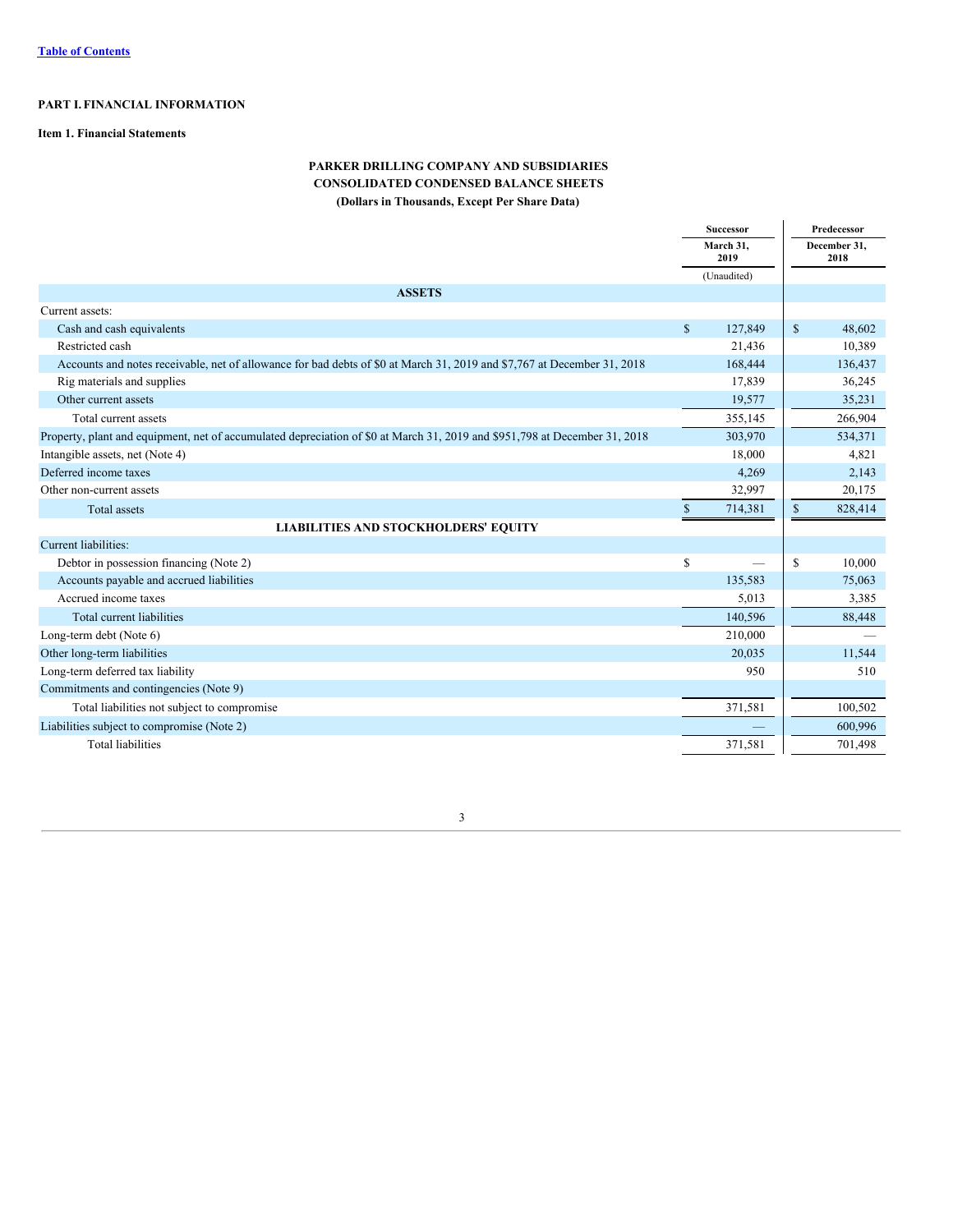# **PARKER DRILLING COMPANY AND SUBSIDIARIES CONSOLIDATED CONDENSED BALANCE SHEETS (Dollars in Thousands, Except Per Share Data)**

|                                                                                                                                                                                      | Successor         | Predecessor          |
|--------------------------------------------------------------------------------------------------------------------------------------------------------------------------------------|-------------------|----------------------|
|                                                                                                                                                                                      | March 31.<br>2019 | December 31,<br>2018 |
|                                                                                                                                                                                      | (Unaudited)       |                      |
| Stockholders' equity:                                                                                                                                                                |                   |                      |
| Predecessor preferred stock, \$1.00 par value, 1,942,000 shares authorized, 500,000 shares issued and outstanding                                                                    |                   | 500                  |
| Predecessor common stock, $$0.16\frac{2}{3}$ par value, 18,666,667 shares authorized, 9,385,060 shares issued and outstanding<br>$(9,384,669$ shares issued and outstanding in 2018) |                   | 1,398                |
| Predecessor capital in excess of par value                                                                                                                                           |                   | 766,347              |
| Predecessor accumulated other comprehensive income (loss)                                                                                                                            |                   | (6, 879)             |
| Successor common stock, \$0.01 par value, 500,000,000 shares authorized, 15,044,374 shares issued and outstanding                                                                    | 150               |                      |
| Successor capital in excess of par value                                                                                                                                             | 342,650           |                      |
| Accumulated deficit                                                                                                                                                                  |                   | (634, 450)           |
| Total stockholders' equity                                                                                                                                                           | 342,800           | 126,916              |
| Total liabilities and stockholders' equity                                                                                                                                           | 714.381           | 828,414              |

See accompanying notes to the unaudited consolidated condensed financial statements.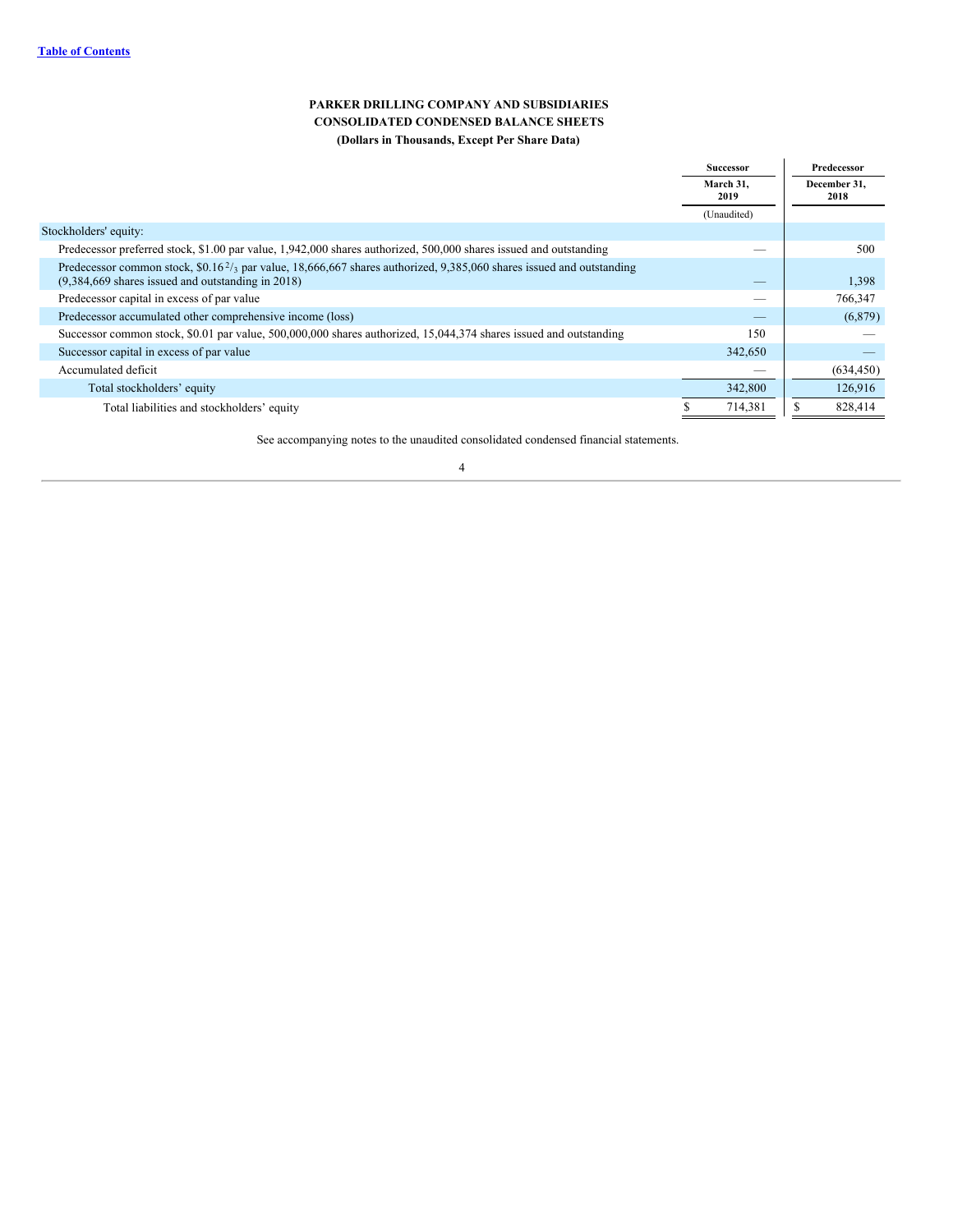# **PARKER DRILLING COMPANY AND SUBSIDIARIES CONSOLIDATED CONDENSED STATEMENTS OF OPERATIONS (Dollars in Thousands, Except Per Share Data) (Unaudited)**

|                                                               |                        | Predecessor                  |  |  |  |
|---------------------------------------------------------------|------------------------|------------------------------|--|--|--|
|                                                               |                        | Three Months Ended March 31. |  |  |  |
|                                                               | 2019                   | 2018                         |  |  |  |
| Revenues                                                      | $\mathbf S$<br>157,397 | $\mathbb{S}$<br>109,675      |  |  |  |
| Expenses:                                                     |                        |                              |  |  |  |
| Operating expenses                                            | 120,871                | 91,534                       |  |  |  |
| Depreciation and amortization                                 | 25,102                 | 28,549                       |  |  |  |
|                                                               | 145,973                | 120,083                      |  |  |  |
| Total operating gross margin (loss)                           | 11,424                 | (10, 408)                    |  |  |  |
| General and administrative expense                            | (8,147)                | (6,201)                      |  |  |  |
| Gain (loss) on disposition of assets, net                     | 384                    | 343                          |  |  |  |
| Reorganization items                                          | (92, 977)              |                              |  |  |  |
| Total operating income (loss)                                 | (89,316)               | (16, 266)                    |  |  |  |
| Other income (expense):                                       |                        |                              |  |  |  |
| Interest expense                                              | (274)                  | (11,240)                     |  |  |  |
| Interest income                                               | 8                      | 23                           |  |  |  |
| Other                                                         | (10)                   | 291                          |  |  |  |
| Total other income (expense)                                  | (276)                  | (10,926)                     |  |  |  |
| Income (loss) before income taxes                             | (89, 592)              | (27, 192)                    |  |  |  |
| Income tax expense (benefit)                                  | 656                    | 1,604                        |  |  |  |
| Net income (loss)                                             | (90, 248)              | (28, 796)                    |  |  |  |
| Less: Predecessor preferred stock dividend                    |                        | 906                          |  |  |  |
| Net income (loss) available to common stockholders            | \$<br>(90, 248)        | \$<br>(29,702)               |  |  |  |
| Basic earnings (loss) per common share:                       | $\mathbb{S}$<br>(9.63) | $\mathbb{S}$<br>(3.21)       |  |  |  |
| Diluted earnings (loss) per common share:                     | \$<br>(9.63)           | \$<br>(3.21)                 |  |  |  |
| Number of common shares used in computing earnings per share: |                        |                              |  |  |  |
| Basic                                                         | 9,368,322              | 9,251,066                    |  |  |  |
| Diluted                                                       | 9,368,322              | 9,251,066                    |  |  |  |
|                                                               |                        |                              |  |  |  |

See accompanying notes to the unaudited consolidated condensed financial statements.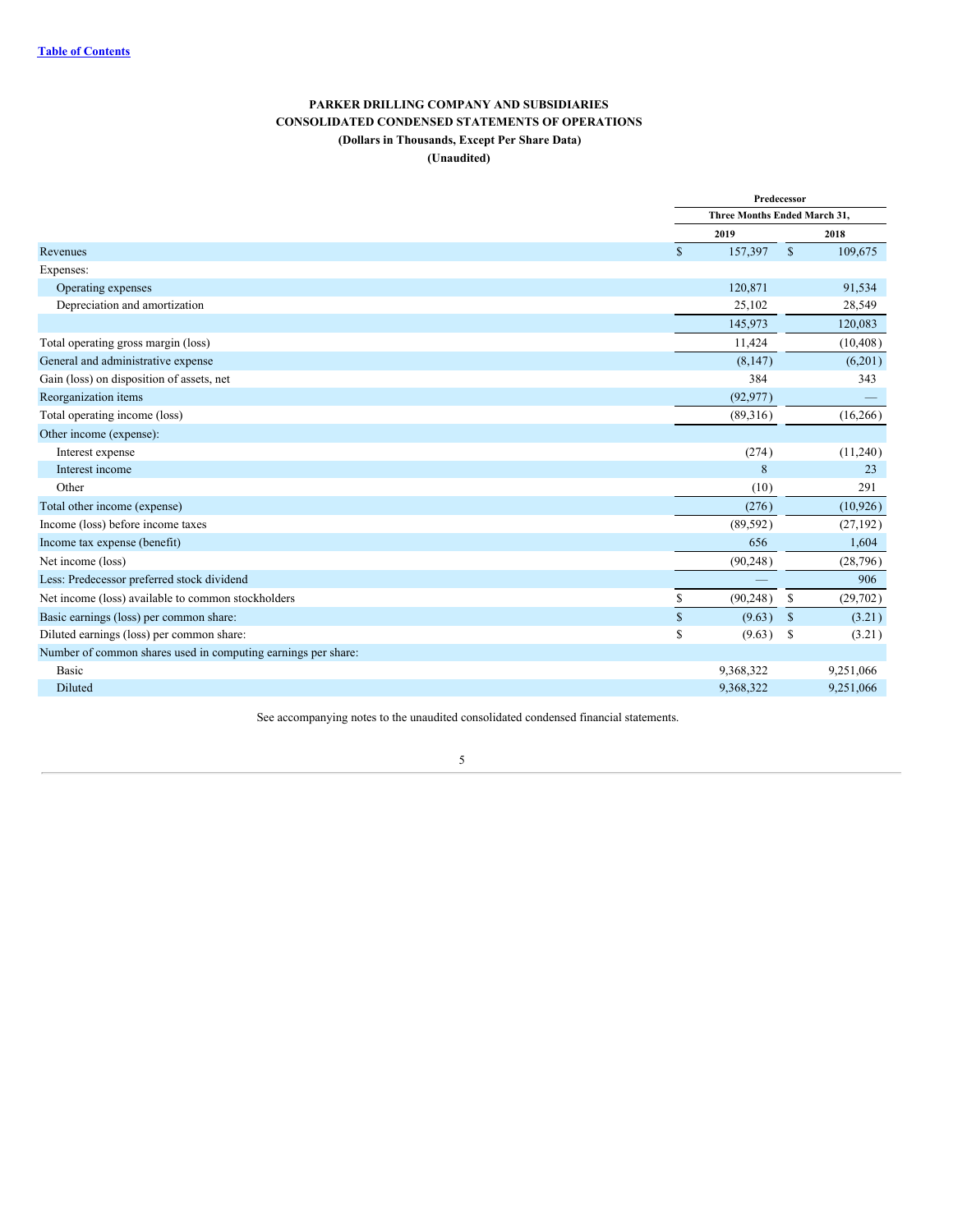# **PARKER DRILLING COMPANY AND SUBSIDIARIES CONSOLIDATED CONDENSED STATEMENTS OF COMPREHENSIVE INCOME (LOSS) (Dollars in Thousands)**

# **(Unaudited)**

|                                                                     | Predecessor                  |  |           |  |  |
|---------------------------------------------------------------------|------------------------------|--|-----------|--|--|
|                                                                     | Three Months Ended March 31, |  |           |  |  |
|                                                                     | 2019                         |  | 2018      |  |  |
| Net income (loss)                                                   | (90,248)                     |  | (28, 796) |  |  |
| Other comprehensive income (loss), net of tax:                      |                              |  |           |  |  |
| Currency translation difference on related borrowings               | 141                          |  | 276       |  |  |
| Currency translation difference on foreign currency net investments | (518)                        |  | (576)     |  |  |
| Total other comprehensive income (loss), net of tax:                | (377)                        |  | (300)     |  |  |
| Comprehensive income (loss)                                         | (90,625)                     |  | (29,096)  |  |  |
|                                                                     |                              |  |           |  |  |

See accompanying notes to the unaudited consolidated condensed financial statements.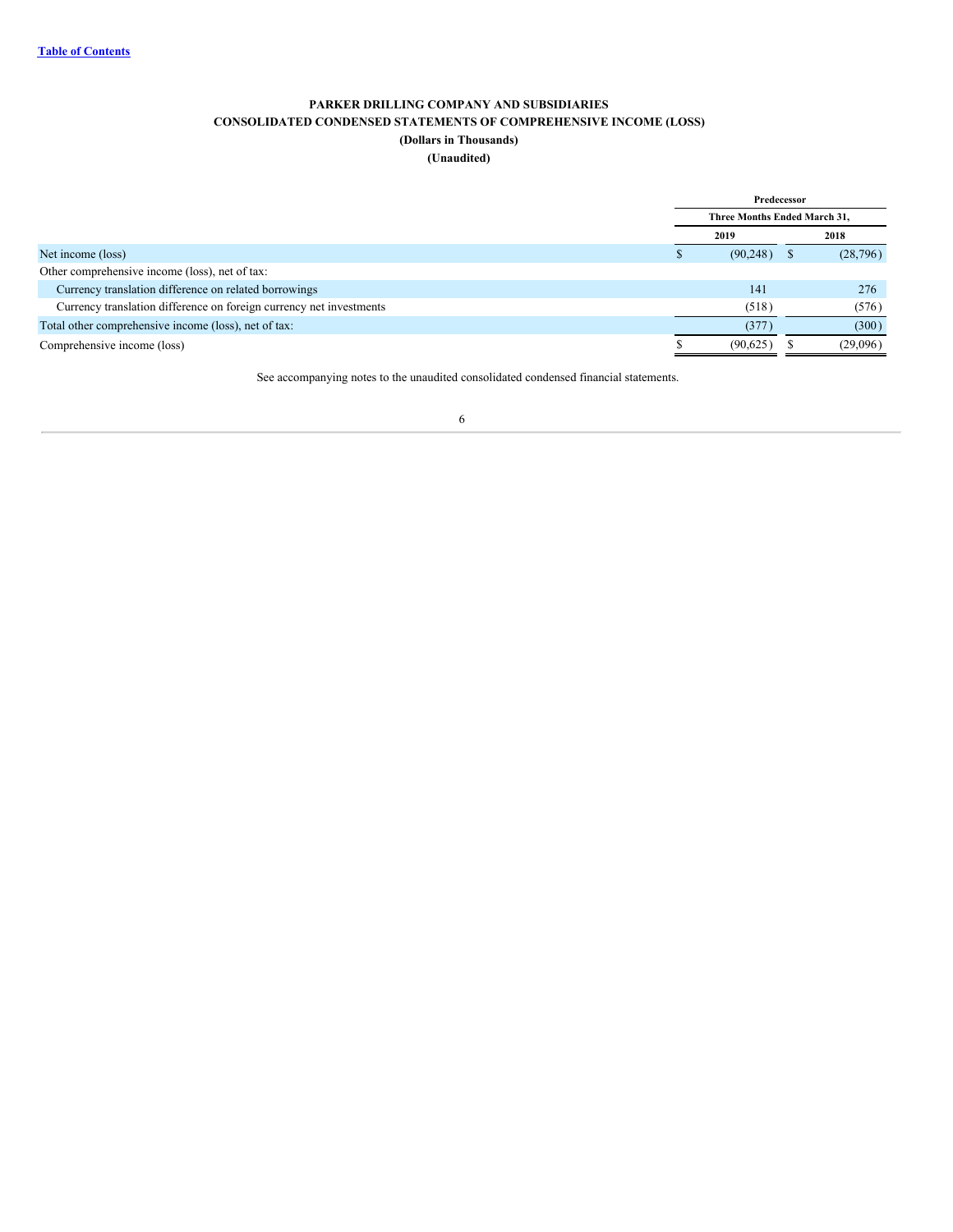# **PARKER DRILLING COMPANY AND SUBSIDIARIES CONSOLIDATED CONDENSED STATEMENTS OF CASH FLOWS (Dollars in Thousands) (Unaudited)**

|                                                                          |              | <b>Predecessor</b><br>Three Months Ended March 31. |              |           |  |
|--------------------------------------------------------------------------|--------------|----------------------------------------------------|--------------|-----------|--|
|                                                                          |              |                                                    |              |           |  |
|                                                                          |              | 2019                                               |              | 2018      |  |
| Cash flows from operating activities:                                    |              |                                                    |              |           |  |
| Net income (loss)                                                        | $\mathbb{S}$ | (90, 248)                                          | S.           | (28, 796) |  |
| Adjustments to reconcile net income (loss):                              |              |                                                    |              |           |  |
| Depreciation and amortization                                            |              | 25,102                                             |              | 28,549    |  |
| (Gain) loss on disposition of assets, net                                |              | (384)                                              |              | (343)     |  |
| Reorganization items                                                     |              | 62,470                                             |              |           |  |
| Deferred tax expense (benefit)                                           |              | (1,685)                                            |              | (543)     |  |
| Expenses not requiring cash                                              |              | 2,575                                              |              | 1,107     |  |
| Change in assets and liabilities:                                        |              |                                                    |              |           |  |
| Accounts and notes receivable                                            |              | (32, 842)                                          |              | (4,179)   |  |
| Other assets                                                             |              | (6, 542)                                           |              | 10,011    |  |
| Accounts payable and accrued liabilities                                 |              | 55,780                                             |              | (17,962)  |  |
| Accrued income taxes                                                     |              | 688                                                |              | (48)      |  |
| Net cash provided by (used in) operating activities                      |              | 14,914                                             |              | (12,204)  |  |
| Cash flows from investing activities:                                    |              |                                                    |              |           |  |
| Capital expenditures                                                     |              | (9,231)                                            |              | (8,924)   |  |
| Proceeds from the sale of assets                                         |              | 101                                                |              | 70        |  |
| Net cash provided by (used in) investing activities                      |              | (9,130)                                            |              | (8, 854)  |  |
| Cash flows from financing activities:                                    |              |                                                    |              |           |  |
| Proceeds from rights offering                                            |              | 95,000                                             |              |           |  |
| Payment of amounts borrowed under debtor in possession financing         |              | (10,000)                                           |              |           |  |
| Payments of debt issuance costs                                          |              | (490)                                              |              | (1,148)   |  |
| Predecessor preferred stock dividend                                     |              |                                                    |              | (906)     |  |
| Shares surrendered in lieu of tax                                        |              |                                                    |              | (122)     |  |
| Net cash provided by (used in) financing activities                      |              | 84,510                                             |              | (2,176)   |  |
|                                                                          |              |                                                    |              |           |  |
| Net increase (decrease) in cash and cash equivalents and restricted cash |              | 90,294                                             |              | (23, 234) |  |
| Cash and cash equivalents and restricted cash at beginning of period     |              | 58,991                                             |              | 141,549   |  |
| Cash and cash equivalents and restricted cash at end of period           | $\mathbb{S}$ | 149,285                                            | $\mathbb{S}$ | 118,315   |  |

See accompanying notes to the unaudited consolidated condensed financial statements.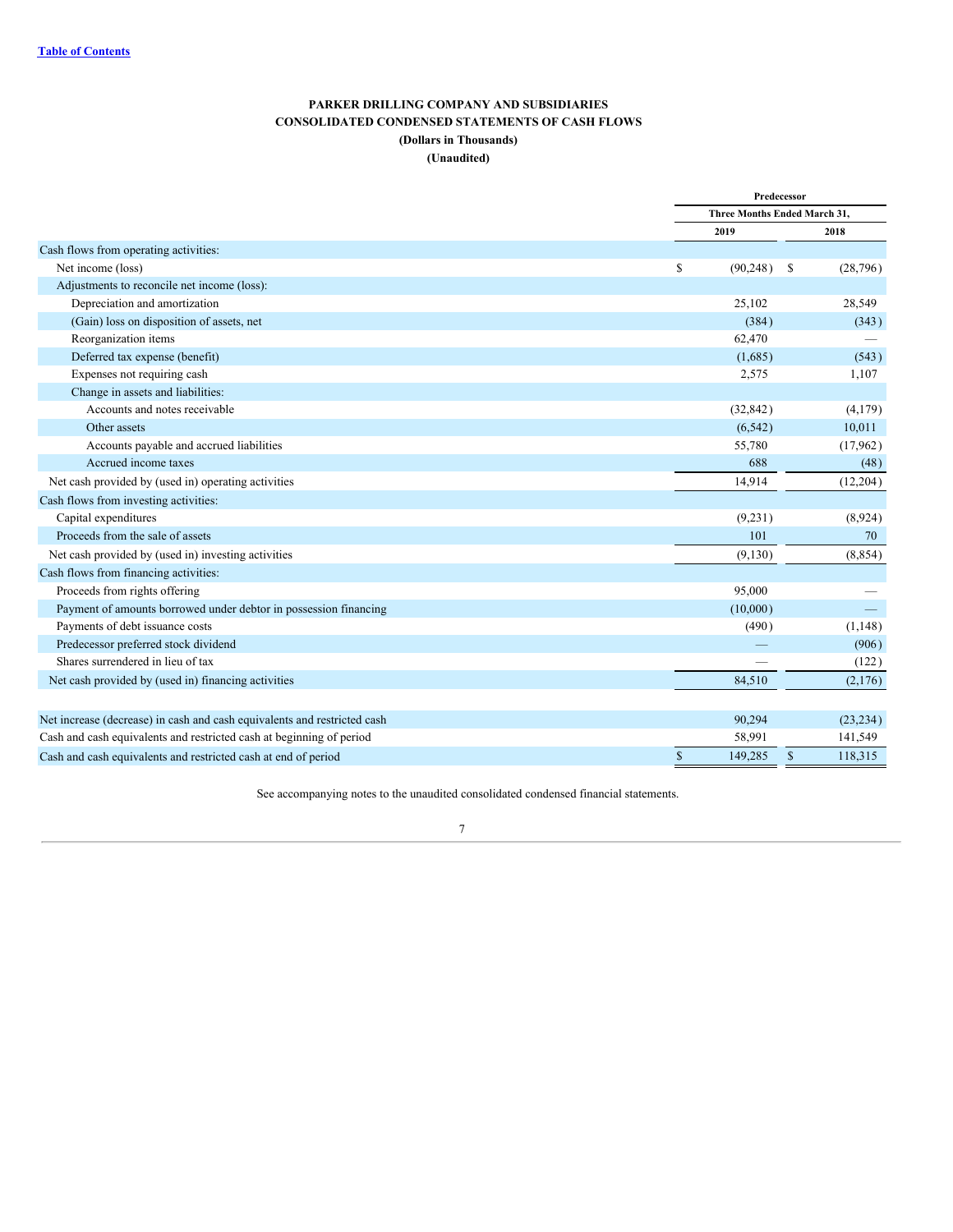# **PARKER DRILLING COMPANY AND SUBSIDIARIES CONSOLIDATED CONDENSED STATEMENTS OF STOCKHOLDERS' EQUITY**

# **(Dollars and Shares in Thousands)**

# **(Unaudited)**

|                                              | <b>Shares</b> |    | <b>Preferred Stock</b> |    | <b>Common Stock</b> |    | <b>Treasury Stock</b> |              | Capital in<br><b>Excess of</b><br>Par Value |    |            |    |         |               |  |  |  |  | Accumulated<br>Deficit |  | Accumulated<br>Other<br>Comprehensive<br>Income (Loss) | Total<br>Stockholders'<br><b>Equity</b> |
|----------------------------------------------|---------------|----|------------------------|----|---------------------|----|-----------------------|--------------|---------------------------------------------|----|------------|----|---------|---------------|--|--|--|--|------------------------|--|--------------------------------------------------------|-----------------------------------------|
| Balances, December 31, 2017<br>(Predecessor) | 9,762         | \$ | 500                    | \$ | 1,548               | \$ | (170)                 | <sup>8</sup> | 766,508                                     | \$ | (468, 753) | S. | (3,512) | \$<br>296,121 |  |  |  |  |                        |  |                                                        |                                         |
| Activity in employees' stock<br>plans        | 21            |    |                        |    | 3                   |    |                       |              | (126)                                       |    |            |    |         | (123)         |  |  |  |  |                        |  |                                                        |                                         |
| Amortization of stock-based<br>awards        |               |    |                        |    |                     |    |                       |              | 979                                         |    |            |    |         | 979           |  |  |  |  |                        |  |                                                        |                                         |
| Predecessor preferred stock<br>dividend      |               |    |                        |    |                     |    |                       |              | (906)                                       |    |            |    |         | (906)         |  |  |  |  |                        |  |                                                        |                                         |
| Comprehensive Income:                        |               |    |                        |    |                     |    |                       |              |                                             |    |            |    |         |               |  |  |  |  |                        |  |                                                        |                                         |
| Net income (loss)                            |               |    |                        |    |                     |    |                       |              |                                             |    | (28, 796)  |    |         | (28, 796)     |  |  |  |  |                        |  |                                                        |                                         |
| Other comprehensive<br>income (loss)         |               |    |                        |    |                     |    |                       |              |                                             |    |            |    | (300)   | (300)         |  |  |  |  |                        |  |                                                        |                                         |
| Balances, March 31, 2018<br>(Predecessor)    | 9,783         | S  | 500                    | S  | 1,551               | S  | (170)                 |              | 766,455                                     | S  | (497, 549) | S  | (3,812) | 266,975       |  |  |  |  |                        |  |                                                        |                                         |

See accompanying notes to the unaudited consolidated condensed financial statements.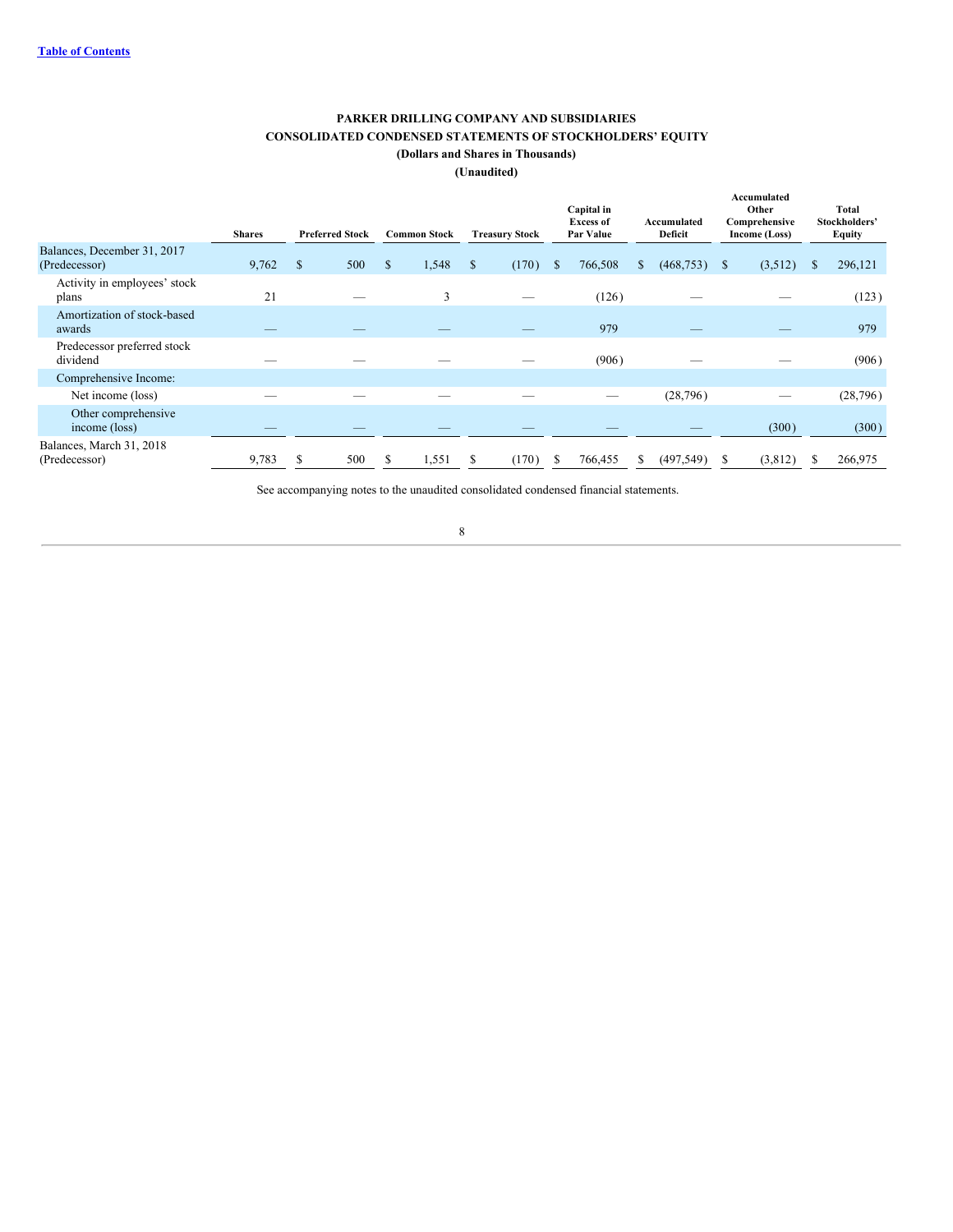# **PARKER DRILLING COMPANY AND SUBSIDIARIES CONSOLIDATED CONDENSED STATEMENTS OF STOCKHOLDERS' EQUITY**

# **(Dollars and Shares in Thousands)**

# **(Unaudited)**

|                                              | <b>Shares</b> | <b>Preferred Stock</b> | <b>Common Stock</b><br><b>Treasury Stock</b> |             | Capital in<br><b>Excess of</b><br>Accumulated<br>Par Value<br><b>Deficit</b> |                             | Accumulated<br>Other<br>Comprehensive<br>Income (Loss) | <b>Total</b><br>Stockholders'<br>Equity |
|----------------------------------------------|---------------|------------------------|----------------------------------------------|-------------|------------------------------------------------------------------------------|-----------------------------|--------------------------------------------------------|-----------------------------------------|
| Balances, December 31, 2018<br>(Predecessor) | 9,885         | $\mathbf S$<br>500     | $\mathbf S$<br>1,568                         | (170)<br>\$ | 766,347<br><sup>\$</sup>                                                     | (634, 450)<br><sup>\$</sup> | (6,879)<br>-S                                          | 126,916<br>$\mathbf S$                  |
| Activity in employees' stock<br>plans        |               |                        |                                              |             |                                                                              |                             |                                                        |                                         |
| Amortization of stock-based<br>awards        |               |                        |                                              |             | 1,446                                                                        |                             |                                                        | 1,446                                   |
| Predecessor preferred stock<br>dividend      |               |                        |                                              |             |                                                                              |                             |                                                        |                                         |
| Comprehensive Income:                        |               |                        |                                              |             |                                                                              |                             |                                                        |                                         |
| Net income (loss)                            |               |                        |                                              |             |                                                                              | (90, 248)                   |                                                        | (90, 248)                               |
| Other comprehensive<br>income (loss)         |               |                        |                                              |             |                                                                              |                             | (377)                                                  | (377)                                   |
| Balances, March 31, 2019<br>(Predecessor)    | 9,885         | 500                    | 1,568                                        | (170)       | 767,793                                                                      | (724, 698)                  | (7,256)                                                | 37,737                                  |
| Cancellation of predecessor<br>equity        | (9,885)       | (500)                  | (1, 568)                                     | 170         | (767, 793)                                                                   | 724,698                     | 7,256                                                  | (37, 737)                               |
| Balances, March 31, 2019<br>(Predecessor)    |               |                        |                                              |             |                                                                              |                             |                                                        |                                         |
| Issuances of common stock                    | 15,044        |                        | 150                                          |             | 328,800                                                                      |                             |                                                        | 328,950                                 |
| Issuances of warrants                        |               |                        |                                              |             | 14,687                                                                       |                             |                                                        | 14,687                                  |
| Equity issuance costs                        |               |                        |                                              |             | (837)                                                                        |                             |                                                        | (837)                                   |
| Balances, March 31, 2019<br>(Successor)      | 15.044        | S                      | S<br>150                                     | S           | 342,650<br>S                                                                 | S.                          | S                                                      | 342,800<br>\$                           |

See accompanying notes to the unaudited consolidated condensed financial statements.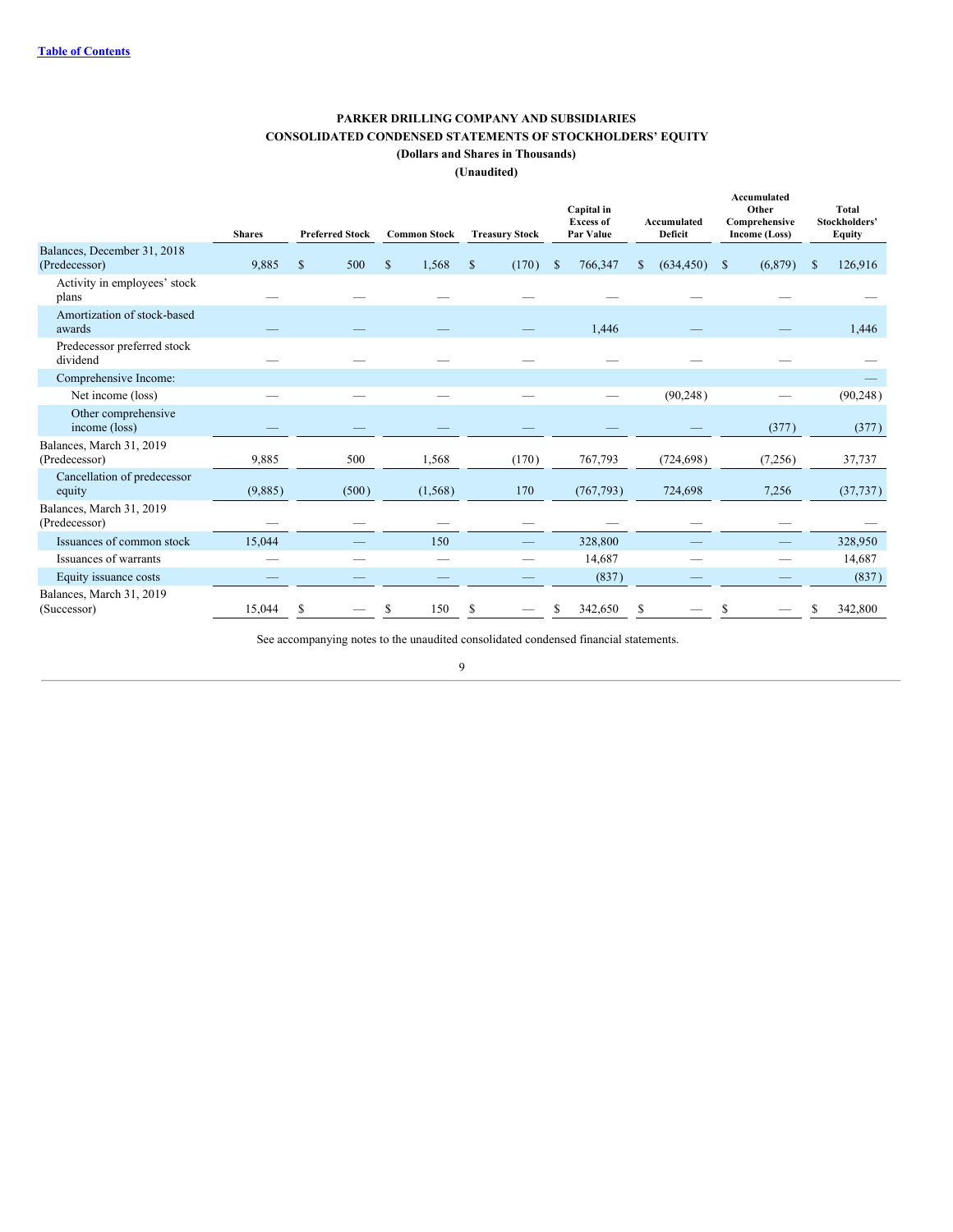# **PARKER DRILLING COMPANY AND SUBSIDIARIES NOTES TO THE UNAUDITED CONSOLIDATED CONDENSED FINANCIAL STATEMENTS**

#### *Note 1 - Summary of Significant Accounting Policies*

#### **Organization and Nature of Operations**

Unless otherwise indicated, the terms "Company," "Parker," "we," "us" and "our" refer to Parker Drilling Company, incorporated in Delaware, together with its wholly-owned subsidiaries, and "Parker Drilling" refers solely to the parent, Parker Drilling Company. Parker Drilling Company is an international provider of contract drilling and drilling-related services as well as rental tools and services. We have operated in over 60 countries since beginning operations in 1934, making us among the most geographically experienced drilling contractors and rental tools providers in the world.

### **Basis of Presentation**

The consolidated condensed financial statements have been prepared in accordance with U.S. generally accepted accounting principles ("U.S. GAAP") and are unaudited. In the opinion of the Company, these consolidated condensed financial statements include all adjustments which, unless otherwise disclosed, are of a normal recurring nature, necessary for their fair presentation for the periods presented. The results for interim periods are not necessarily indicative of results for the entire year. The consolidated condensed financial statements presented herein should be read in connection with the consolidated financial statements included in our Annual Report on Form 10-K for the year ended December 31, 2018.

### **Consolidation**

The consolidated condensed financial statements include the accounts of the Company and subsidiaries in which we exercise control or have a controlling financial interest, including entities, if any, in which the Company is allocated a majority of the entity's losses or returns, regardless of ownership percentage. If a subsidiary of Parker Drilling has a 50.0 percent or greater interest in an entity but Parker Drilling's interest in the subsidiary or the entity does not meet the consolidation criteria described above, then that interest is accounted for under the equity method.

# **Reclassifications**

Certain reclassifications have been made to prior period amounts to conform to the current period presentation. These reclassifications did not materially affect our consolidated financial results.

# **Use of Estimates**

The preparation of our consolidated condensed financial statements in accordance with U.S. GAAP requires management to make estimates and assumptions that affect our reported amounts of assets and liabilities, our disclosure of contingent assets and liabilities at the date of the consolidated condensed financial statements, and our revenues and expenses during the periods reported. Estimates are typically used when accounting for certain significant items such as legal or contractual liability accruals, selfinsured medical/dental plans, impairment, income taxes and valuation allowance, operating lease right-of-use assets, operating lease liabilities and other items requiring the use of estimates. Estimates are based on a number of variables, which may include third party valuations, historical experience, where applicable, and assumptions that we believe are reasonable under the circumstances. Due to the inherent uncertainty involved with estimates, actual results may differ from management estimates.

# **Cash, Cash equivalents and Restricted Cash**

For purposes of the consolidated condensed balance sheets and the consolidated condensed statements of cash flows, the Company considers cash equivalents to be highly liquid debt instruments that have a remaining maturity of three months or less at the date of purchase.

|                                                             |                   | <b>Successor</b> | Predecessor          |        |  |
|-------------------------------------------------------------|-------------------|------------------|----------------------|--------|--|
| Dollars in thousands                                        | March 31,<br>2019 |                  | December 31,<br>2018 |        |  |
| Cash and cash equivalents                                   |                   | 127,849          |                      | 48,602 |  |
| Restricted cash                                             |                   | 21,436           |                      | 10,389 |  |
| Cash, cash equivalents and restricted cash at end of period |                   | 149.285          |                      | 58,991 |  |

The restricted cash balance as ofMarch 31, 2019 includes \$20.6 million for professional fees escrow account and \$0.8 million for professional fees. The restricted cash balance as of December 31, 2018 includes \$9.8 million into a cash collateral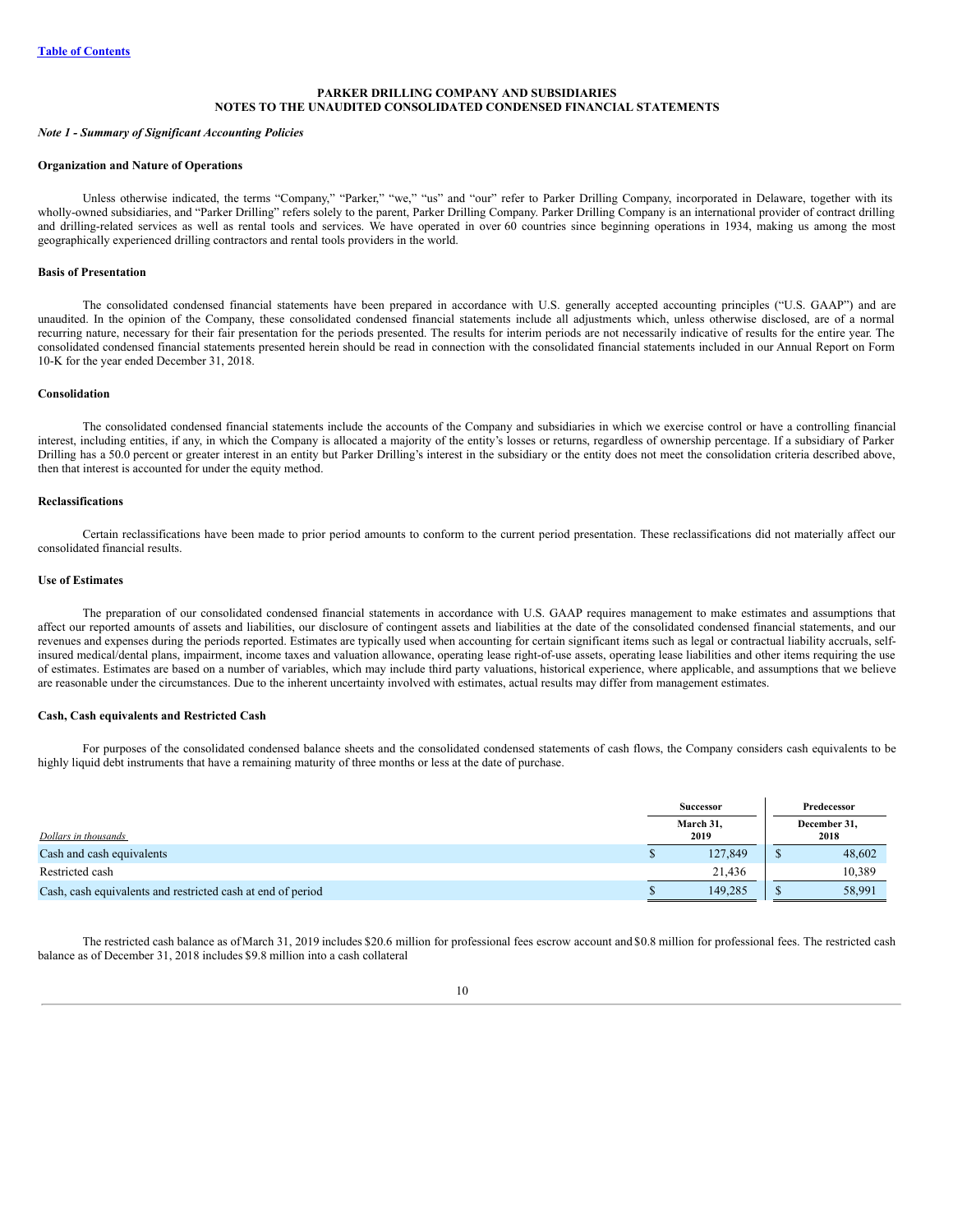account to support the letters of credit outstanding and \$0.6 million held as compensating balances in the ordinary course of business for purchases and utilities.

#### **Impairment**

We evaluate the carrying amounts of long-lived assets for potential impairment when events occur or circumstances change that indicate the carrying values of such assets may not be recoverable. We evaluate recoverability by determining the undiscounted estimated future net cash flows for the respective asset groups identified. If the sum of the estimated undiscounted cash flows is less than the carrying value of the asset group, we measure the impairment as the amount by which the assets' carrying value exceeds the fair value of such assets. Management considers a number of factors such as estimated future cash flows from the assets, appraisals and current market value analysis in determining fair value. Assets are written down to fair value if the final estimate of current fair value is below the net carrying value. The assumptions used in the impairment evaluation are inherently uncertain and require management judgment.

### **Intangible Assets**

Our intangible assets are related to customer relationships, developed technology and trade name, which are classified as definite lived intangibles, that are generally amortized over a weighted average period of approximately three to six years. We assess the recoverability of the unamortized balance of our intangible assets when indicators of impairment are present based on expected future profitability and undiscounted expected cash flows and their contribution to our overall operations. Should the review indicate that the carrying value is not fully recoverable, the excess of the carrying value over the fair value of the intangible assets would be recognized as an impairment loss. See Note 4 - Intangible Assets for further discussion.

### **Income Taxes**

Income taxes are accounted for under the asset and liability method and have been provided for based upon tax laws and rates in effect in the countries in which operations are conducted and income or losses are generated. There is little or no expected relationship between the provision for or benefit from income taxes and income or loss before income taxes as the countries in which we operate have taxation regimes that vary not only with respect to nominal rate, but also in terms of the availability of deductions, credits, and other benefits. Deferred tax assets and liabilities are recognized for the future tax consequences attributable to differences between the carrying amounts of existing assets and liabilities and their respective tax bases and operating loss and tax credit carryforwards. Deferred tax assets and liabilities are measured using enacted tax rates in effect for the year in which the temporary differences are expected to be recovered or settled and the effect of changes in tax rates is recognized in income in the period in which the change is enacted. Valuation allowances are established to reduce deferred tax assets when it is more likely than not that some portion or all of the deferred tax assets will not be realized. In order to determine the amount of deferred tax assets or liabilities, as well as the valuation allowances, we must make estimates and assumptions regarding future taxable income, where rigs will be deployed, and other matters. Changes in these estimates and assumptions, including changes in tax laws and other changes affecting our ability to recognize the underlying deferred tax assets, could require us to adjust the valuation allowances.

The Company recognizes the effect of income tax positions only if those positions are more likely than not to be sustained. Recognized income tax positions are measured at the largest amount that is greater than 50.0 percent likely of being realized and changes in recognition or measurement are reflected in the period in which the change in judgment occurs. See Note 8 - Income Taxesfor further details.

#### **Leases**

As lessee, our leases are primarily operating leases.See Note 5 - Operating Leasesfor further details.

As lessor, our leases are primarily operating leases which are included in revenue in our consolidated condensed income statement.See Note 11 - Revenue for further details.

#### **Legal and Investigative Matters**

We accrue estimates of the probable and estimable costs for the resolution of certain legal and investigative matters. We do not accrue any amounts for other matters for which the liability is not probable and reasonably estimable. Generally, the estimate of probable costs related to these matters is developed in consultation with our legal advisors. The estimates take into consideration factors such as the complexity of the issues, litigation risks and settlement costs. If the actual settlement costs, final judgments, or fines, after appeals, differ from our estimates, our future financial results may be adversely affected.

# **Revenue Recognition**

See Note 11 - Revenue for further discussion of our revenue recognition policy.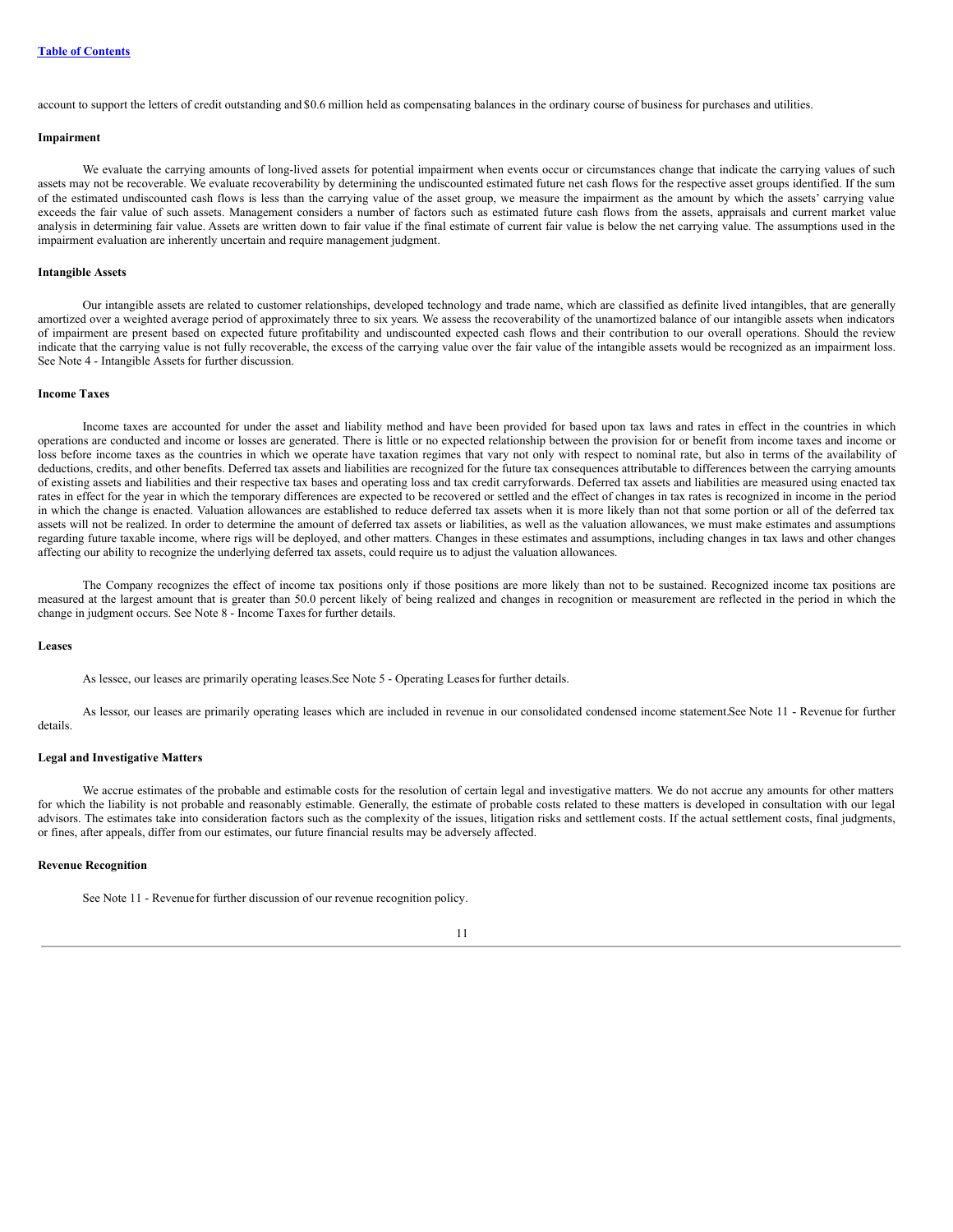# **Concentrations of Credit Risk**

Financial instruments that potentially subject the Company to concentrations of credit risk consist primarily of trade receivables with a variety of national and international oil and natural gas companies. We generally do not require collateral on our trade receivables. We depend on a limited number of significant customers. Our largest customer, Exxon Neftegas Limited ("ENL"), constituted approximately 31.2 percent of our consolidated revenues for the three months ended March 31, 2019. Excluding revenues from reimbursable costs ("reimbursable revenues") of \$26.3 million, ENL constituted approximately 17.7 percent of our total consolidated revenues for thethree months ended March 31, 2019.

As of March 31, 2019, and December 31, 2018, we had deposits in domestic banks in excess of federally insured limits of approximately\$118.3 million and \$27.5 million, respectively. In addition, we had uninsured deposits in foreign banks as ofMarch 31, 2019, and December 31, 2018, of \$35.3 million and \$32.9 million, respectively.

## **Earnings (Loss) Per Share (EPS)**

Basic earnings (loss) per share is computed by dividing net income (loss) available to common stockholders by the weighted average number of common shares outstanding during the period. The effects of dilutive securities, stock options, unvested restricted stock, assumed conversion of convertible stock and convertible debt are included in the diluted EPS calculation, when applicable. See Note 10 - Earnings (Loss) Per Common Share ("EPS")for further details.

# **Bankruptcy**

On December 12, 2018 (the "Petition Date"), Parker Drilling and certain of its U.S. subsidiaries (collectively, the "Debtors") filed a prearranged plan of reorganization (the "Plan") and commenced voluntary petitions under chapter 11 (the "Chapter 11 Cases") of title 11 of the United States Code (the "Bankruptcy Code") in the United States Bankruptcy Court for the Southern District of Texas, Houston Division (the "Bankruptcy Court"). The Plan was confirmed by the Bankruptcy Court on March 7, 2019, and the Debtors emerged from the bankruptcy proceedings on March 26, 2019. The consolidated financial statements included herein have been prepared as if we were a going concern and in accordance with Financial Accounting Standards Board ("FASB") Accounting Standards Codification ("ASC") Topic No. 852 - Reorganizations ("Topic 852"). See Note 2 - Chapter 11 Emergenceand Note 3 - Fresh Start Accounting for further details.

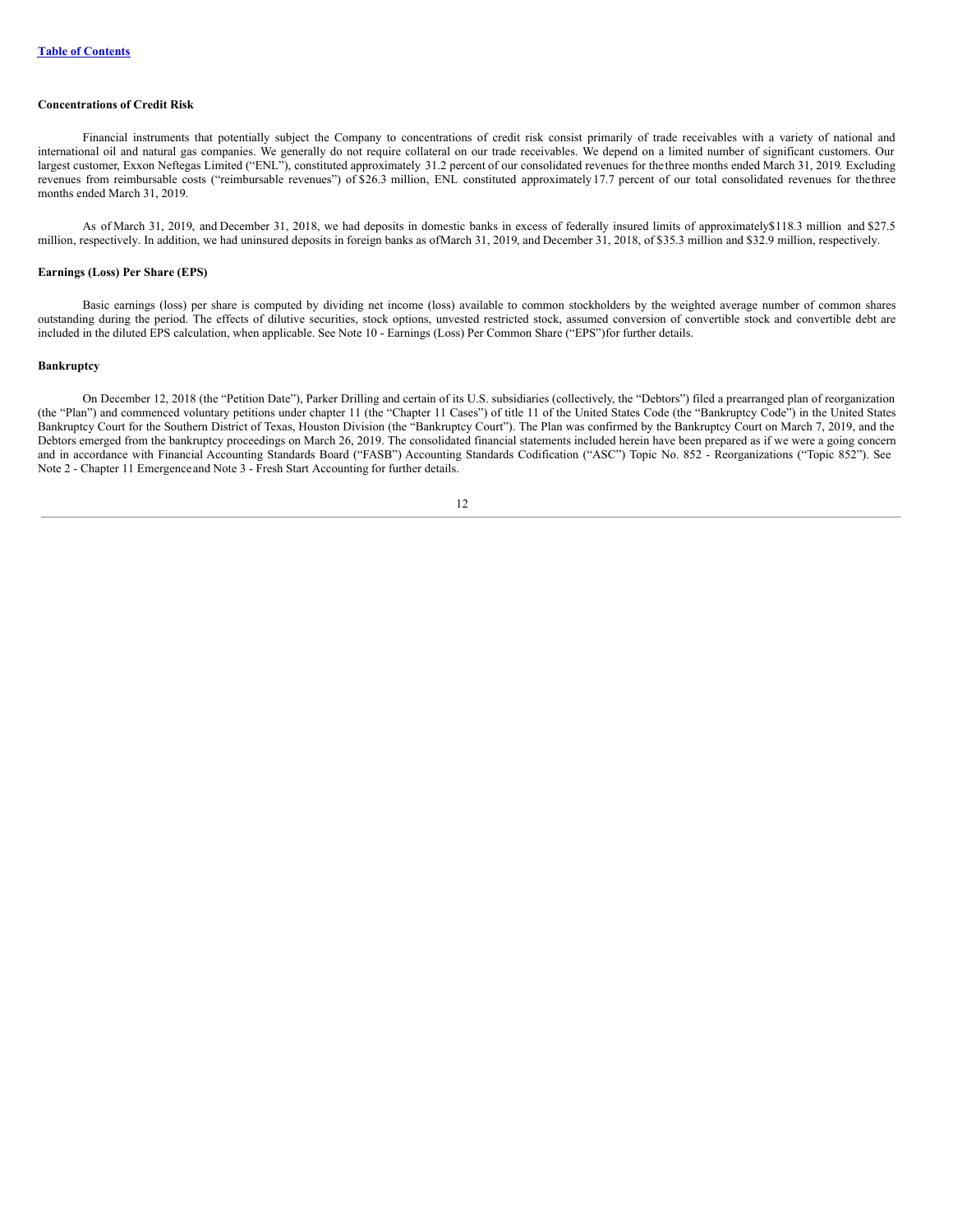#### *Note 2 - Chapter 11 Emergence*

On December 12, 2018, prior to the commencement of the Chapter 11 Cases, the Debtors entered into a restructuring support agreement (as amended on January 28, 2019, the "RSA") with certain significant holders of (1) 7.50% Senior Notes, due 2020 (the "7.50% Note Holders") issued pursuant to the indenture (the "7.50% Notes Indenture") dated July 30, 2013 (the "7.50% Notes"), by and among Parker Drilling, the subsidiary guarantors party thereto and Bank of New York Mellon Trust Company, N.A., as trustee (the "Trustee"), (2) 6.75% Senior Notes, due 2022 (the "6.75% Note Holders") issued pursuant to the indenture (the "6.75% Notes Indenture") dated January 22, 2014 (the "6.75% Notes" and together with the 7.50% Notes, the "Senior Notes"), by and among Parker Drilling, the subsidiary guarantors party thereto and the Trustee, (3) Parker Drilling's existing common stock (the "Predecessor Common Stock") and (4) Parker Drilling's 7.25% Series A Mandatory Convertible Preferred Stock (the "Predecessor Preferred Stock" and such holders to support a restructuring (the "Restructuring") on the terms set forth in the Plan.

On the Petition Date, the Debtors filed voluntary petitions for reorganization under chapter 11 of the United States Bankruptcy Code in the United States Bankruptcy Court for the Southern District of Texas pursuant to a prearranged plan of reorganization. The Plan was confirmed by the Bankruptcy Court on March 7, 2019, and the Debtors emerged from the bankruptcy proceedings on March 26, 2019.

References to "Successor" relate to the consolidated condensed income statement or consolidated condensed balance sheet of the reorganized Company as of and subsequent to March 31, 2019. References to "Predecessor" relate to the consolidated condensed balance sheet of the Company prior to, and consolidated condensed income statement through and including, March 31, 2019.

On March 26, 2019:

- (1) the Company amended and restated its certificate of incorporation and bylaws;
- (2) the Company appointed new members to the Successor's board of directors to replace directors of the Predecessor;
- (3) the Company

issued:

- 2,827,323 shares of Successor Common Stock were issued pro rata to7.50% Note Holders;
- 5,178,860 shares of Successor Common Stock were issued pro rata to6.75% Note Holders;
- 90,558 shares of Successor Common Stock and1,032,073 Successor warrants to purchase 1,032,073 shares of Successor Common Stock were issued pro rata to holders of the Predecessor Preferred Stock;
- 135,838 shares of Successor Common Stock and1,548,109 Successor warrants to purchase 1,548,109 shares of Successor Common Stock were issued pro rata to holders of the Predecessor Common Stock;
- 504,577 shares of Successor Common Stock were issued to commitment parties under that certain Backstop Commitment Agreement, dated December 12, 2018 and amended and restated on January 28, 2019, (as amended and restated, the "Backstop Commitment Agreement") in respect of the commitment premium due thereunder;
- 1,403,910 shares of Successor Common Stock were issued to the commitment parties under the Backstop Commitment Agreement in connection with their backstop obligation thereunder to purchase unsubscribed shares of Successor Common Stock; and
- 4,903,308 shares of Successor Common Stock were issued to participants in the rights offering extended by Parker to the applicable classes under the Plan (including to the commitment parties party to the Backstop Commitment Agreement).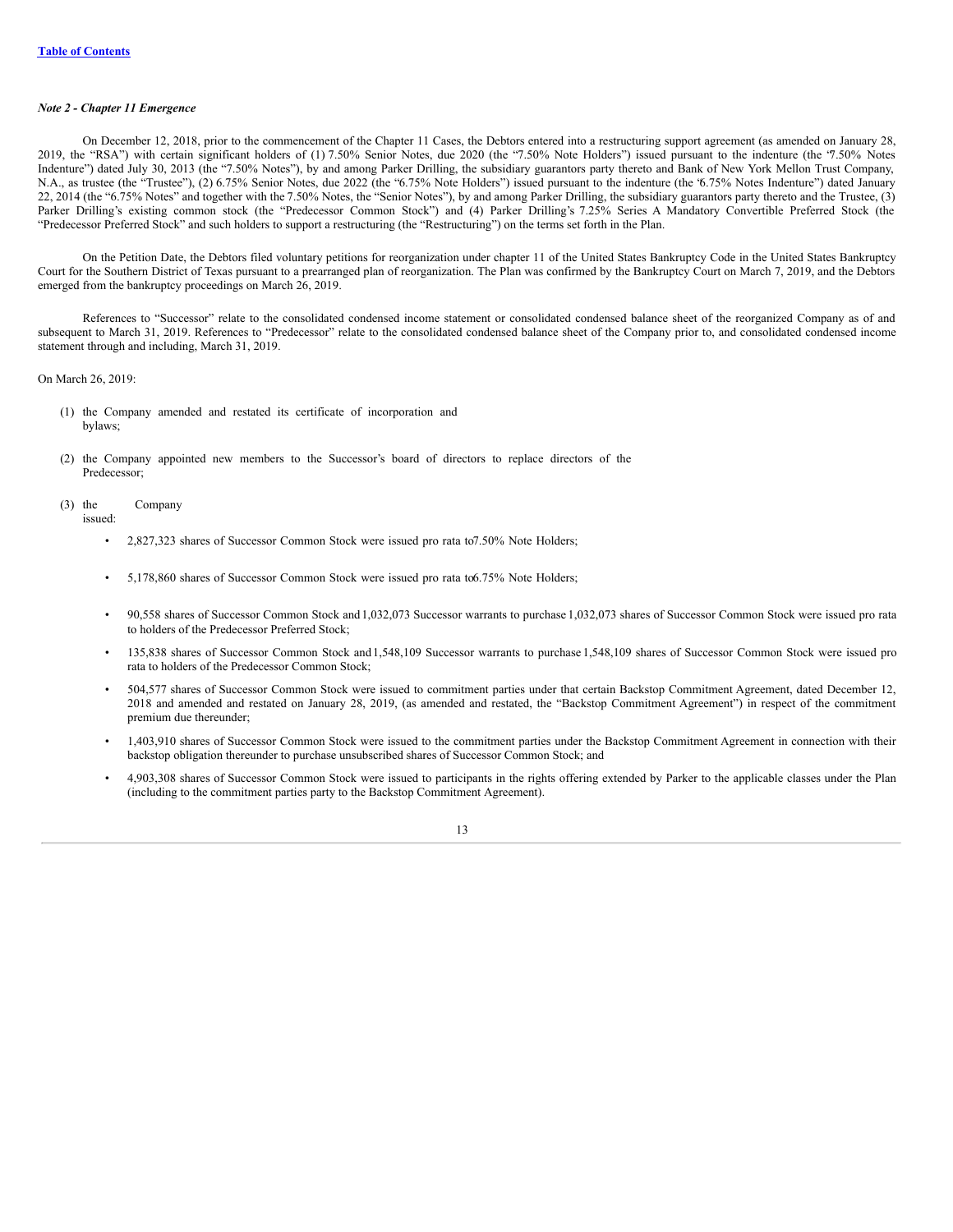# **Reorganization Items**

Any expenses, gains and losses that are realized or incurred subsequent to and as a direct result of the Chapter 11 Cases are recorded under reorganization items on our consolidated condensed statements of operations.

Reorganization items were \$93.0 million for the three months ended March 31, 2019, which consisted of:

| Predecessor       |  |
|-------------------|--|
| March 31,<br>2019 |  |
| (191, 129)        |  |
| 242,567           |  |
| 30,107            |  |
| 11,033            |  |
| 399               |  |
| 92,977            |  |
|                   |  |

Reorganization items paid during thethree months ended March 31, 2019 and 2018 were \$8.6 million and zero, respectively.

# **Debtor in Possession Financing**

Amounts outstanding against the debtor in possession financing facility were zero and \$10.0 million as of March 31, 2019 and December 31, 2018, respectively. The debtor in possession financing facility was terminated as of March 26, 2019.

# **Liabilities Subject To Compromise**

Pre-petition unsecured and under-secured obligations that could have been impacted by the Chapter 11 Cases have been classified as liabilities subject to compromise on our Predecessor consolidated condensed balance sheet. These liabilities were reported at the amounts allowed as claims by the Bankruptcy Court.

Liabilities subject to compromise consisted of:

|                                                 | <b>Successor</b>  |                          | Predecessor |                      |  |
|-------------------------------------------------|-------------------|--------------------------|-------------|----------------------|--|
| Dollars in thousands                            | March 31.<br>2019 |                          |             | December 31,<br>2018 |  |
| Predecessor 6.75% senior notes, due July 2022   |                   |                          |             | 360,000              |  |
| Predecessor 7.50% senior notes, due August 2020 |                   | $\overline{\phantom{a}}$ |             | 225,000              |  |
| Accrued interest on predecessor senior notes    |                   |                          |             | 15.996               |  |
| Liabilities subject to compromise               |                   | $\sim$                   |             | 600,996              |  |

Contractual interest expense for the three months ended March 31, 2019 on our senior notes amounts to\$10.3 million; however, no interested expense was accrued on the senior notes, as they were impaired during the quarter and extinguished upon emergence. See also Note 6 - Debt for further details.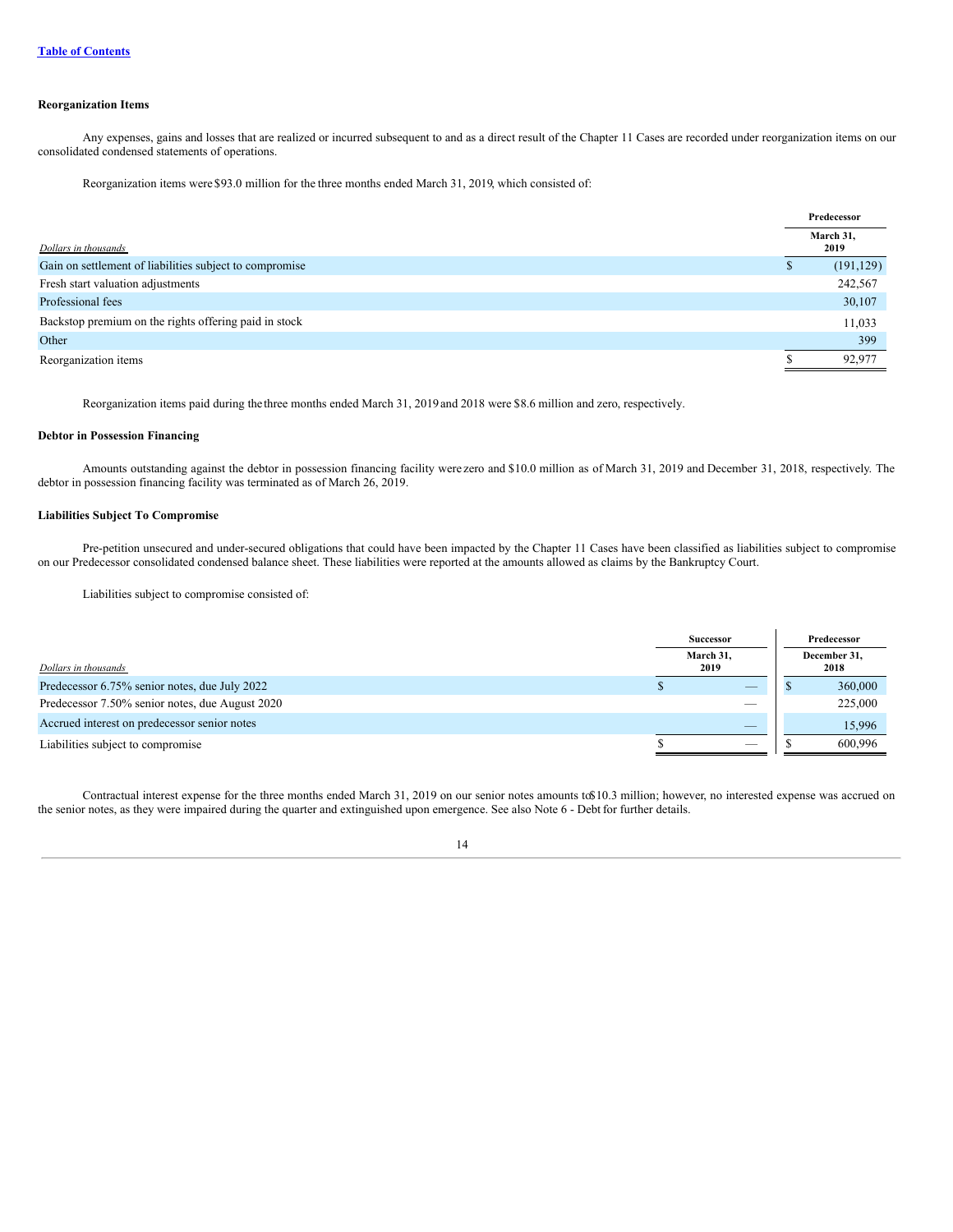# *Note 3 - Fresh Start Accounting*

Upon emergence from bankruptcy, we adopted fresh start accounting ("Fresh Start Accounting") in accordance with Topic 852, which resulted in the Company becoming a new entity for financial reporting purposes. In accordance with Topic 852, the Company is required to adopt Fresh Start Accounting upon its emergence from bankruptcy because (1) the holders of the then existing common shares of the Predecessor received less than 50 percent of the new common shares of the Successor outstanding upon emergence and (2) the reorganization value of the Company's assets immediately prior to confirmation of the Plan was less than the total of all post-petition liabilities and allowed claims.

Upon adoption of Fresh Start Accounting, the reorganization value derived from the enterprise value as disclosed in the Plan was allocated to the Company's assets and liabilities based on their fair values (except for deferred income taxes) in accordance with FASB ASC Topic No. 805 - Business Combinations. The amount of deferred income taxes recorded was determined in accordance with FASB ASC Topic No. 740 - Income Taxes.

We evaluated the events between March 26, 2019 and March 31, 2019 and concluded that the use of an accounting convenience date of March 31, 2019 ("Fresh Start Reporting Date") would not have a material impact on our consolidated condensed income statement or consolidated condensed balance sheet. As such, the application of fresh start accounting was reflected in our condensed consolidated balance sheet as of March 31, 2019 and fresh start accounting adjustments related thereto were included in our consolidated condensed income statement for the three months ended March 31, 2019.

As a result of the adoption of Fresh Start Accounting and the effects of the implementation of the Plan, the Company's consolidated condensed financial statements of the Successor, are not comparable to its consolidated condensed financial statements of the Predecessor.

The Company's consolidated condensed financial statements and related footnotes are presented with a "black line" division, which emphasizes the lack of comparability between amounts presented as of and after March 31, 2019 and amounts presented for all prior periods. The Company's financial results for future periods following the application of Fresh Start Accounting will be different from historical trends and the differences may be material.

# **Reorganization Value**

Under Topic 852, the Successor determined a value to be assigned to the equity of the emerging entity as of the date of adoption of Fresh Start Accounting. The Plan confirmed by the Bankruptcy Court estimated a range of enterprise values between \$365.0 million and \$485.0 million, with a midpoint of \$425.0 million. The Company deemed it appropriate to use the midpoint between the low end and high end of the range to determine the final enterprise value of \$425.0 million.

The following table reconciles the enterprise value to the estimated fair value of our Successor Common Stock as of the Fresh Start Reporting Date:

| Dollars in thousands                         |           |
|----------------------------------------------|-----------|
| Enterprise value                             | 425,000   |
| Cash and cash equivalents and other          | 127,800   |
| Fair value of term loan                      | (210,000) |
| Fair value of successor stockholders' equity | 342,800   |

The following table reconciles the enterprise value to the reorganization value of the Successor's assets to be allocated to the Company's individual assets as of the Fresh Start Reporting Date:

| 425,000 |
|---------|
| 127,800 |
| 140,596 |
| 20,985  |
| 714,381 |
|         |

With the assistance of financial advisors, we determined the enterprise and corresponding equity value of the Successor by calculating the present value of future cash flows based on our financial projections. The enterprise value and corresponding equity value are dependent upon achieving the future financial results set forth in our valuations, as well as the realization of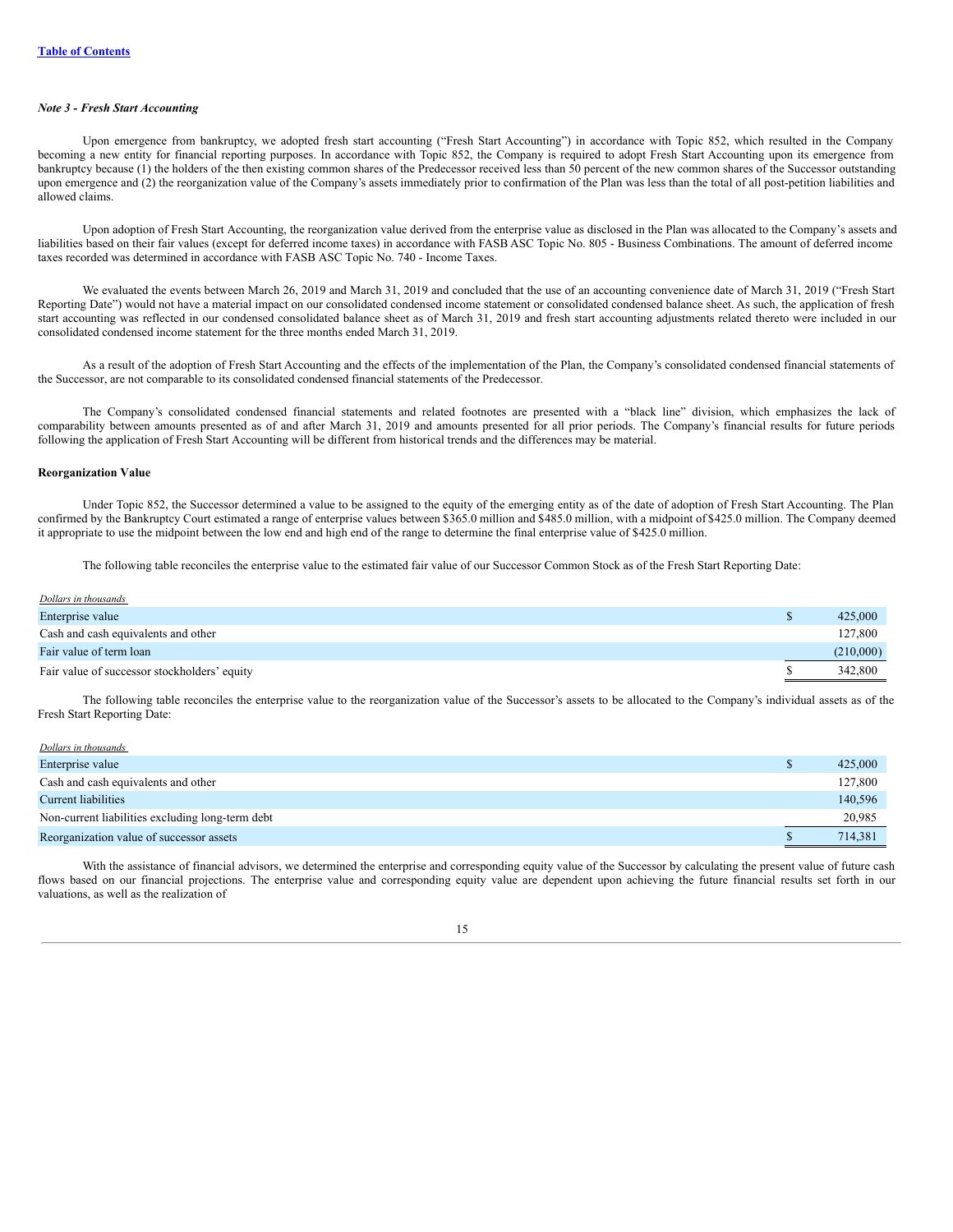certain other assumptions. All estimates, assumptions, valuations and financial projections, including the fair value adjustments, the enterprise value and equity value projections, are inherently subject to significant uncertainties and the resolution of contingencies beyond our control. Accordingly, we cannot assure you that the estimates, assumptions, valuations or financial projections will be realized, and actual results could vary materially.

# **Valuation Process**

The fair values of the Company's principal assets, including drilling equipment, rental tools, real property, and intangible assets were estimated with the assistance of third party valuation advisors. The income approach, market approach, and the cost approach were considered for estimating the value of each individual asset. Although the income approach was not applied to value the machinery and equipment and real property assets individually, the Company did consider the earnings of the reporting unit within which each of these assets reside. Economic obsolescence related to machinery and equipment and real property was also considered and was applied to stacked and underutilized assets based upon the status of the asset. Economic obsolescence was also considered in situations in which the earnings of the applicable reporting unit in which the assets are employed suggest economic obsolescence. When penalizing assets for economic obsolescence, an additional economic obsolescence penalty was levied, while considering scrap value to be the floor value for an asset. Because more than one approach was used to develop a valuation, the various approaches were reconciled to determine a final value conclusion. The reorganization value was allocated to the Company's individual assets and liabilities based on their fair values as follows:

#### *Rig Materials and Supplies*

The fair value of the rig materials and supplies was determined using the direct and indirect cost approaches. The rig materials and supplies were analyzed on a line-byline basis and each asset was adjusted for age, physical depreciation, and obsolescence.

## *Property, Plant and Equipment*

#### *Building, Land and Improvements*

The fair value of the land assets was estimated using the sales comparison (market) approach, which involved gathering data on comparable sales and current listings of land in each subject market, then adjusting the unit price (per acre or per square foot) of each comparable for differences in market conditions, location, size, and other factors. A per unit value conclusion was then determined based on the adjusted prices of the comparable sales and listings. Fair value of buildings and improvements was estimated using the direct cost approach, in which the estimated replacement cost new of the improvements was adjusted for accrued physical depreciation and any functional or external obsolescence. As a supporting approach, the total fair value of all real property assets for each location was estimated using the sales comparison (or market approach). Held for sale assets were included at their respective pending or listed prices. The fair value of the leasehold improvements was determined using the cost approach, adjusted as needed for asset type, age, physical deterioration and obsolescence.

#### *Rental Tools*

The fair value of the rental tools was determined using a combination of the cost approach and sales comparison (market) approach depending upon the asset type. The fair value utilizing the cost approach was adjusted as needed for asset type, age, physical deterioration, and obsolescence. For assets where an active secondary market exists, we utilized the sales comparison (market) approach to estimate the fair value of the assets, which involved gathering market data and analyzing comparable sales of similar assets.

#### *Drilling Equipment*

The fair value of the drilling equipment was determined using a combination of the discounted cash flow method (income approach), the cost approach, and the sales comparison (market) approach. The income approach was utilized to estimate the fair value of drilling equipment that generated positive returns on projected cash flows over the remaining economic useful life of the drilling equipment and compared to the fair value utilizing the cost approach, adjusted as needed for asset type, age, physical deterioration and obsolescence. For assets where an active secondary market exists we utilized the sales comparison (market) approach to estimate the fair value of the assets, which involved gathering market data and analyzing comparable sales of similar assets.

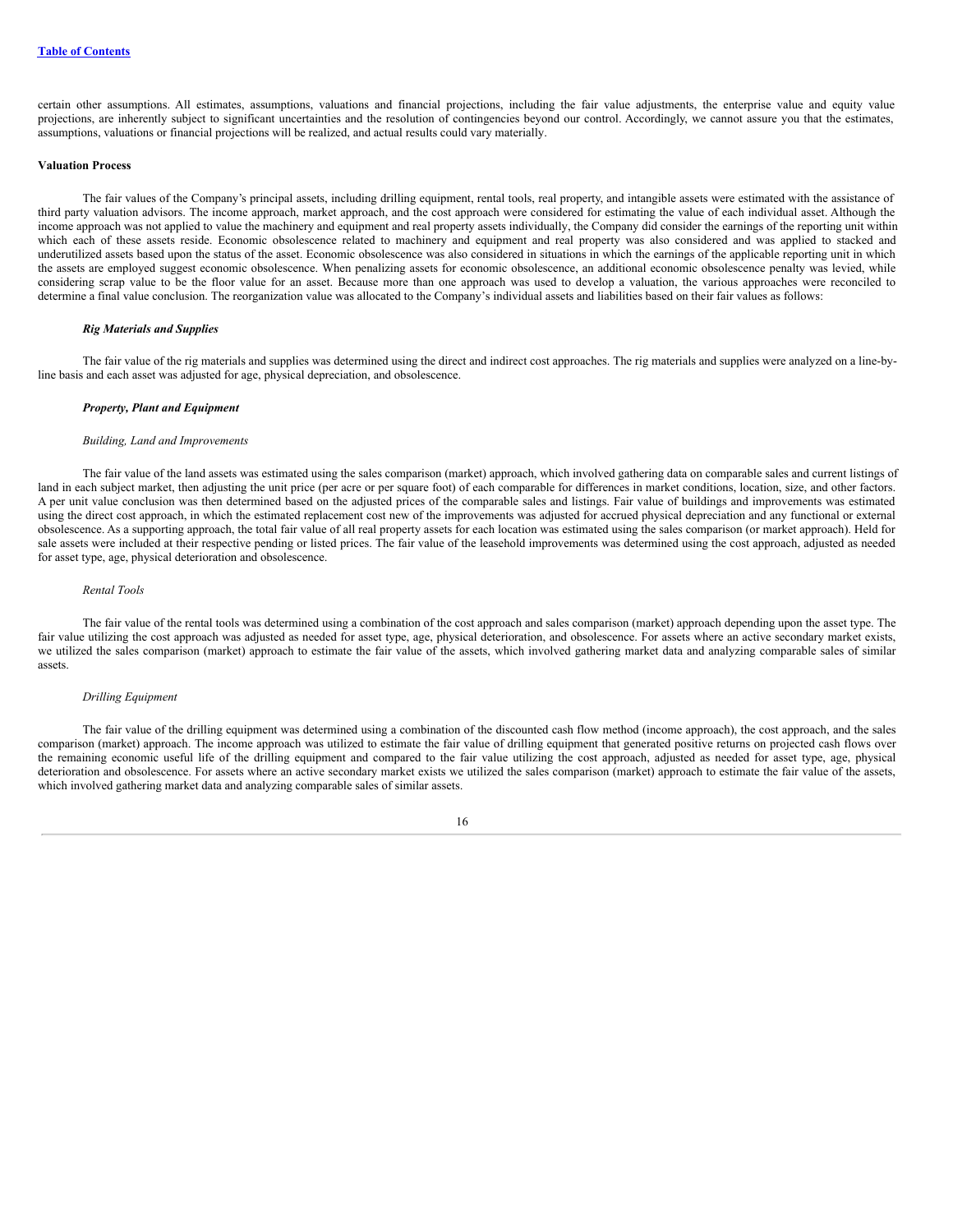# *Intangible Assets*

We applied the income approach methodology to estimate the value of the customer relationships, trade name, and developed technology. We determined the value of the customer relationships based on the present value of the incremental after-tax cash flows attributable only to the intangible asset. The value of the trade name was estimated through the relief from royalty method based on the present value of the cost savings realized by the owner of the asset as a result of not having to pay a stream of royalty payments to another party. The cost savings were based on hypothetical royalty payments of 0.2 percent of revenue reflecting a rate in which an arm's length buyer would typically pay for the use of such intangible assets. Similar to the methodology used to value the trade name, we determined the value of the developed technology using a hypothetical royalty payment of 1.0 percent of revenue to reflect the attributable cost savings. The present value of the after-tax cash flows for all the Intangible Assets were estimated based on a discount rate of 20.0 percent.

# *Warrants*

The fair value of the Successor warrants was estimated by applying a Black-Scholes-Merton ("BSM") model. The BSM model is a pricing model used to estimate the theoretical price or fair value for a European-style call or put option/warrant based on current stock price, strike price, time to maturity, risk-free rate, volatility, and dividend yield.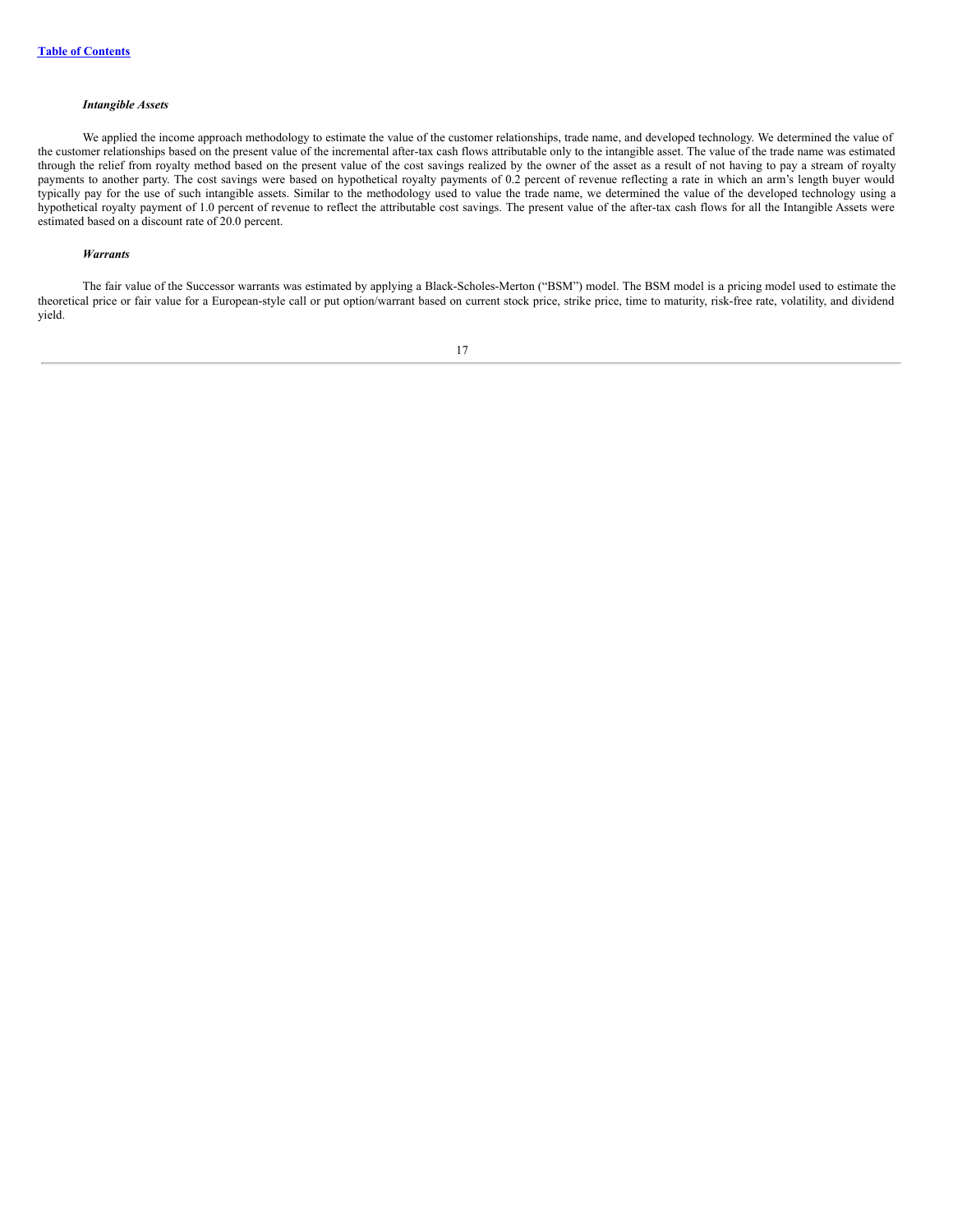# **Consolidated Balance Sheet**

The adjustments included in the following fresh start consolidated condensed balance sheet as of March 31, 2019 reflect the effects of the transactions contemplated by the Plan and executed by the Company on the Fresh Start Reporting Date (reflected in the column "Reorganization Adjustments"), and fair value and other required accounting adjustments resulting from the adoption of Fresh Start Accounting (reflected in the column "Fresh Start Adjustments"). The explanatory notes provide additional information with regard to the adjustments recorded, the methods used to determine the fair values and significant assumptions.

|                                                           |              | Predecessor                                 |              | Reorganization<br><b>Fresh Start</b><br><b>Adjustments</b><br>Adjustments |      |                             |                |               | Successor |
|-----------------------------------------------------------|--------------|---------------------------------------------|--------------|---------------------------------------------------------------------------|------|-----------------------------|----------------|---------------|-----------|
|                                                           |              | <b>ASSETS</b>                               |              |                                                                           |      |                             |                |               |           |
| Current assets:                                           |              |                                             |              |                                                                           |      |                             |                |               |           |
| Cash and cash equivalents                                 | $\mathbb{S}$ | 51,777                                      | $\mathbb{S}$ | 76,072<br>(1)                                                             |      | $\mathbf S$                 |                | \$            | 127,849   |
| Restricted cash                                           |              | 11,070                                      |              | 10,366<br>(2)                                                             |      |                             |                |               | 21,436    |
| Accounts and notes receivable, net                        |              | 168,444                                     |              |                                                                           |      |                             |                |               | 168,444   |
| Rig materials and supplies                                |              | 39,024                                      |              |                                                                           |      | $(21,185)$ $(15)$           |                |               | 17,839    |
| Other current assets                                      |              | 31,944                                      |              | $(8,764)$ (3)                                                             |      | $(3,603)$ $(16)$            |                |               | 19,577    |
| Total current assets                                      |              | 302,259                                     |              | 77,674                                                                    |      | (24, 788)                   |                |               | 355,145   |
| Property, plant and equipment, net                        |              | 533,938                                     |              |                                                                           |      | $(229,968)$ $(17)$          |                |               | 303,970   |
| Intangible assets, net                                    |              | 4,245                                       |              |                                                                           |      | 13,755                      | (18)           |               | 18,000    |
| Deferred income taxes                                     |              | 2,518                                       |              |                                                                           |      | 1,751                       | (19)           |               | 4,269     |
| Other non-current assets                                  |              | 38,045                                      |              | 1,253<br>(4)                                                              |      | $(6,301)$ $(20)$            |                |               | 32,997    |
| <b>Total assets</b>                                       | $\mathbf S$  | 881,005                                     | $\mathbf S$  | 78,927                                                                    |      | $\mathsf{\$}$<br>(245, 551) |                | $\mathcal{S}$ | 714,381   |
|                                                           |              | <b>LIABILITIES AND STOCKHOLDERS' EQUITY</b> |              |                                                                           |      |                             |                |               |           |
| Current liabilities:                                      |              |                                             |              |                                                                           |      |                             |                |               |           |
| Debtor in possession financing                            | \$           | 10,000                                      | \$           | $(10,000)$ $(5)$                                                          |      | <sup>\$</sup>               |                | \$            |           |
| Accounts payable and accrued liabilities                  |              | 134,461                                     |              | 4,990<br>(6)                                                              |      | $(3,868)$ $(21)$            |                |               | 135,583   |
| Accrued income taxes                                      |              | 5,013                                       |              |                                                                           |      |                             |                |               | 5.013     |
| Total current liabilities                                 |              | 149,474                                     |              | (5,010)                                                                   |      | (3,868)                     |                |               | 140,596   |
| Long-term debt                                            |              |                                             |              | 210,000 (7)                                                               |      |                             |                |               | 210,000   |
| Other long-term liabilities                               |              | 20,901                                      |              |                                                                           |      |                             | $(866)$ $(22)$ |               | 20,035    |
| Long-term deferred tax liability                          |              | 28,445                                      |              |                                                                           |      | $(27, 495)$ $(19)$          |                |               | 950       |
| Commitments and contingencies                             |              |                                             |              |                                                                           |      |                             |                |               |           |
| Total liabilities not subject to compromise               |              | 198,820                                     |              | 204,990                                                                   |      | (32, 229)                   |                |               | 371,581   |
| Liabilities subject to compromise                         |              | 600,996                                     |              | $(600,996)$ $(8)$                                                         |      |                             |                |               |           |
| <b>Total liabilities</b>                                  |              | 799,816                                     |              | (396,006)                                                                 |      | (32, 229)                   |                |               | 371,581   |
| Stockholders' equity:                                     |              |                                             |              |                                                                           |      |                             |                |               |           |
| Predecessor preferred stock                               |              | 500                                         |              | $(500)$ $(9)$                                                             |      |                             |                |               |           |
| Predecessor common stock                                  |              | 1.398                                       |              | $(1,398)$ $(10)$                                                          |      |                             |                |               |           |
| Predecessor capital in excess of par value                |              | 767,793                                     |              | $(35,839)$ $(11)$                                                         |      | $(731, 954)$ $(23)$         |                |               |           |
| Predecessor accumulated other comprehensive income (loss) |              | (7,256)                                     |              |                                                                           |      | 7.256                       | (23)           |               |           |
| Successor common stock                                    |              |                                             |              | 150                                                                       | (12) |                             |                |               | 150       |
| Successor capital in excess of par value                  |              |                                             |              | 342,650                                                                   | (13) |                             |                |               | 342,650   |
| Accumulated deficit                                       |              | (681, 246)                                  |              | 169,870 (14)                                                              |      | 511,376                     | (23)           |               |           |
| Total stockholders' equity                                |              | 81,189                                      |              | 474,933                                                                   |      | (213, 322)                  |                |               | 342,800   |
| Total liabilities and stockholders' equity                | \$           | 881,005                                     | \$           | 78,927                                                                    |      | \$<br>(245, 551)            |                | \$            | 714,381   |

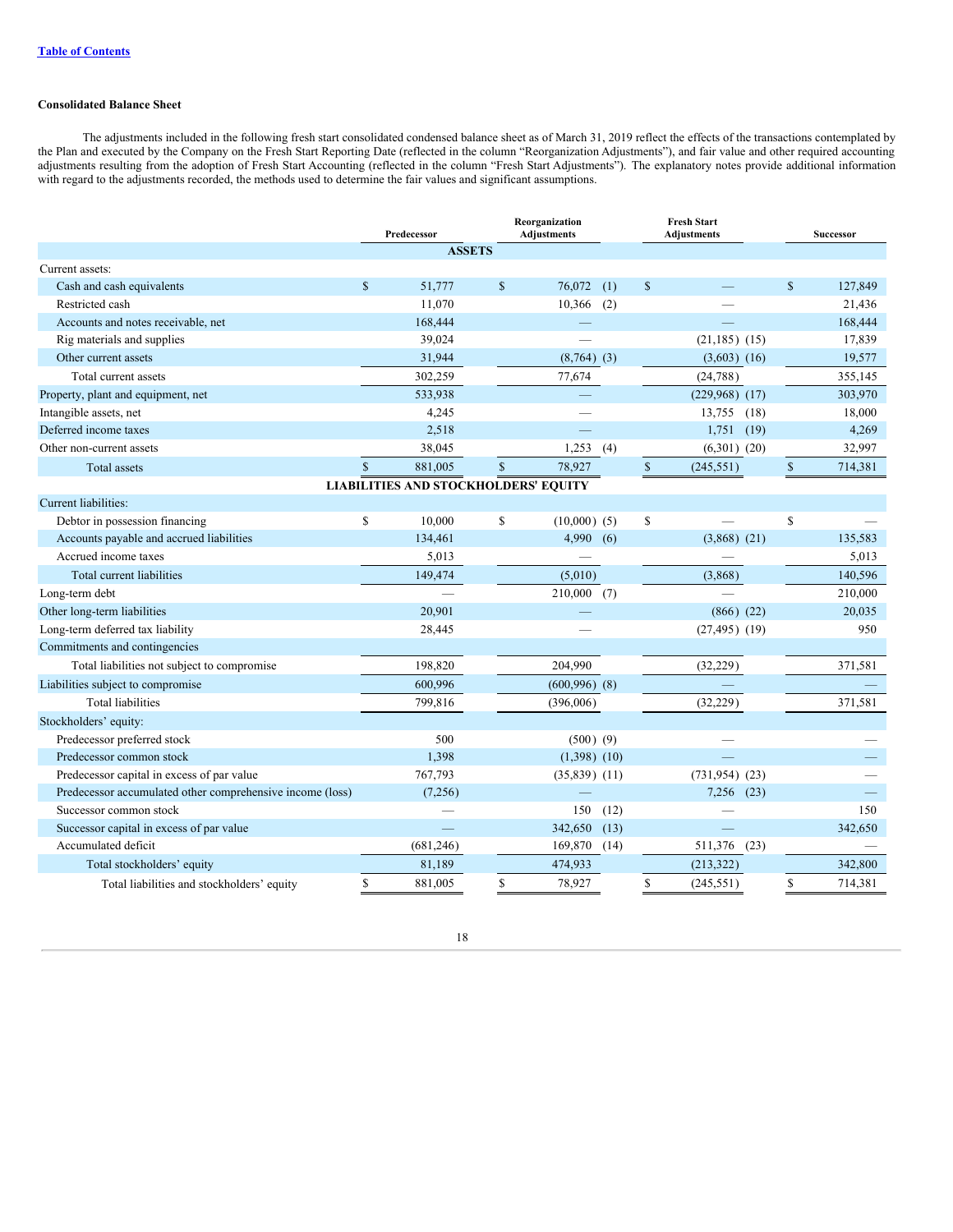# **Reorganization Adjustments**

(1) Changes in cash and cash equivalents included the following:

# *Dollars in thousands*

| Proceeds from the rights offering                                                        | Ф | 95,000   |
|------------------------------------------------------------------------------------------|---|----------|
| Transfers from restricted cash for the return of cash collateral (for letters of credit) |   | 10,433   |
| Proceeds from refund of backstop commitment fee                                          |   | 7,600    |
| Transfers from restricted cash for deposit releases                                      |   | 250      |
| Transfers to restricted cash for funding of professional fees                            |   | (21,049) |
| Payment of debtor in possession financing principal and interest                         |   | (10,035) |
| Payment of professional fees                                                             |   | (5,154)  |
| Payment of debt issuance costs for the successor credit facility                         |   | (490)    |
| Payment of fees on letters of credit                                                     |   | (58)     |
| Payment of term loan agent fees                                                          |   | (50)     |
| Payment of other reorganization expenses                                                 |   | (375)    |
| Net change in cash and cash equivalents                                                  |   | 76,072   |

- (2) Changes in restricted cash reflects the net transfer of cash between restricted cash and cash and cash equivalents.
- (3) Changes in other current assets include the following:

# *Dollars in thousands* Refund of backstop commitment fee  $\sim$  (7,600) Elimination of predecessor directors and officers insurance policies (702) Reclass of prepaid costs related to the successor credit facility (488) Payment of other costs related to the successor credit facility 26 Net change in other current assets  $\qquad \qquad$  (8,764)

(4) Changes in other non-current assets include the following:

# *Dollars in thousands*

| Capitalization of debt issuance costs on the successor credit facility | 765 |
|------------------------------------------------------------------------|-----|
| Reclass of prepaid costs related to the successor credit facility      | 488 |
| Net change in other non-current assets                                 |     |

- (5) Reflects the payment of debtor in possession financing principal.
- (6) Changes in accounts payable and accrued liabilities include the following:

*Dollars in thousands*

| Accrual of professional fees                           | 7.100   |
|--------------------------------------------------------|---------|
| Payment of professional fees                           | (2,017) |
| Payment of debtor in possession financing interest     | (35)    |
| Payment of letters of credit fees                      | (58)    |
| Net change in accounts payable and accrued liabilities | 4.990   |

(7) Changes in long-term debt include the issuance of the\$210.0 million Term Loan.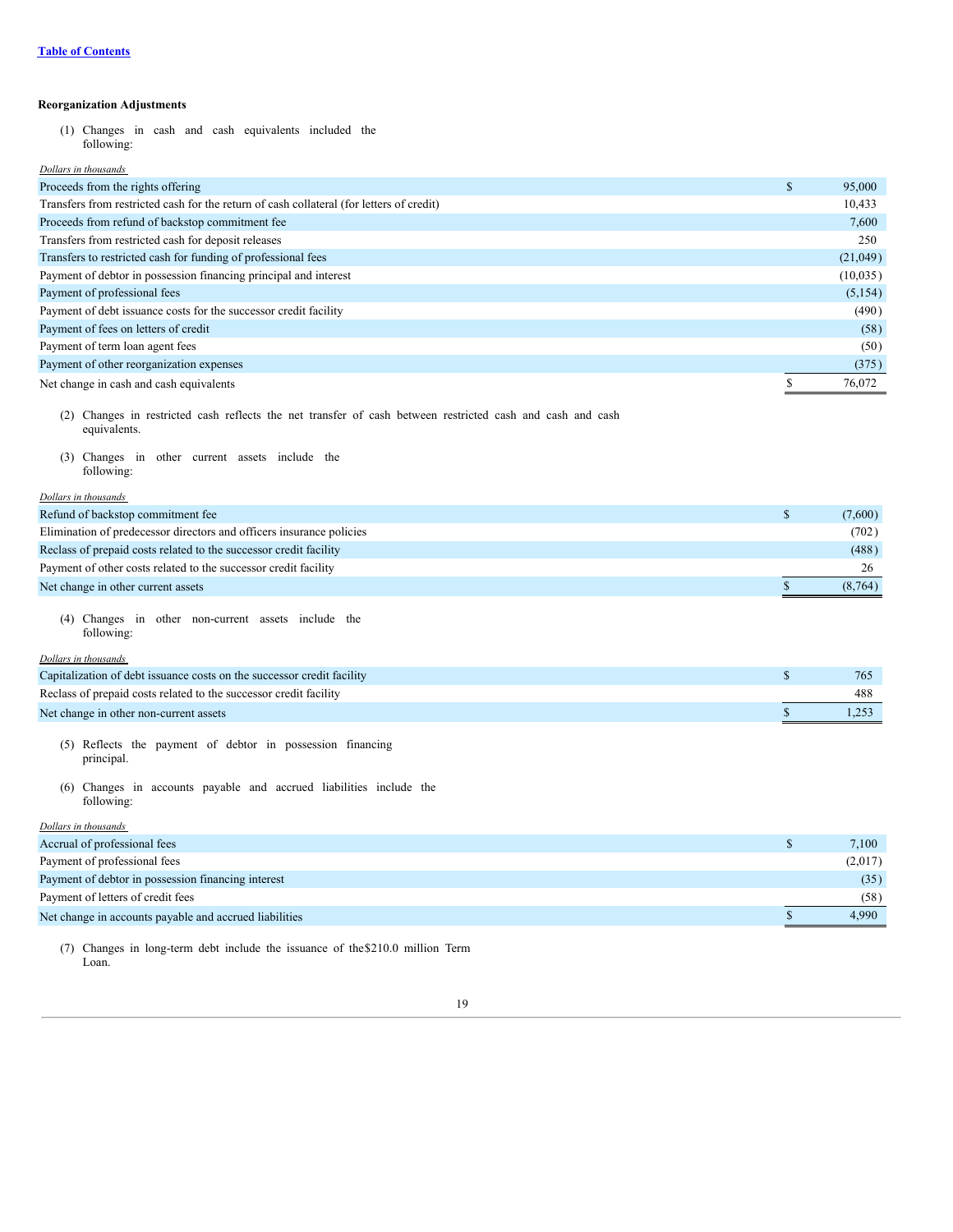(8) Liabilities subject to compromise to be settled in accordance with the Plan and the resulting gain was determined as follows:

| Liabilities subject to compromise<br>$\mathbb{S}$<br>Issuance of term loan<br>210,000<br>Issuance of successor common stock to the 7.50% note holders and 6.75% note holders<br>175,058<br>Excess fair value ascribed to lenders participating in equity rights offering<br>24,809<br>$\mathbb{S}$<br>Gain on settlement of liabilities subject to compromise<br>(9) Changes in Predecessor Preferred Stock reflects the cancellation of Predecessor Preferred<br>Stock.<br>(10) Changes in Predecessor Common Stock reflects the cancellation of Predecessor Common<br>Stock.<br>(11) Changes in Predecessor capital in excess of par include the<br>following:<br>Dollars in thousands<br>Cancellation of predecessor preferred stock<br>$\mathbb{S}$<br>500<br>Cancellation of predecessor common stock<br>1,398<br>Issuance of successor warrants to predecessor common stock and predecessor preferred stock holders<br>Issuance of successor common stock to predecessor common stock and predecessor preferred stock holders<br>Excess fair value ascribed to parties participating in rights offering, excluding lenders<br>\$<br>Net change in predecessor capital in excess of par value<br>(12) Changes in Successor Common Stock include the<br>following:<br>Dollars in thousands<br>Issuance of successor common stock to the 7.50% note holders and 6.75% note holders<br>$\mathbb{S}$<br>80<br>Issuance of successor common stock pursuant to rights offering<br>68<br>Issuance of successor common stock to predecessor common stock and predecessor preferred stock holders<br>2<br>S<br>150<br>Net change in successor common stock<br>(13) Change in Successor capital in excess of par value include the<br>following:<br>Dollars in thousands<br>$\mathbb{S}$<br>Issuance of successor common stock to the 7.50% note holders and 6.75% note holders<br>174,978<br>148,874<br>Issuance of successor common stock pursuant to rights offering<br>Issuance of successor warrants to predecessor common stock and predecessor preferred stock holders<br>14,687<br>Issuance of successor common stock to predecessor common stock and predecessor preferred stock holders<br>4,948 | Dollars in thousands |            |
|-------------------------------------------------------------------------------------------------------------------------------------------------------------------------------------------------------------------------------------------------------------------------------------------------------------------------------------------------------------------------------------------------------------------------------------------------------------------------------------------------------------------------------------------------------------------------------------------------------------------------------------------------------------------------------------------------------------------------------------------------------------------------------------------------------------------------------------------------------------------------------------------------------------------------------------------------------------------------------------------------------------------------------------------------------------------------------------------------------------------------------------------------------------------------------------------------------------------------------------------------------------------------------------------------------------------------------------------------------------------------------------------------------------------------------------------------------------------------------------------------------------------------------------------------------------------------------------------------------------------------------------------------------------------------------------------------------------------------------------------------------------------------------------------------------------------------------------------------------------------------------------------------------------------------------------------------------------------------------------------------------------------------------------------------------------------------------------------------------------------------------------------------------------------------------------------------------|----------------------|------------|
|                                                                                                                                                                                                                                                                                                                                                                                                                                                                                                                                                                                                                                                                                                                                                                                                                                                                                                                                                                                                                                                                                                                                                                                                                                                                                                                                                                                                                                                                                                                                                                                                                                                                                                                                                                                                                                                                                                                                                                                                                                                                                                                                                                                                       |                      | (600, 996) |
|                                                                                                                                                                                                                                                                                                                                                                                                                                                                                                                                                                                                                                                                                                                                                                                                                                                                                                                                                                                                                                                                                                                                                                                                                                                                                                                                                                                                                                                                                                                                                                                                                                                                                                                                                                                                                                                                                                                                                                                                                                                                                                                                                                                                       |                      |            |
|                                                                                                                                                                                                                                                                                                                                                                                                                                                                                                                                                                                                                                                                                                                                                                                                                                                                                                                                                                                                                                                                                                                                                                                                                                                                                                                                                                                                                                                                                                                                                                                                                                                                                                                                                                                                                                                                                                                                                                                                                                                                                                                                                                                                       |                      |            |
|                                                                                                                                                                                                                                                                                                                                                                                                                                                                                                                                                                                                                                                                                                                                                                                                                                                                                                                                                                                                                                                                                                                                                                                                                                                                                                                                                                                                                                                                                                                                                                                                                                                                                                                                                                                                                                                                                                                                                                                                                                                                                                                                                                                                       |                      |            |
|                                                                                                                                                                                                                                                                                                                                                                                                                                                                                                                                                                                                                                                                                                                                                                                                                                                                                                                                                                                                                                                                                                                                                                                                                                                                                                                                                                                                                                                                                                                                                                                                                                                                                                                                                                                                                                                                                                                                                                                                                                                                                                                                                                                                       |                      | (191, 129) |
|                                                                                                                                                                                                                                                                                                                                                                                                                                                                                                                                                                                                                                                                                                                                                                                                                                                                                                                                                                                                                                                                                                                                                                                                                                                                                                                                                                                                                                                                                                                                                                                                                                                                                                                                                                                                                                                                                                                                                                                                                                                                                                                                                                                                       |                      |            |
|                                                                                                                                                                                                                                                                                                                                                                                                                                                                                                                                                                                                                                                                                                                                                                                                                                                                                                                                                                                                                                                                                                                                                                                                                                                                                                                                                                                                                                                                                                                                                                                                                                                                                                                                                                                                                                                                                                                                                                                                                                                                                                                                                                                                       |                      |            |
|                                                                                                                                                                                                                                                                                                                                                                                                                                                                                                                                                                                                                                                                                                                                                                                                                                                                                                                                                                                                                                                                                                                                                                                                                                                                                                                                                                                                                                                                                                                                                                                                                                                                                                                                                                                                                                                                                                                                                                                                                                                                                                                                                                                                       |                      |            |
|                                                                                                                                                                                                                                                                                                                                                                                                                                                                                                                                                                                                                                                                                                                                                                                                                                                                                                                                                                                                                                                                                                                                                                                                                                                                                                                                                                                                                                                                                                                                                                                                                                                                                                                                                                                                                                                                                                                                                                                                                                                                                                                                                                                                       |                      |            |
|                                                                                                                                                                                                                                                                                                                                                                                                                                                                                                                                                                                                                                                                                                                                                                                                                                                                                                                                                                                                                                                                                                                                                                                                                                                                                                                                                                                                                                                                                                                                                                                                                                                                                                                                                                                                                                                                                                                                                                                                                                                                                                                                                                                                       |                      |            |
|                                                                                                                                                                                                                                                                                                                                                                                                                                                                                                                                                                                                                                                                                                                                                                                                                                                                                                                                                                                                                                                                                                                                                                                                                                                                                                                                                                                                                                                                                                                                                                                                                                                                                                                                                                                                                                                                                                                                                                                                                                                                                                                                                                                                       |                      |            |
|                                                                                                                                                                                                                                                                                                                                                                                                                                                                                                                                                                                                                                                                                                                                                                                                                                                                                                                                                                                                                                                                                                                                                                                                                                                                                                                                                                                                                                                                                                                                                                                                                                                                                                                                                                                                                                                                                                                                                                                                                                                                                                                                                                                                       |                      | (14,687)   |
|                                                                                                                                                                                                                                                                                                                                                                                                                                                                                                                                                                                                                                                                                                                                                                                                                                                                                                                                                                                                                                                                                                                                                                                                                                                                                                                                                                                                                                                                                                                                                                                                                                                                                                                                                                                                                                                                                                                                                                                                                                                                                                                                                                                                       |                      | (4,950)    |
|                                                                                                                                                                                                                                                                                                                                                                                                                                                                                                                                                                                                                                                                                                                                                                                                                                                                                                                                                                                                                                                                                                                                                                                                                                                                                                                                                                                                                                                                                                                                                                                                                                                                                                                                                                                                                                                                                                                                                                                                                                                                                                                                                                                                       |                      | (18,100)   |
|                                                                                                                                                                                                                                                                                                                                                                                                                                                                                                                                                                                                                                                                                                                                                                                                                                                                                                                                                                                                                                                                                                                                                                                                                                                                                                                                                                                                                                                                                                                                                                                                                                                                                                                                                                                                                                                                                                                                                                                                                                                                                                                                                                                                       |                      | (35, 839)  |
|                                                                                                                                                                                                                                                                                                                                                                                                                                                                                                                                                                                                                                                                                                                                                                                                                                                                                                                                                                                                                                                                                                                                                                                                                                                                                                                                                                                                                                                                                                                                                                                                                                                                                                                                                                                                                                                                                                                                                                                                                                                                                                                                                                                                       |                      |            |
|                                                                                                                                                                                                                                                                                                                                                                                                                                                                                                                                                                                                                                                                                                                                                                                                                                                                                                                                                                                                                                                                                                                                                                                                                                                                                                                                                                                                                                                                                                                                                                                                                                                                                                                                                                                                                                                                                                                                                                                                                                                                                                                                                                                                       |                      |            |
|                                                                                                                                                                                                                                                                                                                                                                                                                                                                                                                                                                                                                                                                                                                                                                                                                                                                                                                                                                                                                                                                                                                                                                                                                                                                                                                                                                                                                                                                                                                                                                                                                                                                                                                                                                                                                                                                                                                                                                                                                                                                                                                                                                                                       |                      |            |
|                                                                                                                                                                                                                                                                                                                                                                                                                                                                                                                                                                                                                                                                                                                                                                                                                                                                                                                                                                                                                                                                                                                                                                                                                                                                                                                                                                                                                                                                                                                                                                                                                                                                                                                                                                                                                                                                                                                                                                                                                                                                                                                                                                                                       |                      |            |
|                                                                                                                                                                                                                                                                                                                                                                                                                                                                                                                                                                                                                                                                                                                                                                                                                                                                                                                                                                                                                                                                                                                                                                                                                                                                                                                                                                                                                                                                                                                                                                                                                                                                                                                                                                                                                                                                                                                                                                                                                                                                                                                                                                                                       |                      |            |
|                                                                                                                                                                                                                                                                                                                                                                                                                                                                                                                                                                                                                                                                                                                                                                                                                                                                                                                                                                                                                                                                                                                                                                                                                                                                                                                                                                                                                                                                                                                                                                                                                                                                                                                                                                                                                                                                                                                                                                                                                                                                                                                                                                                                       |                      |            |
|                                                                                                                                                                                                                                                                                                                                                                                                                                                                                                                                                                                                                                                                                                                                                                                                                                                                                                                                                                                                                                                                                                                                                                                                                                                                                                                                                                                                                                                                                                                                                                                                                                                                                                                                                                                                                                                                                                                                                                                                                                                                                                                                                                                                       |                      |            |
|                                                                                                                                                                                                                                                                                                                                                                                                                                                                                                                                                                                                                                                                                                                                                                                                                                                                                                                                                                                                                                                                                                                                                                                                                                                                                                                                                                                                                                                                                                                                                                                                                                                                                                                                                                                                                                                                                                                                                                                                                                                                                                                                                                                                       |                      |            |
|                                                                                                                                                                                                                                                                                                                                                                                                                                                                                                                                                                                                                                                                                                                                                                                                                                                                                                                                                                                                                                                                                                                                                                                                                                                                                                                                                                                                                                                                                                                                                                                                                                                                                                                                                                                                                                                                                                                                                                                                                                                                                                                                                                                                       |                      |            |
|                                                                                                                                                                                                                                                                                                                                                                                                                                                                                                                                                                                                                                                                                                                                                                                                                                                                                                                                                                                                                                                                                                                                                                                                                                                                                                                                                                                                                                                                                                                                                                                                                                                                                                                                                                                                                                                                                                                                                                                                                                                                                                                                                                                                       |                      |            |
|                                                                                                                                                                                                                                                                                                                                                                                                                                                                                                                                                                                                                                                                                                                                                                                                                                                                                                                                                                                                                                                                                                                                                                                                                                                                                                                                                                                                                                                                                                                                                                                                                                                                                                                                                                                                                                                                                                                                                                                                                                                                                                                                                                                                       |                      |            |
|                                                                                                                                                                                                                                                                                                                                                                                                                                                                                                                                                                                                                                                                                                                                                                                                                                                                                                                                                                                                                                                                                                                                                                                                                                                                                                                                                                                                                                                                                                                                                                                                                                                                                                                                                                                                                                                                                                                                                                                                                                                                                                                                                                                                       |                      |            |
| Equity issuance costs<br>(837)                                                                                                                                                                                                                                                                                                                                                                                                                                                                                                                                                                                                                                                                                                                                                                                                                                                                                                                                                                                                                                                                                                                                                                                                                                                                                                                                                                                                                                                                                                                                                                                                                                                                                                                                                                                                                                                                                                                                                                                                                                                                                                                                                                        |                      |            |
| S.<br>342,650<br>Net change in successor capital in excess of par value                                                                                                                                                                                                                                                                                                                                                                                                                                                                                                                                                                                                                                                                                                                                                                                                                                                                                                                                                                                                                                                                                                                                                                                                                                                                                                                                                                                                                                                                                                                                                                                                                                                                                                                                                                                                                                                                                                                                                                                                                                                                                                                               |                      |            |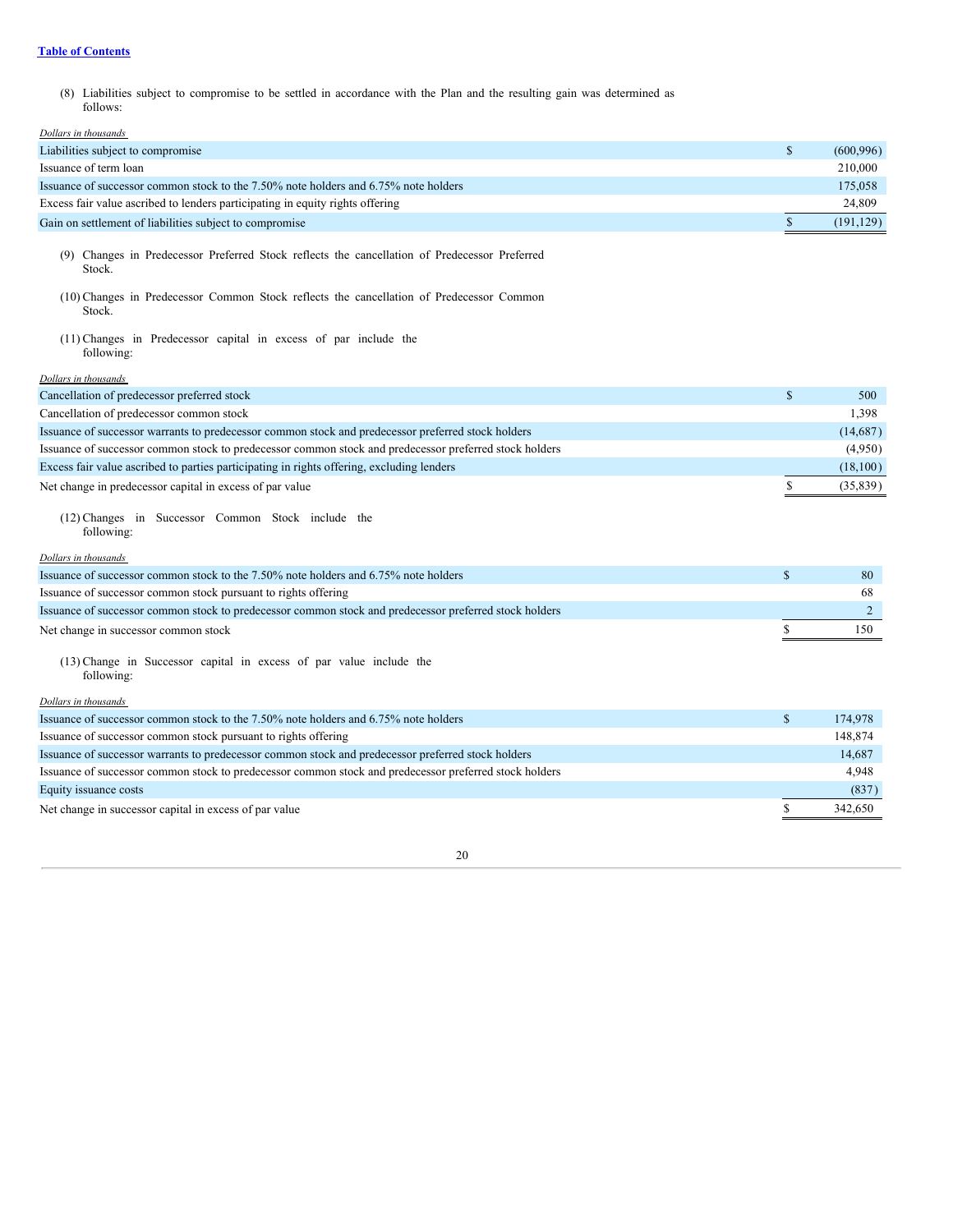(14) Changes in accumulated deficit include the following:

### *Dollars in thousands*

| Gain on settlement of liabilities subject to compromise              | 191,129  |
|----------------------------------------------------------------------|----------|
| Backstop premium on rights offering                                  | (11,032) |
| Accrual of professional fees                                         | (5,988)  |
| Payment of professional fees                                         | (3,137)  |
| Elimination of predecessor directors and officers insurance policies | (702)    |
| Payment of other reorganization items                                | (400)    |
| Net change in accumulated deficit                                    | 169,870  |

## **Fresh Start Accounting Adjustments**

- (15) Changes in rig materials and supplies reflect the fair value adjustment due to the adoption of fresh start accounting.
- (16) Changes in other current assets reflect the elimination of capitalized mobilization costs due to the adoption of fresh start accounting.
- (17) Changes in property, plant and equipment, net reflects the fair value adjustment due to the adoption of fresh start accounting.
- (18) Changes in intangible assets, net reflects the fair value adjustment due to the adoption of fresh start accounting.

| Dollars in thousands   | <b>Successor Fair Value</b> |        | <b>Predecessor Historical</b><br><b>Book Value</b> |
|------------------------|-----------------------------|--------|----------------------------------------------------|
| Customer relationships |                             | 16,300 | $-$                                                |
| Trade names            |                             | 1,500  | 368                                                |
| Developed technology   |                             | 200    | 3,877                                              |
| Intangible assets, net |                             | 18.000 | 4.245                                              |

(19) Changes in deferred income taxes reflects the adjustment due to the adoption of fresh start accounting.

- (20) Changes in other non-current assets reflect the
- following:

# *Dollars in thousands*

| Fair value adjustment to rig material and supplies                   | (6, 845) |
|----------------------------------------------------------------------|----------|
| Fair value adjustment to investment in non-consolidated subsidiaries | 2,290    |
| Fair value adjustment to long-term notes receivable                  | (272)    |
| Elimination of capitalized mobilization costs                        | (857)    |
| Elimination of long-term other deferred charges                      | (617)    |
| Net change in other non-current assets                               | (6,301)  |

(21) Changes in accounts payable and accrued liabilities due to the adoption of fresh start accounting include the following:

#### *Dollars in thousands*

| Elimination of deferred rent                           | (1,100) |
|--------------------------------------------------------|---------|
| Elimination of deferred revenue                        | (2,768) |
| Net change in accounts payable and accrued liabilities | (3,868) |

(22) Changes in other long-term liabilities reflects the elimination of deferred revenue due to the adoption of fresh start accounting.

(23) Changes reflect the cumulative impact of fresh start accounting adjustments discussed above and the elimination of Predecessor accumulated other comprehensive loss and Predecessor accumulated deficit.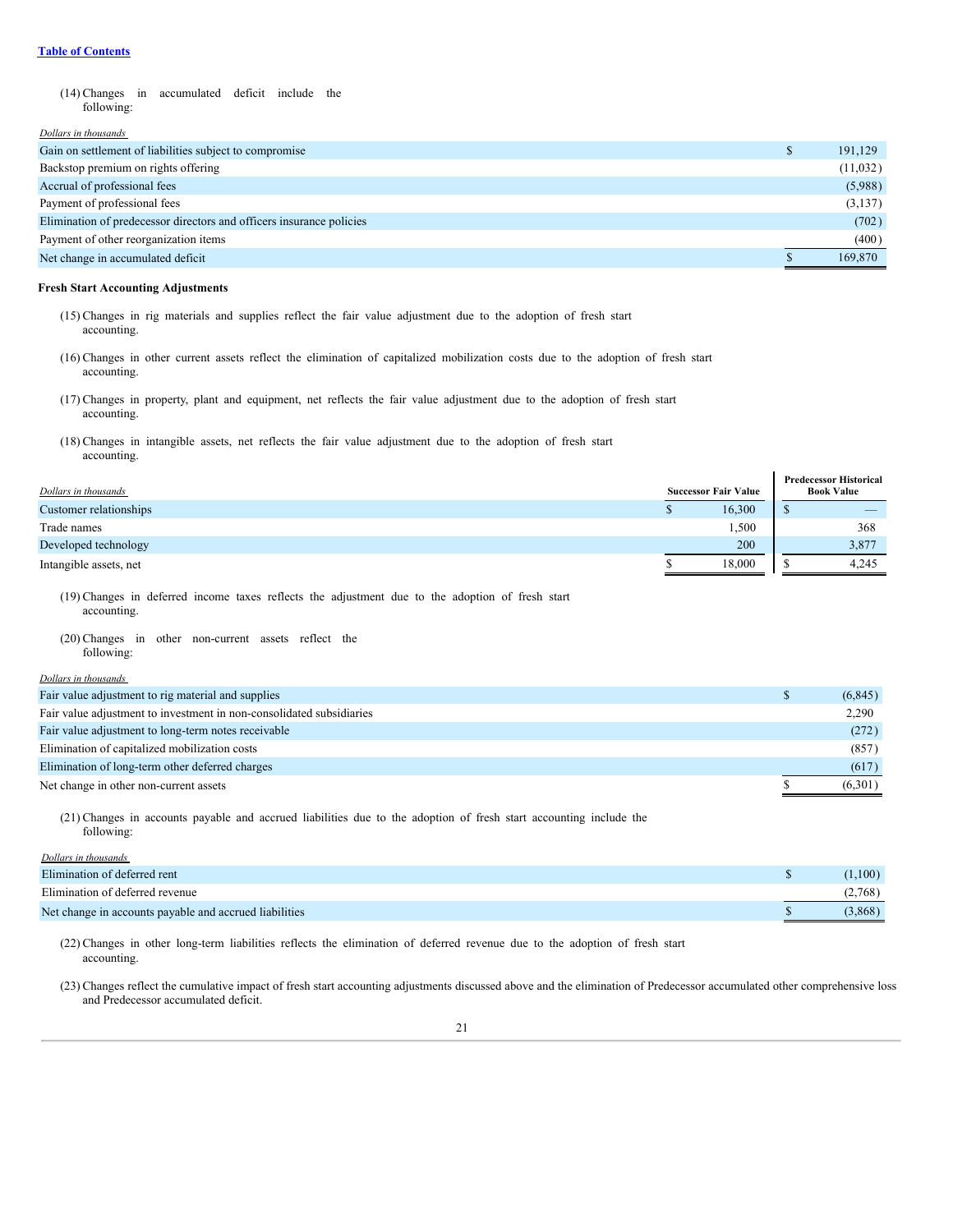# *Note 4 - Intangible Assets*

Intangible Assets consist of the following:

|                                   |                                         | <b>Successor</b>          |                                 |                             |                                 |                               |        |
|-----------------------------------|-----------------------------------------|---------------------------|---------------------------------|-----------------------------|---------------------------------|-------------------------------|--------|
|                                   |                                         | Balance at March 31, 2019 |                                 |                             |                                 |                               |        |
| Dollars in thousands              | <b>Estimated Useful</b><br>Life (Years) |                           | <b>Gross Carrying</b><br>Amount | Accumulated<br>Amortization |                                 | <b>Net Carrying</b><br>Amount |        |
| Customer relationships            |                                         |                           | 16,300                          |                             |                                 |                               | 16,300 |
| Trade names                       |                                         |                           | 1.500                           |                             | $\overline{\phantom{a}}$        |                               | 1,500  |
| Developed technology              | 6                                       |                           | 200                             |                             | $\overline{\phantom{a}}$        |                               | 200    |
| Total amortized intangible assets |                                         |                           | 18,000                          |                             | $\hspace{0.1mm}-\hspace{0.1mm}$ |                               | 18,000 |

Amortization expense was \$0.6 million and \$0.6 million for the three months ended March 31, 2019 and 2018, respectively.

Our remaining intangibles amortization expense for the next five years is presented below:

| Dollars in thousands | <b>Expected future</b><br>intangible<br>amortization expense |       |
|----------------------|--------------------------------------------------------------|-------|
| 2019                 | $\mathcal{D}$                                                | 4,325 |
| 2020                 | S                                                            | 5,767 |
| 2021                 | D.                                                           | 5,767 |
| 2022                 | -S                                                           | 1,691 |
| Beyond 2022          | $\mathbf{s}$                                                 | 450   |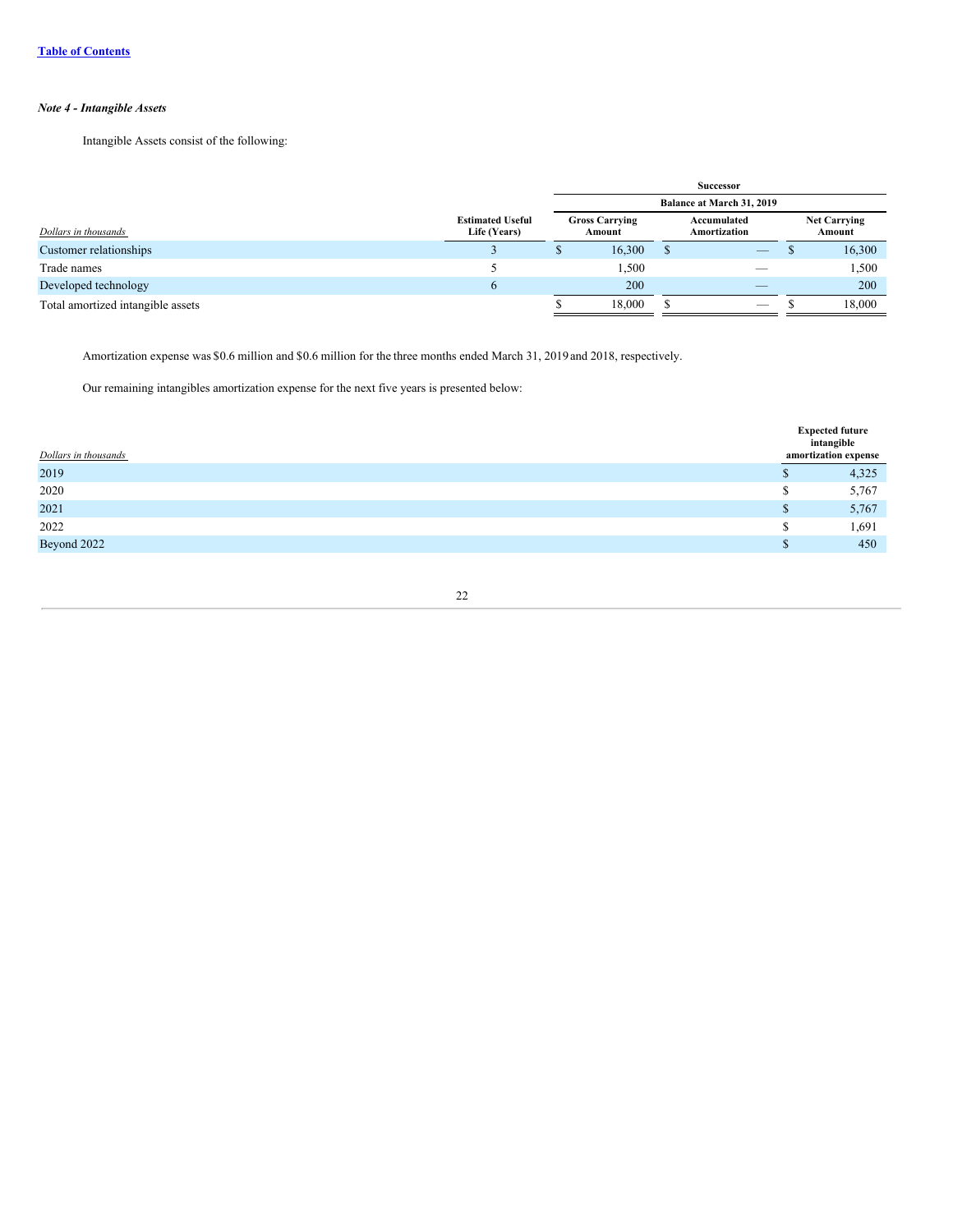# *Note 5 - Operating Leases*

We adopted the Accounting Standards Update ("ASU") 2016-02, Leases ("Topic 842") effective January 1, 2019. As lessee, our leasing activities primarily consist of operating leases for administrative offices, warehouses, oilfield services equipment, office equipment, computers and other items. Our leases have remaining lease terms of 1 year to 6 years, some of which include options to extend the leases for up to5 years, and some of which include options to terminate the leases within1 year.

We elected the following package of practical expedients permitted under the transition guidance:

- an election to adopt the modified retrospective transition method applied at the beginning of the period of adoption, which does not require a restatement of the prior period. Accordingly, no cumulative-effect adjustment to retained earnings was made.
- an election not to apply the recognition requirements in Topic 842 to short-term leases (initial lease term of 12 months or less) and recognize lease payments in the consolidated condensed statement of operations. Short-term leases have not been recorded on the balance sheet.
- a practical expedient to not reassess whether a contract is or contains a lease and carry forward its historical lease classification.
- a practical expedient to account for the lease and non-lease components separately.
- a practical expedient to account for the lease and non-lease components as a single lease component for certain assets, by class of underlying asset.

We determine whether a contract is or contains a lease at its inception. Topic 842 requires lessees to recognize operating lease right-of-use assets and operating lease liabilities on the balance sheet. An operating lease right-of-use asset represents our right to use an underlying asset for the lease term and operating lease liability represents our obligation to make lease payments arising from the lease. An operating lease right-of-use asset and operating lease liability are recognized at the commencement date based on the present value of lease payments over the lease term. As most of our leases do not provide an implicit rate, we use our incremental borrowing rate based on the information available at the commencement date in determining the present value of lease payments. The operating lease right-of-use assets also include any lease payments made and exclude lease incentives. Our lease terms may include options to extend or terminate the lease when it is reasonably certain that we will exercise those options. The adoption of this standard resulted in the recording of operating lease right-of-use assets and operating lease liabilities of approximately \$21.0 million as of January 1, 2019.

Supplemental lease information related to our operating leases as ofMarch 31, 2019 is shown below:

|                                                                                  | Successor    |                   |
|----------------------------------------------------------------------------------|--------------|-------------------|
| Dollars in thousands                                                             |              | March 31,<br>2019 |
| Operating lease right-of-use assets $(1)$                                        | \$.          | 19,662            |
|                                                                                  |              |                   |
| Operating lease liabilities - current <sup>(2)</sup>                             | $\mathbb{S}$ | 8,131             |
| Operating lease liabilities - noncurrent <sup>(3)</sup>                          |              | 10,971            |
| Total operating lease liabilities                                                |              | 19,102            |
|                                                                                  |              |                   |
| Cash paid for amounts included in the measurement of operating lease liabilities | $\mathbf{s}$ | 2,498             |
| Operating lease right-of-use assets obtained in exchange for lease obligations   | S            | 60                |
|                                                                                  |              |                   |
| Weighted average remaining lease term (in years)                                 |              | 3                 |
| Weighted average discount rate                                                   |              | $7.0\%$           |
|                                                                                  |              |                   |

(1) This amount is included in other non-current assets in our consolidated condensed balance sheet.

- (2) This amount is included in accounts payable and accrued liabilities in our consolidated condensed balance sheet.
- (3) This amount is included in other long-term liabilities in our consolidated condensed balance sheet.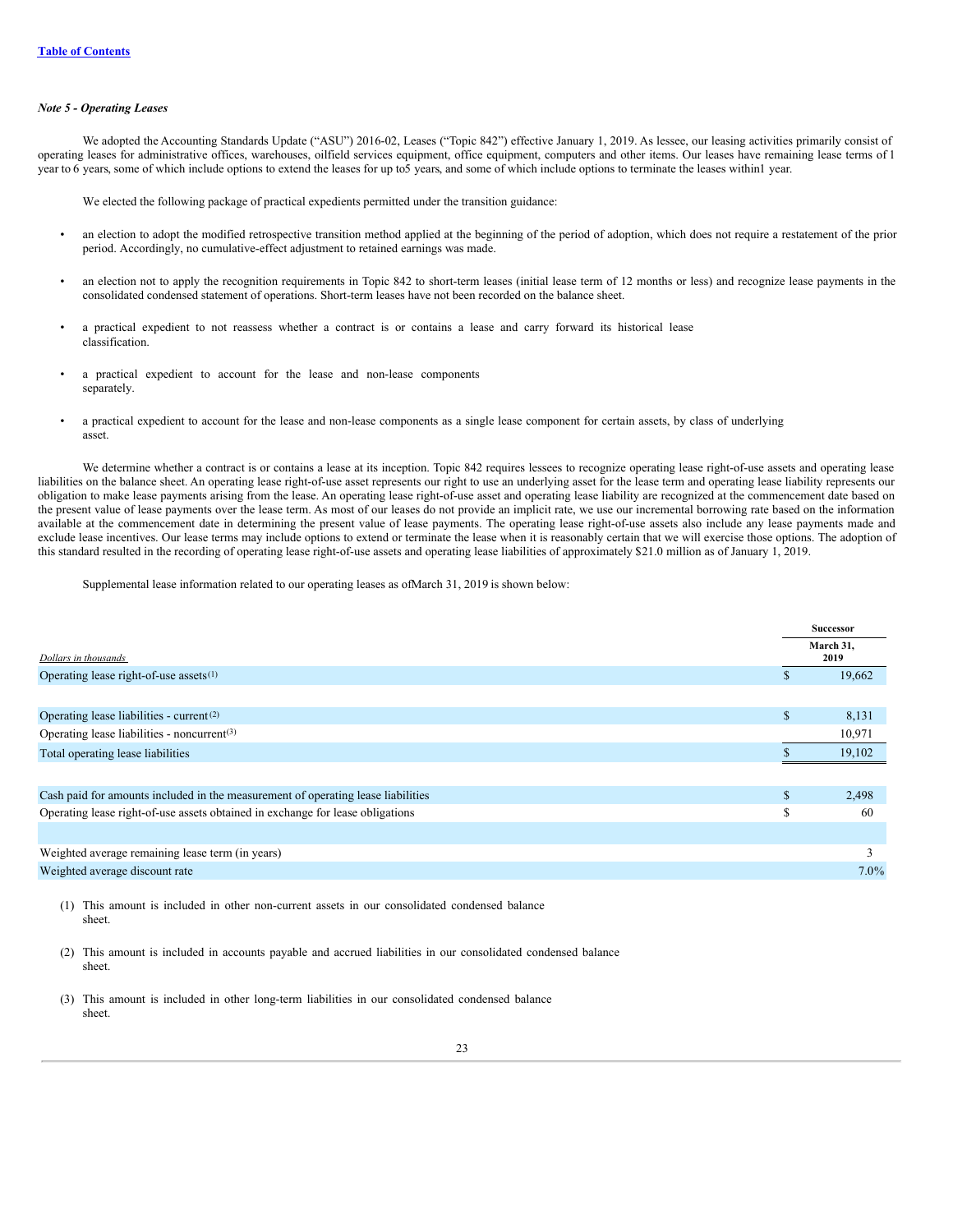Maturities of operating lease liabilities as ofMarch 31, 2019 were as follows:

|                                    | Successor |                     |
|------------------------------------|-----------|---------------------|
| Dollars in thousands               |           | Operating<br>Leases |
| 2019                               | D         | 6,231               |
| 2020                               |           | 6,879               |
| 2021                               |           | 4,170               |
| 2022                               |           | 1,957               |
| 2023                               |           | 1,534               |
| Beyond 2023                        |           | 558                 |
| Total undiscounted lease liability |           | 21,329              |
| Imputed interest                   |           | (2,227)             |
| Total operating lease liabilities  |           | 19,102              |

Future minimum operating lease payments as of December 31, 2018 were as follows:

|                      | Successor |                     |
|----------------------|-----------|---------------------|
| Dollars in thousands |           | Operating<br>Leases |
| 2019                 | ۵D        | 10,722              |
| 2020                 |           | 7,887               |
| 2021                 |           | 4,193               |
| 2022                 |           | 1,968               |
| 2023                 |           | 1,540               |
| Beyond 2023          |           | 636                 |
| Total lease payments |           | 26,946              |

Lease expense for lease payments is recognized on a straight-line basis over the lease term.Expenses for operating leases for the three months ended March 31, 2019 are shown below:

|                          | Predecessor                                 |       |
|--------------------------|---------------------------------------------|-------|
| Dollars in thousands     | <b>Three Months Ended</b><br>March 31, 2019 |       |
| Operating lease expense  |                                             | 2,709 |
| Short-term lease expense |                                             | 787   |
| Variable lease expense   |                                             | 1,840 |
| Total lease expense      |                                             | 5,336 |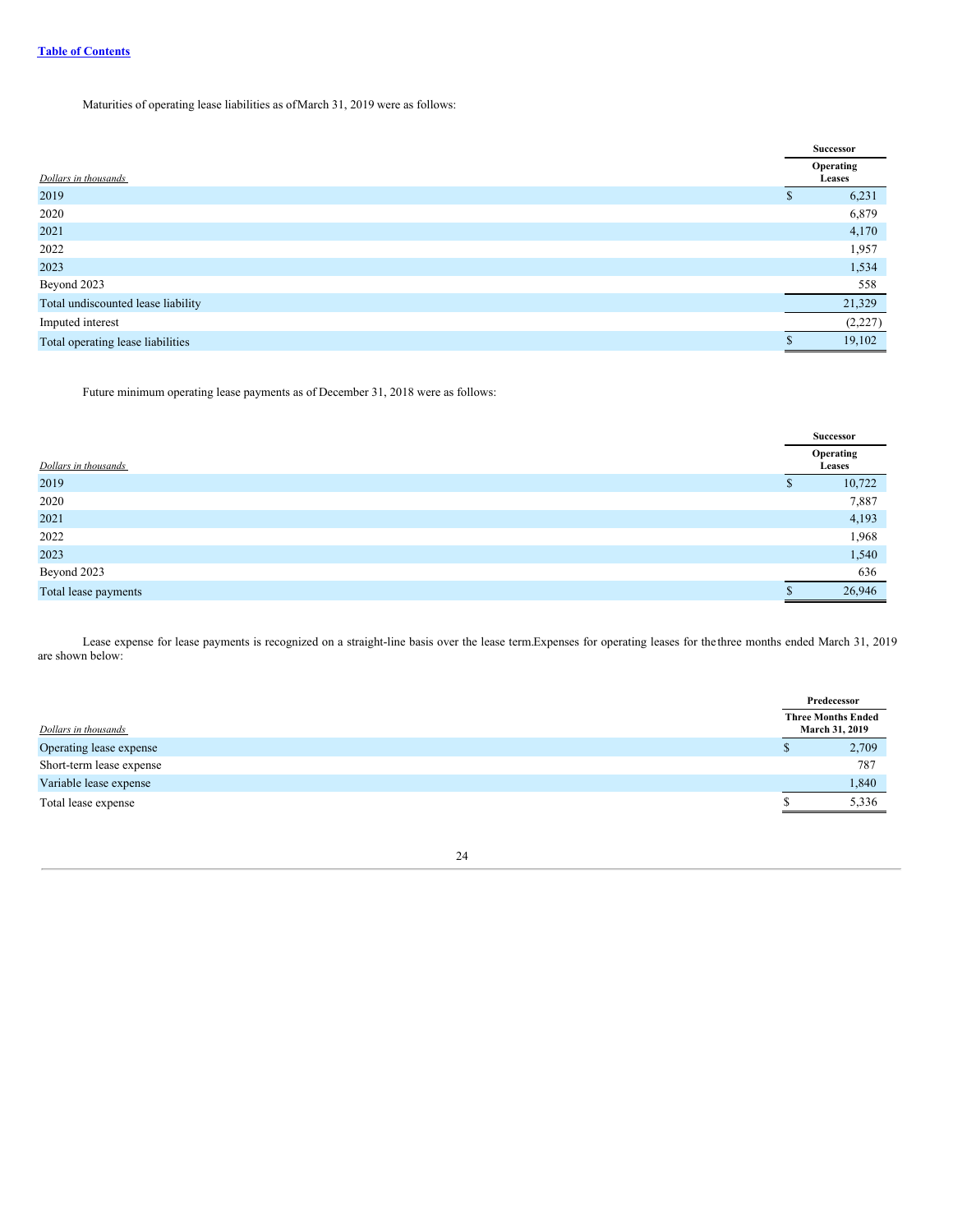## *Note 6 - Debt*

The following table illustrates the Company's debt portfolio as ofMarch 31, 2019 and December 31, 2018:

|                                                 | <b>Successor</b>  |         | Predecessor |         |  |                      |
|-------------------------------------------------|-------------------|---------|-------------|---------|--|----------------------|
| Dollars in thousands                            | March 31,<br>2019 |         |             |         |  | December 31,<br>2018 |
| Successor credit facility                       |                   | _       |             |         |  |                      |
| Successor term loan, due March 2024             |                   | 210,000 |             |         |  |                      |
| Predecessor 6.75% senior notes, due July 2022   |                   | __      |             | 360,000 |  |                      |
| Predecessor 7.50% senior notes, due August 2020 |                   |         |             | 225,000 |  |                      |
| Predecessor 2015 secured credit agreement       |                   | _       |             |         |  |                      |
| Total debt                                      |                   | 210,000 |             | 585,000 |  |                      |

# **Successor Credit Facility**

On March 26, 2019, pursuant to the terms of the Plan, we and certain of our subsidiaries, entered into a credit agreement with the lenders party thereto (the "Credit Facility Lenders"), Bank of America, N.A., as administrative agent and Bank of America, N.A. and Deutsche Bank Securities Inc. as joint lead arrangers and joint bookrunners, providing for a revolving credit facility (the "Credit Facility") with initial aggregate commitments in the amount of \$50.0 million, guaranteed by certain of our subsidiaries. Availability under the Credit Facility is subject to a monthly borrowing base calculation based on eligible domestic rental equipment and eligible domestic accounts receivable and requires us to maintain minimum liquidity of \$25.0 million, defined as cash in our liquidity account not to exceed\$10.0 million and availability under the borrowing base. The Credit Facility allows for an increase to the aggregate commitments by up to an additional \$75.0 million, subject to certain conditions. The Credit Facility provides for a \$30.0 million sublimit of the aggregate commitments that is available for the issuance of letters of credit. The Credit Facility matures on March 26, 2023. Debt issuance costs of \$1.3 million are amortized over the term of the Credit Facility on a straight-line basis.

As of March 31, 2019, the borrowing base under the Credit Facility was\$86.2 million, allowing full access to the\$50.0 million in aggregate commitments, which was further reduced by \$15.0 million of restricted availability due to the minimum liquidity covenant and\$9.8 million in supporting letters of credit outstanding, resulting in availability under the Credit Facility of \$25.2 million.

The Credit Facility bears interest either at a rate equal to:

- LIBOR plus an applicable margin that varies from 2.25 percent to 2.75 percent per annum or
- a base rate plus an applicable margin that varies from1.25 percent to 1.75 percent per annum.

We are required to pay a commitment fee of 0.5 percent per annum on the actual daily unused portion of the current aggregate commitments under the Credit Facility. We are also required to pay customary letter of credit and fronting fees.

The Credit Facility also contains customary affirmative and negative covenants, including, among other things, as to compliance with laws (including environmental laws and anti-corruption laws), delivery of quarterly and annual consolidated financial statements and borrowing base certificates, conduct of business, maintenance of property, maintenance of insurance, restrictions on the incurrence of liens, indebtedness, asset dispositions, fundamental changes, restricted payments, and other customary covenants. Additionally, the Credit Facility contains customary events of default and remedies for credit facilities of this nature. If we do not comply with the financial and other covenants in the Credit Facility, the Credit Facility Lenders may, subject to customary cure rights, require immediate payment of all amounts outstanding under the Credit Facility, and any outstanding unfunded commitments may be terminated.

### **Successor Term Loan, Due March 2024**

On March 26, 2019, pursuant to the terms of the Plan, we and certain of our subsidiaries entered into a second lien term loan credit agreement (the "Term Loan Agreement") with the lenders party thereto (the "Term Loan Lenders") and UMB Bank, N.A., as administrative agent, providing for term loans (the "Term Loan") in the amount of \$210.0 million, guaranteed by certain of our subsidiaries. The Term Loan matures on March 26, 2024.

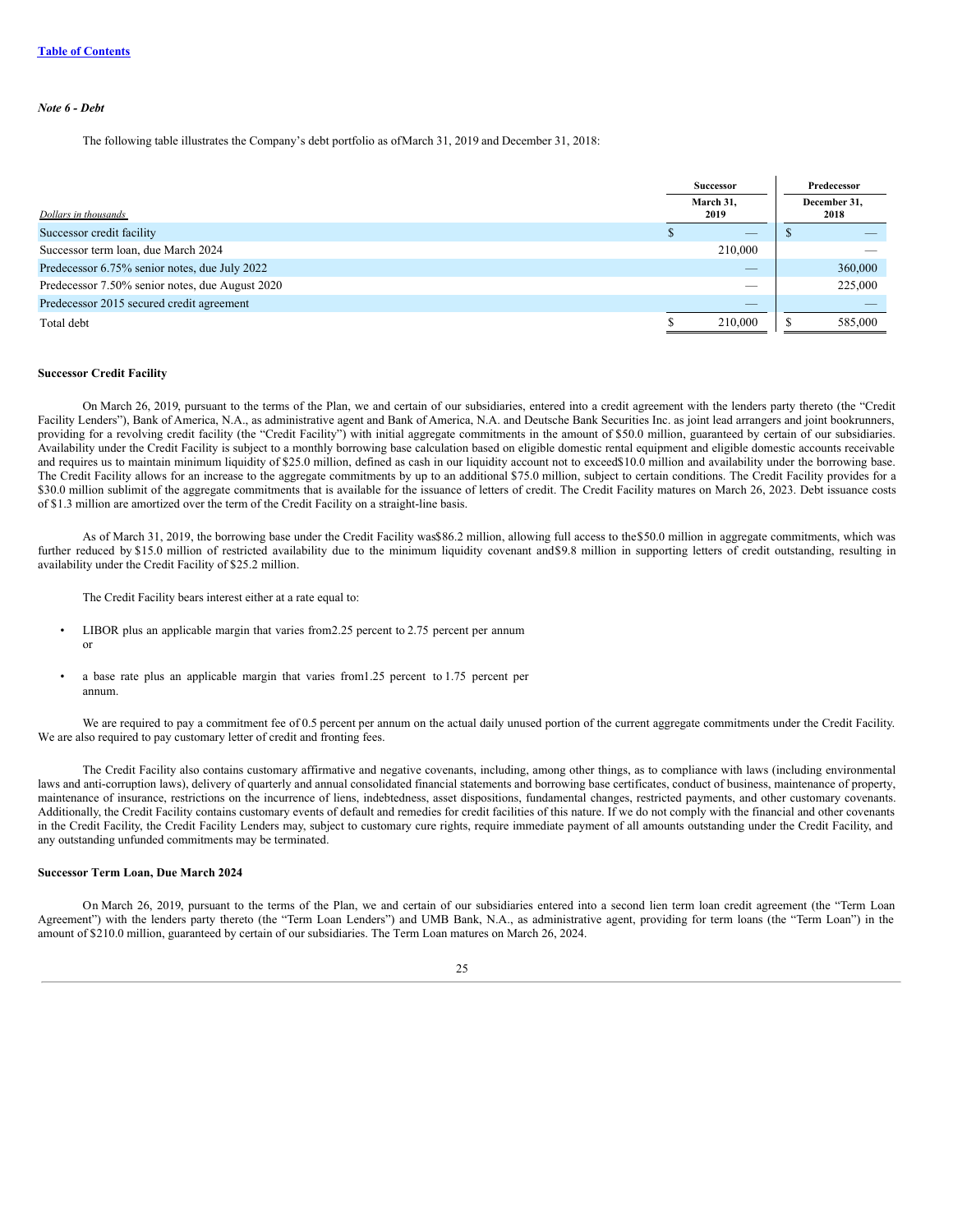The Term Loan bears interest at a rate of13.0 percent per annum, payable quarterly on the first day of each January, April, July, and October, beginning July 1, 2019, with 11.0 percent paid in cash and 2.0 percent paid in kind and capitalized by adding such amount to the outstanding principal.

We may voluntarily prepay all or a part of the Term Loan and, under certain conditions we are required to prepay all or a part of the Term Loan, in each case, at a premium (1) on or prior to 6 months after the closing date of 0%; (2) from 6 months and on or prior to two years after the closing date of6.50%; (3) from two years and on or prior to three years after the closing date of 3.25%; and (4) from three years after the closing date and thereafter of 0%.

The Term Loan is subject to mandatory prepayments and customary reinvestment rights. The mandatory prepayments include prepayment requirements with respect to a change of control, asset sales and debt issuances, in each case subject to certain exceptions or conditions. The Term Loan Agreement also contains customary affirmative and negative covenants, including as to compliance with laws (including environmental laws and anti-corruption laws), delivery of quarterly and annual financial statements, conduct of business, maintenance of property, maintenance of insurance, restrictions on the incurrence of liens, indebtedness, asset dispositions, fundamental changes, restricted payments and other customary covenants. Additionally, the Term Loan Agreement contains customary events of default and remedies for facilities of this nature. If we do not comply with the covenants in the Term Loan Agreement, the Term Loan Lenders may, subject to customary cure rights, require immediate payment of all amounts outstanding under the Term Loan Agreement.

#### **Predecessor 6.75% Senior Notes, Due July 2022**

On January 22, 2014, we issued \$360.0 million aggregate principal amount of the 6.75% Notes pursuant to the 6.75% Notes Indenture. The 6.75% Notes were general unsecured obligations of the Company and ranked equal in right of payment with all of our existing and future senior unsecured indebtedness. The 6.75% Notes were jointly and severally guaranteed by all of our subsidiaries that guaranteed indebtedness under the Second Amended and Restated Senior Secured Credit Agreement, as amended from timeto-time ("2015 Secured Credit Agreement") and our 7.50% Notes. Interest on the 6.75% Notes was payable on January 15 and July 15 of each year, beginning July 15, 2014. Debt issuance costs related to the 6.75% Notes were approximately \$7.6 million. After the commencement of the Chapter 11 Cases, the carrying amount of debt was adjusted to the claim amount and all unamortized debt issuance costs prior to the commencement of the Chapter 11 Cases were fully expensed.

## **Predecessor 7.50% Senior Notes, Due August 2020**

On July 30, 2013, we issued \$225.0 million aggregate principal amount of the 7.50% Notes pursuant to the 7.50% Notes Indenture. The 7.50% Notes were general unsecured obligations of the Company and ranked equal in right of payment with all of our existing and future senior unsecured indebtedness. The 7.50% Notes were jointly and severally guaranteed by all of our subsidiaries that guaranteed indebtedness under the 2015 Secured Credit Agreement and the 6.75% Notes. Interest on the 7.50% Notes was payable on February 1 and August 1 of each year, beginning February 1, 2014. Debt issuance costs related to the 7.50% Notes were approximately \$5.6 million. After the commencement of the Chapter 11 Cases, the carrying amount of debt was adjusted to the claim amount and all unamortized debt issuance costs prior to the commencement of the Chapter 11 Cases were fully expensed.

The commencement of the Chapter 11 Cases constituted an event of default that accelerated the Company's obligations under the indenture governing the6.75% Notes and the 7.50% Notes. However, any efforts to enforce such payment obligations were automatically stayed under the provisions of the Bankruptcy Code. The principal balance on the 6.75% Notes and 7.50% Notes of \$360.0 million and \$225.0 million, respectively, had been reclassed from long-term debt to liabilities subject to compromise as of December 31, 2018. See also Note 2 - Chapter 11 Emergencefor further details.

As previously disclosed in our Current Report on Form 8-K filed with the SEC on March 26, 2019, our obligations with respect to the Senior Notes as well as our subsidiaries' obligations under their respective guarantees under the 6.75% Notes Indenture and the 7.50% Notes Indenture (and the Senior Notes) were cancelled and extinguished as provided in the Plan. From and after March 26, 2019, neither the Company nor its subsidiaries have any continuing obligations under the 6.75% Notes Indenture and 7.50% Notes Indenture or with respect to the Senior Notes or the guarantees related thereto except to the extent specifically provided in the Plan.

# **Predecessor 2015 Secured Credit Agreement**

On January 26, 2015, we entered into the 2015 Secured Credit Agreement. The 2015 Secured Credit Agreement was originally comprised of a\$200.0 million revolving credit facility (the "Revolver"). The 2015 Secured Credit Agreement formerly included financial maintenance covenants, including a leverage ratio, consolidated interest coverage ratio, senior secured leverage ratio, and asset coverage ratio, many of which were suspended beginning in September 2015.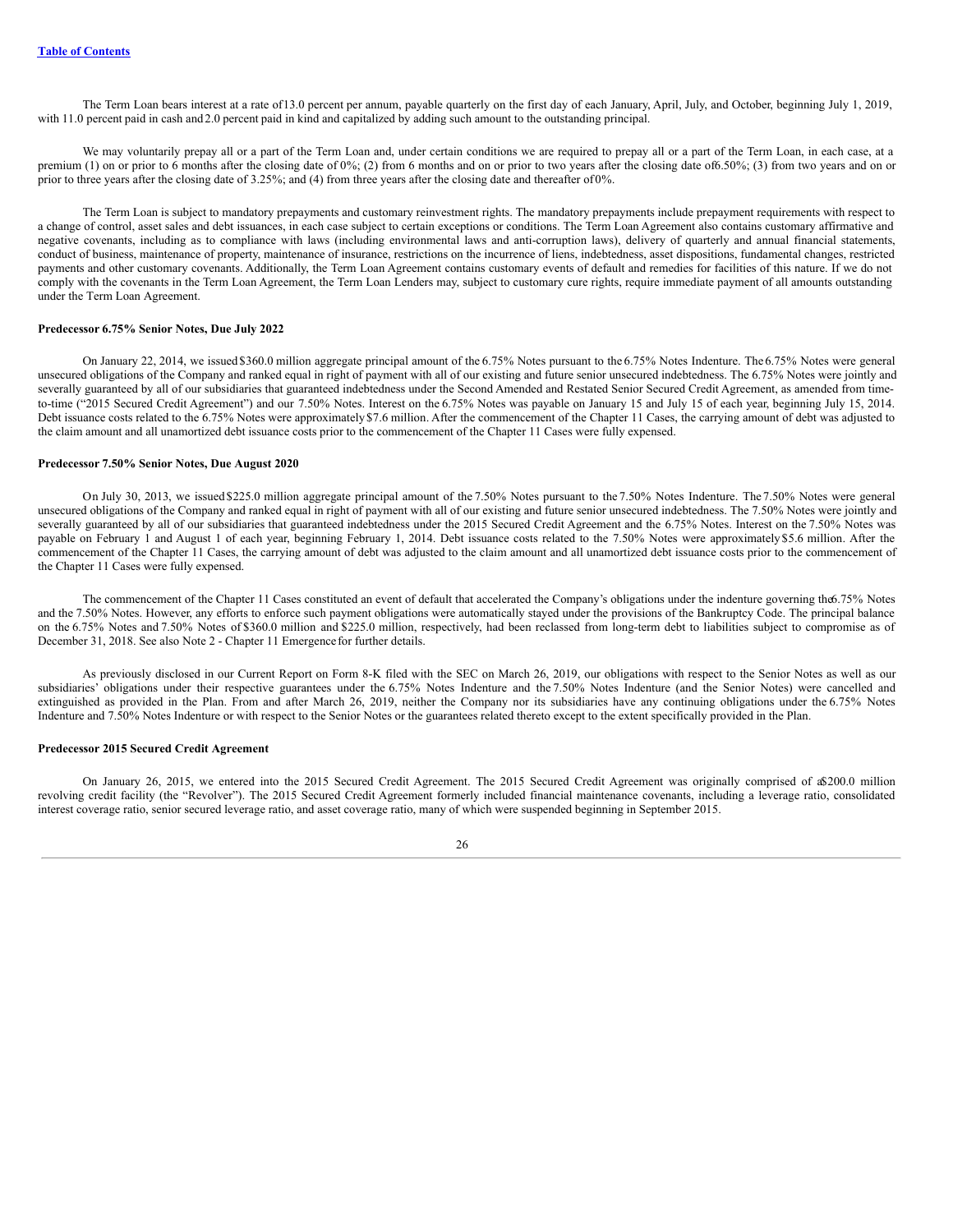We executed various amendments which, among other things: (1) modified the credit facility to an asset-based lending structure, (2) reduced the size of the Revolver to \$80.0 million, (3) eliminated the financial maintenance covenants previously in effect and replaced them with a minimum liquidity covenant of\$30.0 million and a monthly borrowing base calculation, (4) allowed for the refinancing of our existing Senior Notes with either secured or unsecured debt, (5) added the ability for the Company to designate certain of its subsidiaries as "Designated Borrowers", and (6) permitted the Company to make restricted payments in the form of certain equity interests.

On October 25, 2018, we entered into a Consent Agreement and a Cash Collateral Agreement, whereby we could open bank accounts not subject to the 2015 Secured Credit Agreement for the purpose of depositing cash to secure certain letters of credit. On October 30, 2018, we deposited \$10.0 million into a cash collateral account to support the letters of credit outstanding, which is included in the restricted cash balance on the consolidated balance sheet as of December 31, 2018.

Our obligations under the 2015 Secured Credit Agreement were guaranteed by substantially all of our direct and indirect domestic subsidiaries, other than immaterial subsidiaries and subsidiaries generating revenues primarily outside the United States, each of which has executed guaranty agreements, and were secured by first priority liens on our accounts receivable, specified rigs including barge rigs in the GOM and land rigs in Alaska, certain U.S.-based rental equipment of the Company and its subsidiary guarantors and the equity interests of certain of the Company's subsidiaries. In addition to the liquidity covenant and borrowing base requirements, the 2015 Secured Credit Agreement contains customary affirmative and negative covenants, such as limitations on indebtedness and liens, and restrictions on entry into certain affiliate transactions and payments (including certain payments of dividends).

All of the Company's obligations under the 2015 Secured Credit Agreement were paid prior to the commencement of the Chapter 11 Cases, and the 2015 Secured Credit Agreement, including the Revolver thereunder, was terminated concurrently with the commencement of the Chapter 11 Cases. See also Note 2 - Chapter 11 Emergence for further details. Unamortized debt issuance costs were fully expensed upon termination of the 2015 Secured Credit Agreement.

Interest paid during the three months ended March 31, 2019 and 2018 were \$0.2 million and \$20.6 million, respectively.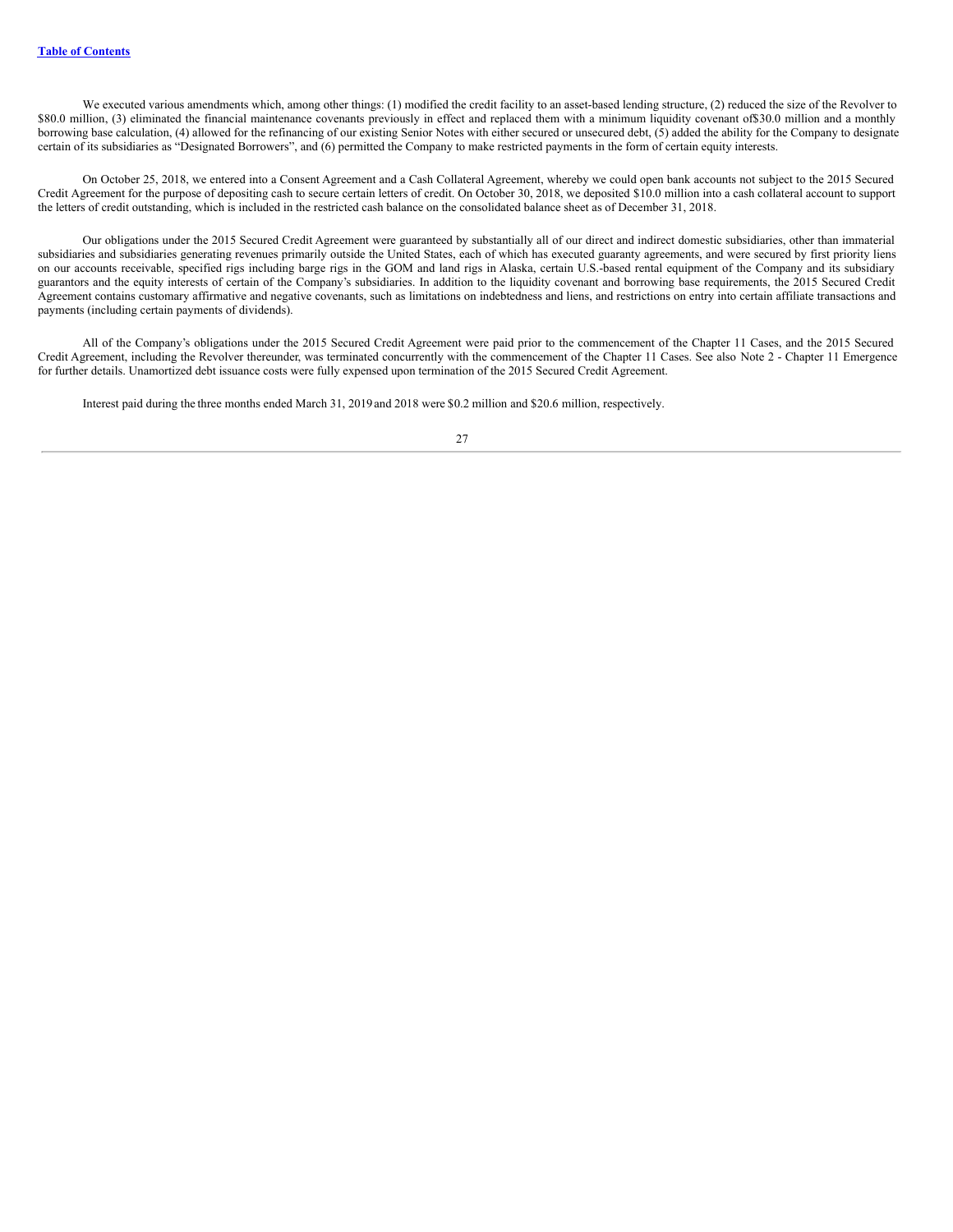# *Note 7 - Fair Value of Measurements*

Certain of our assets and liabilities are required to be measured at fair value on a recurring basis. For purposes of recording fair value adjustments for certain financial and non-financial assets and liabilities, and determining fair value disclosures, we estimate fair value at a price that would be received to sell an asset or paid to transfer a liability in an orderly transaction between market participants in the principal market for the asset or liability.

The fair value measurement and disclosure requirements of FASB ASC Topic No. 820, Fair Value Measurement and Disclosures requires inputs that we categorize using a three-level hierarchy, from highest to lowest level of observable inputs, as follows:

- Level 1 Unadjusted quoted prices for identical assets or liabilities in active markets;
- Level 2 Direct or indirect observable inputs, including quoted prices or other market data, for similar assets or liabilities in active markets or identical assets or liabilities in less active markets; and
- Level  $3$  Unobservable inputs that require significant judgment for which there is little or no market data.

When multiple input levels are required for a valuation, we categorize the entire fair value measurement according to the lowest level of input that is significant to the entire measurement even though we may also have utilized significant inputs that are more readily observable. The amounts reported in our consolidated condensed balance sheets for cash and cash equivalents, accounts receivable, and accounts payable approximate fair value.

Fair value of our Term Loan is determined using Level 3 inputs. The Level 3 fair value was determined using a market approach. Fair value of our6.75% Notes and 7.50% Notes is determined using Level 2 inputs.

Fair values and related carrying values of our debt instruments were as follows:

|                                                 | <b>Successor</b>      |                        |  | Predecessor       |  |                        |  |                   |
|-------------------------------------------------|-----------------------|------------------------|--|-------------------|--|------------------------|--|-------------------|
|                                                 | <b>March 31, 2019</b> |                        |  | December 31, 2018 |  |                        |  |                   |
| Dollars in thousands                            |                       | <b>Carrying Amount</b> |  | <b>Fair Value</b> |  | <b>Carrying Amount</b> |  | <b>Fair Value</b> |
| Successor term loan, due March 2024             |                       | 210,000                |  | 210,000           |  |                        |  |                   |
| Predecessor 6.75% senior notes, due July 2022   |                       |                        |  | __                |  | 360,000                |  | 180,000           |
| Predecessor 7.50% senior notes, due August 2020 |                       | _                      |  | _                 |  | 225,000                |  | 117,000           |
| Total                                           |                       | 210,000                |  | 210,000           |  | 585,000                |  | 297,000           |

Market conditions could cause an instrument to be reclassified from Level 1 to Level 2, or Level 2 to Level 3. There were no transfers between levels of the fair value hierarchy or any changes in the valuation techniques used during the three months ended March 31, 2019.

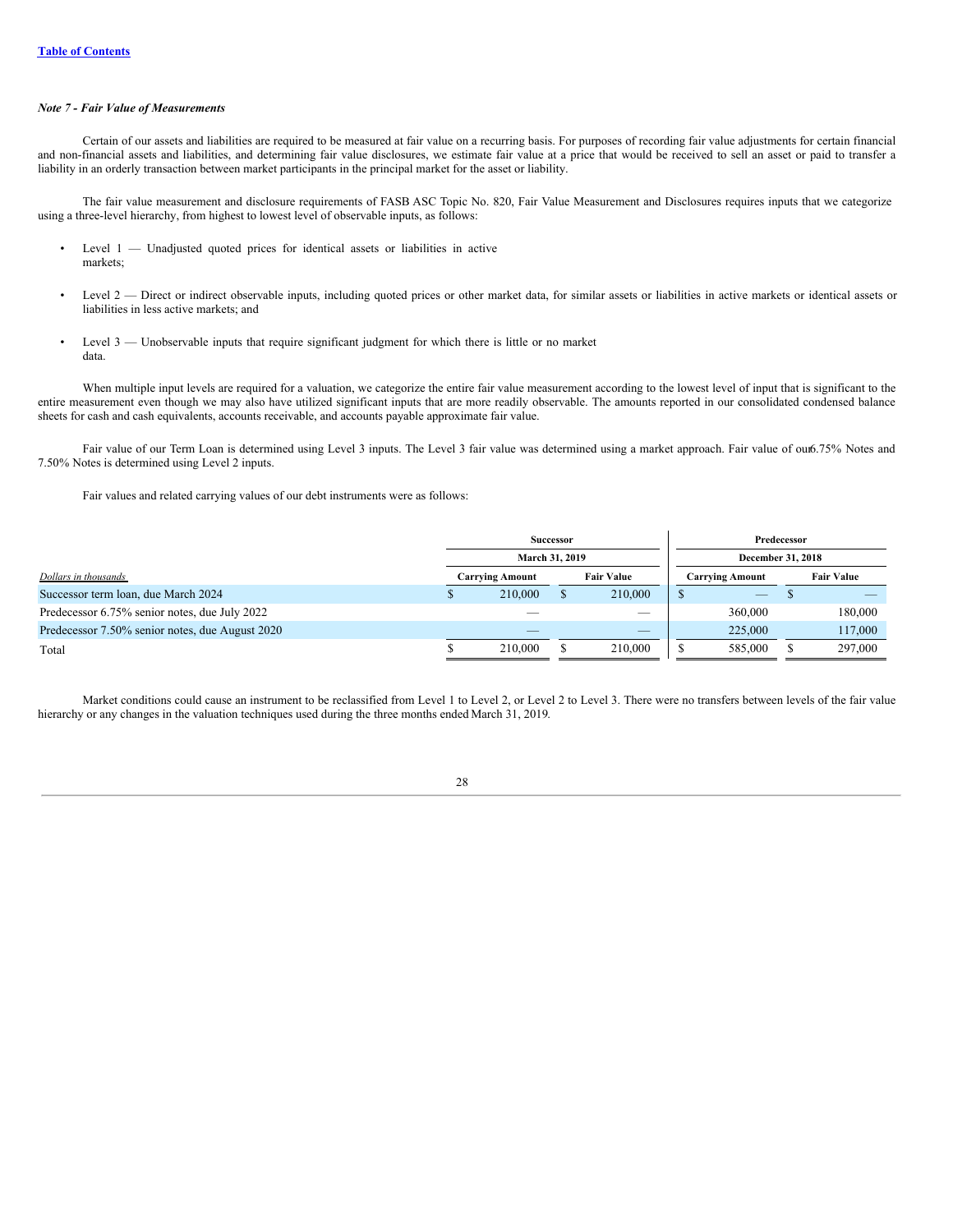# *Note 8 - Income Taxes*

Income tax expense was \$0.7 million and \$1.6 million for the three months ended March 31, 2019 and 2018, respectively. The Company's effective tax rate for the three months ended March 31, 2019 was negative 0.7 percent, which varied from the U.S. statutory rate of 21.0% primarily due to the jurisdictional mix of income and loss during the quarter, our continued inability to recognize the benefits associated with certain losses as a result of valuation allowances, and the income tax impacts of adjustments made as part of Fresh Start Accounting. See Note 3 - Fresh Start Accounting for further details. The Company's effective tax rate for thethree months ended March 31, 2018 was negative 5.9 percent, which varied from the U.S. statutory rate of 21.0% primarily due to the jurisdictional mix of income and loss during the quarter and our continued inability to recognize the benefits associated with certain losses as a result of valuation allowances. Income taxes paid (net of any refunds) during the three months ended March 31, 2019 and 2018 were \$1.4 million and \$2.0 million, respectively.

We apply the accounting guidance related to accounting for uncertainty in income taxes. This guidance prescribes a recognition threshold and a measurement attribute for the financial statement recognition and measurement of tax positions taken or expected to be taken in a tax return. For those benefits to be recognized, a tax position must be more likely than not to be sustained upon examination by taxing authorities. As of March 31, 2019, we had a liability for unrecognized tax benefits of\$4.9 million, primarily related to foreign operations, (all of which, if recognized, would favorably impact our effective tax rate.). As of December 31, 2018, we had a liability for unrecognized tax benefits of \$5.7 million, all of which would favorably impact our effective tax rate upon recognition. In addition, we recognize interest and penalties that could be applied to uncertain tax positions in periodic income tax expense. As of March 31, 2019 and December 31, 2018, we had approximately \$2.2 million and \$2.1 million, respectively, of accrued interest and penalties related to uncertain tax positions.

As described in Note 2 - Chapter 11 Emergence, in accordance with the Plan, our7.50% Notes and 6.75% Notes were canceled and exchanged for Successor Common Stock, the Term Loan, and right to participate in the rights offering. The Internal Revenue Service Code ("IRC") of 1986, as amended, provides that a debtor in a Chapter 11 bankruptcy case may exclude cancellation of debt income ("CODI") from taxable income but must reduce certain of its tax attributes by the amount of any CODI realized as a result of the consummation of a plan of reorganization. The amount of CODI realized by a taxpayer is determined based on the fair market value of the consideration received by the creditors in settlement of outstanding indebtedness. Upon emergence from Chapter 11 bankruptcy proceedings, the CODI may reduce some or all of the amount of prior U.S. tax attributes, which can include net operating losses, capital losses, and tax basis in assets. The actual reduction in tax attributes does not occur until January 1, 2020. The amount of the remaining U.S. deferred tax assets, against which a full valuation exists, will be limited under IRC Section 382 due to the change in control resulting from the Plan.

The Company has evaluated the impact of the reorganization, including the change in control, resulting from its emergence from bankruptcy. The Company believes that the Successor Company will be able to fully absorb the CODI realized by the Predecessor in connection with the reorganization with its net operating losses, capital losses, and tax basis in assets. It is more likely than not that the Successor will not realize future income tax benefits related to its remaining U.S. net deferred tax asset based on the IRC Section 382 limitation, historical results, and expected market conditions known on the date of measurement, and the Company has therefore maintained a full valuation allowance against the remaining U.S. net deferred tax asset. This is periodically reassessed and could change in the future.

#### *Note 9 - Commitments and Contingencies*

We are a party to various lawsuits and claims arising out of the ordinary course of business. We estimate the range of our liability related to pending litigation when we believe the amount or range of loss can be estimated. We record our best estimate of a loss when the loss is considered probable. When a liability is probable and there is a range of estimated loss with no best estimate in the range, we record the minimum estimated liability related to the lawsuits or claims. As additional information becomes available, we assess the potential liability related to our pending litigation and claims and revise our estimates. Due to uncertainties related to the resolution of lawsuits and claims, the ultimate outcome may differ significantly from our estimates. In the opinion of management and based on liability accruals provided, our ultimate exposure with respect to these pending lawsuits and claims is not expected to have a material adverse effect on our consolidated condensed balance sheets or statements of cash flows, although they could have a material adverse effect on our consolidated condensed statements of operations for a particular reporting period.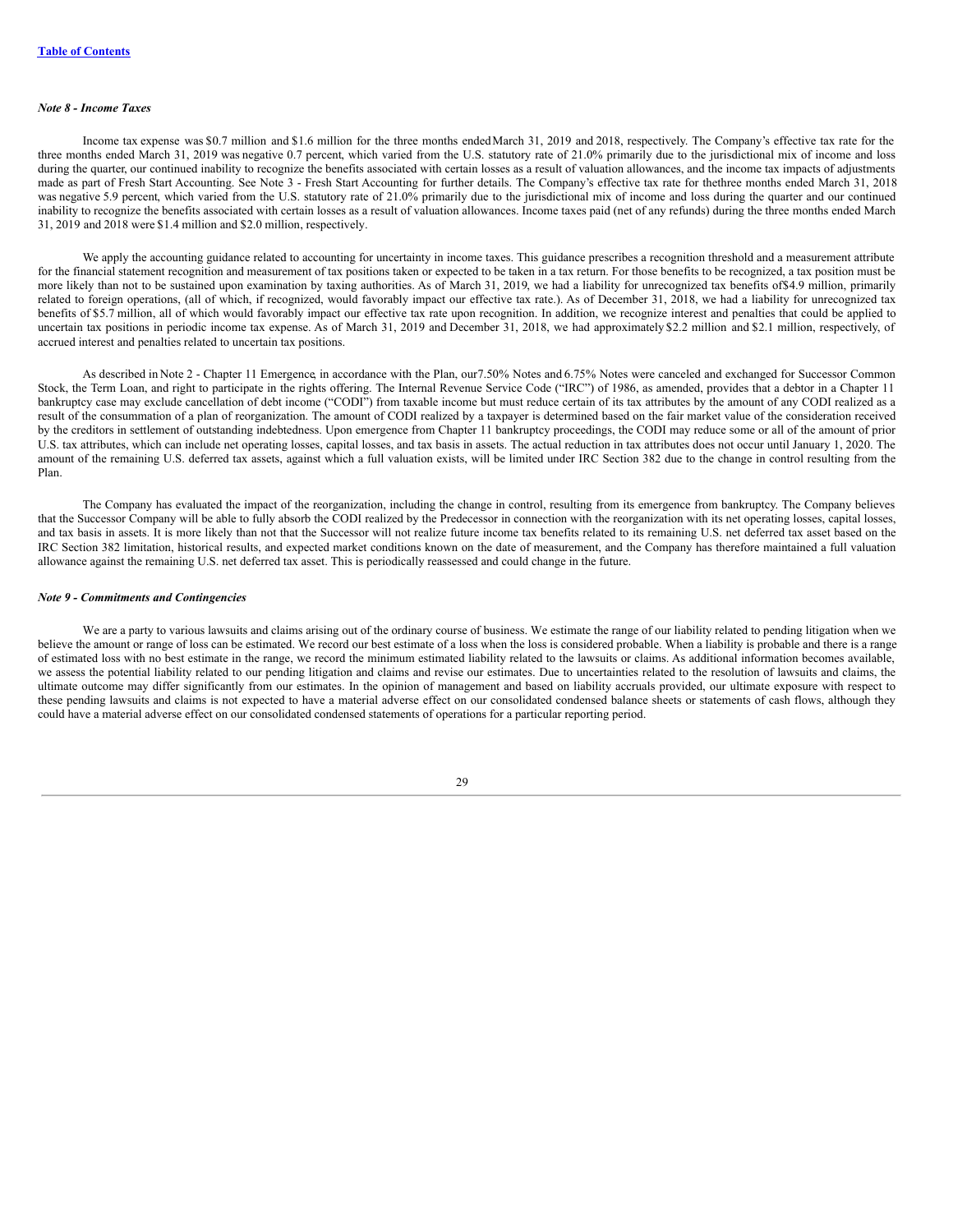# *Note 10 - Earnings (Loss) Per Common Share ("EPS")*

Basic earnings (loss) per share is computed by dividing net income (loss) available to common stockholders by the weighted average number of common shares outstanding during the period. The effects of dilutive securities, stock options, unvested restricted stock, convertible debt and equity are included in the diluted EPS calculation, when applicable.

The following table represents the computation of earnings per share for thethree months ended March 31, 2019 and 2018, respectively:

|                                                                | Predecessor                  |           |  |           |
|----------------------------------------------------------------|------------------------------|-----------|--|-----------|
|                                                                | Three Months Ended March 31, |           |  |           |
| Dollars in thousands, except share and per share amounts       |                              | 2019      |  | 2018      |
| <b>Basic EPS</b>                                               |                              |           |  |           |
| Numerator                                                      |                              |           |  |           |
| Net income (loss) available to common stockholders (numerator) |                              | (90,248)  |  | (29,702)  |
| Denominator                                                    |                              |           |  |           |
| Weighted average shares outstanding                            |                              | 9,368,322 |  | 9,251,066 |
| Number of shares used for basic EPS computation                |                              | 9,368,322 |  | 9,251,066 |
| Basic earnings (loss) per common share                         |                              | (9.63)    |  | (3.21)    |

|                                                                |          | Predecessor                  |              |           |
|----------------------------------------------------------------|----------|------------------------------|--------------|-----------|
|                                                                |          | Three Months Ended March 31, |              |           |
| Dollars in thousands, except share and per share amounts       |          | 2019                         |              | 2018      |
| <b>Diluted EPS</b>                                             |          |                              |              |           |
| Numerator                                                      |          |                              |              |           |
| Net income (loss) available to common stockholders (numerator) |          |                              |              |           |
|                                                                | <b>S</b> | (90, 248)                    | <sup>S</sup> | (29,702)  |
| Denominator                                                    |          |                              |              |           |
| Number of shares used for basic EPS computation                |          | 9,368,322                    |              | 9,251,066 |
| Restricted stock units $(1)$                                   |          |                              |              |           |
| Predecessor preferred stock                                    |          |                              |              |           |
| Number of shares used for diluted EPS computation              |          | 9,368,322                    |              | 9,251,066 |
| Diluted earnings (loss) per common share                       |          | (9.63)                       |              | (3.21)    |

(1) For the three months ended March 31, 2019 and 2018, respectively, all common shares potentially issuable in connection with outstanding restricted stock unit awards have been excluded from the calculation of diluted EPS as the Company incurred losses during the periods, therefore, inclusion of such potential common shares would be anti-dilutive.

The following shares were excluded from the computation of diluted EPS as such shares would be anti-dilutive:

|                                                                         | Predecessor                  |           |  |
|-------------------------------------------------------------------------|------------------------------|-----------|--|
|                                                                         | Three Months Ended March 31, |           |  |
|                                                                         | 2019                         | 2018      |  |
| Predecessor common stock from conversion of predecessor preferred stock | 1.587.300                    | 1,587,300 |  |

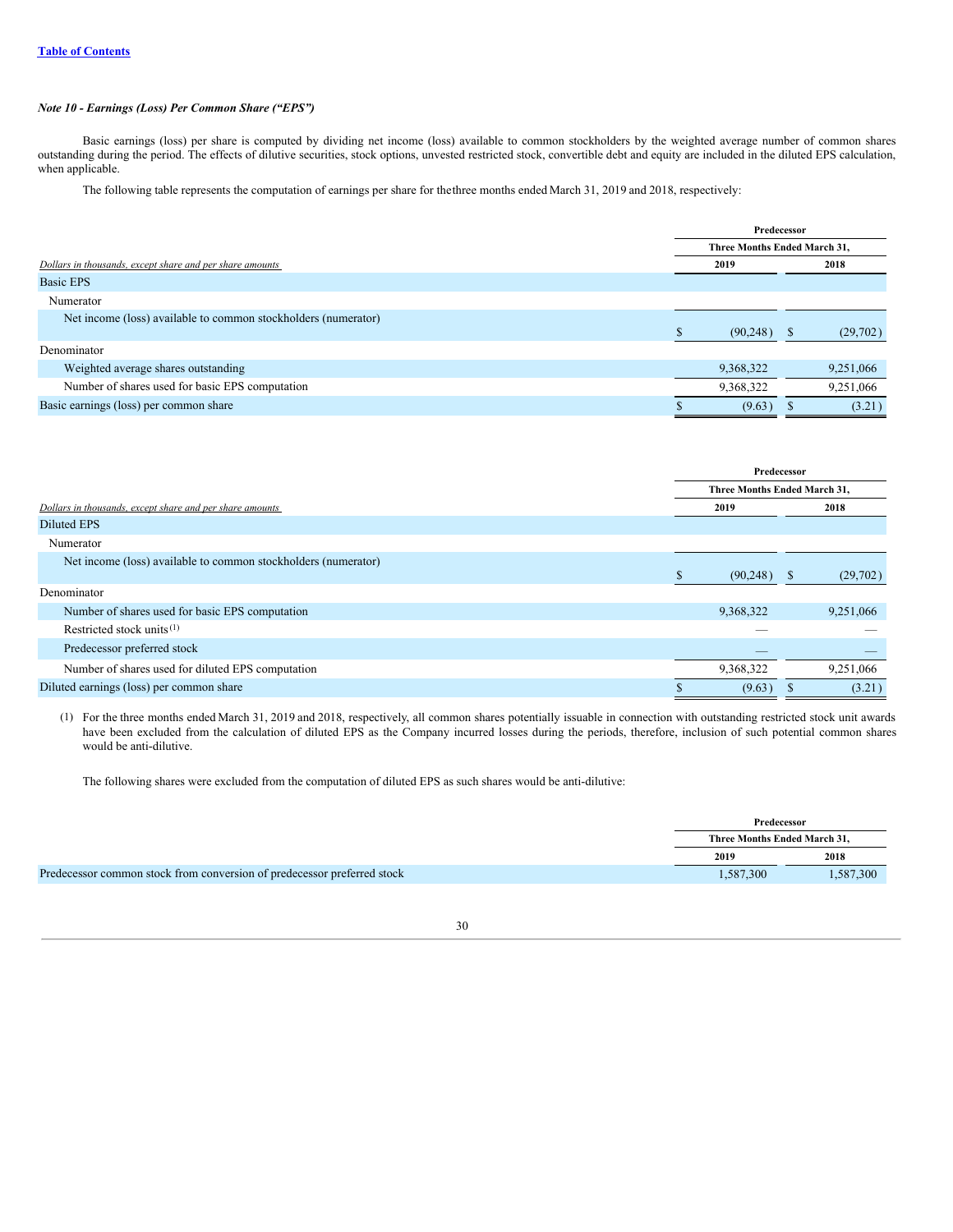# *Note 11 - Revenue*

The following table shows the Company's revenues by type:

|                      |   | Predecessor                                        |
|----------------------|---|----------------------------------------------------|
| Dollars in thousands |   | <b>Three Months Ended</b><br><b>March 31, 2019</b> |
| Lease revenue        | Φ | 42,041                                             |
| Service revenue      |   | 115,356                                            |
| Total revenues       |   | 157,397                                            |

Our business is comprised of two business lines: (1) Rental Tools Services and (2) Drilling Services. See Note 12 - Reportable Segments for further details on these business lines and revenue disaggregation amounts.

#### **Lease Revenue**

We adopted Topic 842 effective January 1, 2019. For a lessor, lease revenue recognition begins at the commencement of the lease date, which is defined as the date on which a lessor makes an underlying asset available for use by the lessee. Any pre-commencement payments (e.g. mobilization) are deferred. Subsequently, any lease payments (i.e. related to any fixed consideration received) are recorded as receivables when due and payable by the lessee. All of our lease revenue is from variable lease payments. Variable lease payments are recognized as income in profit or loss as the variability is resolved (i.e. as performance or use of the asset occurs).

We elected the following package of practical expedients permitted under the transition guidance:

- an election to adopt the modified retrospective transition method applied at the beginning of the period of adoption which does not require a restatement of the prior period. Accordingly, no cumulative-effect adjustment to retained earnings was made.
- a practical expedient to not reassess whether a contract is or contains a lease and carry forward its historical lease classification.
- a practical expedient to account as a single performance obligation entirely depending on predominant component(s) i.e. lease or non-lease component. Revenue is recognized under Topic 842, if the lease component is predominant. Similarly, revenue is recognized under ASU 2014-09, Revenue from Contracts with Customers ("Topic 606") if the non-lease component is predominant.

### **Service Revenue**

We adopted Topic 606 effective January 1, 2018, using the modified retrospective implementation method. Accordingly, we have applied the five-step method outlined in Topic 606 for determining when and how revenue is recognized to all contracts that were not completed as of the date of adoption. Revenues for reporting periods beginning as of January 1, 2018 are presented under Topic 606, while prior period amounts have not been adjusted and continue to be reported under the previous revenue recognition guidance. For contracts that were modified before the effective date, we have considered the modification guidance within the new standard and determined that the revenue recognized and contract balances recorded prior to adoption for such contracts were not impacted. While Topic 606 requires additional disclosure of the nature, amount, timing, and uncertainty of revenue and cash flows arising from contracts with customers, its adoption has not had a material impact on the measurement or recognition of our revenues. As part of the adoption, no adjustments were needed to the consolidated balance sheets, statements of operations and statements of cash flows.

Our rental tools and drilling services provided under each contract is a single performance obligation satisfied over time and comprised of a series of distinct time increments, or service periods. Total revenue is determined for each individual contract by estimating both fixed and variable consideration expected to be earned over the contract term. Fixed consideration generally relates to activities that are not distinct within the context of our contracts and is recognized on a straight-line basis over the contract term. Variable consideration generally relates to distinct service periods during the contract term and are recognized in the period when the services are performed. Our contract terms generally range from 2 to 60 months.

The amount estimated for variable consideration may be constrained (reduced) and is only recognized as revenue to the extent that it is probable that a significant reversal of previously recognized revenue will not occur during the contract term. When

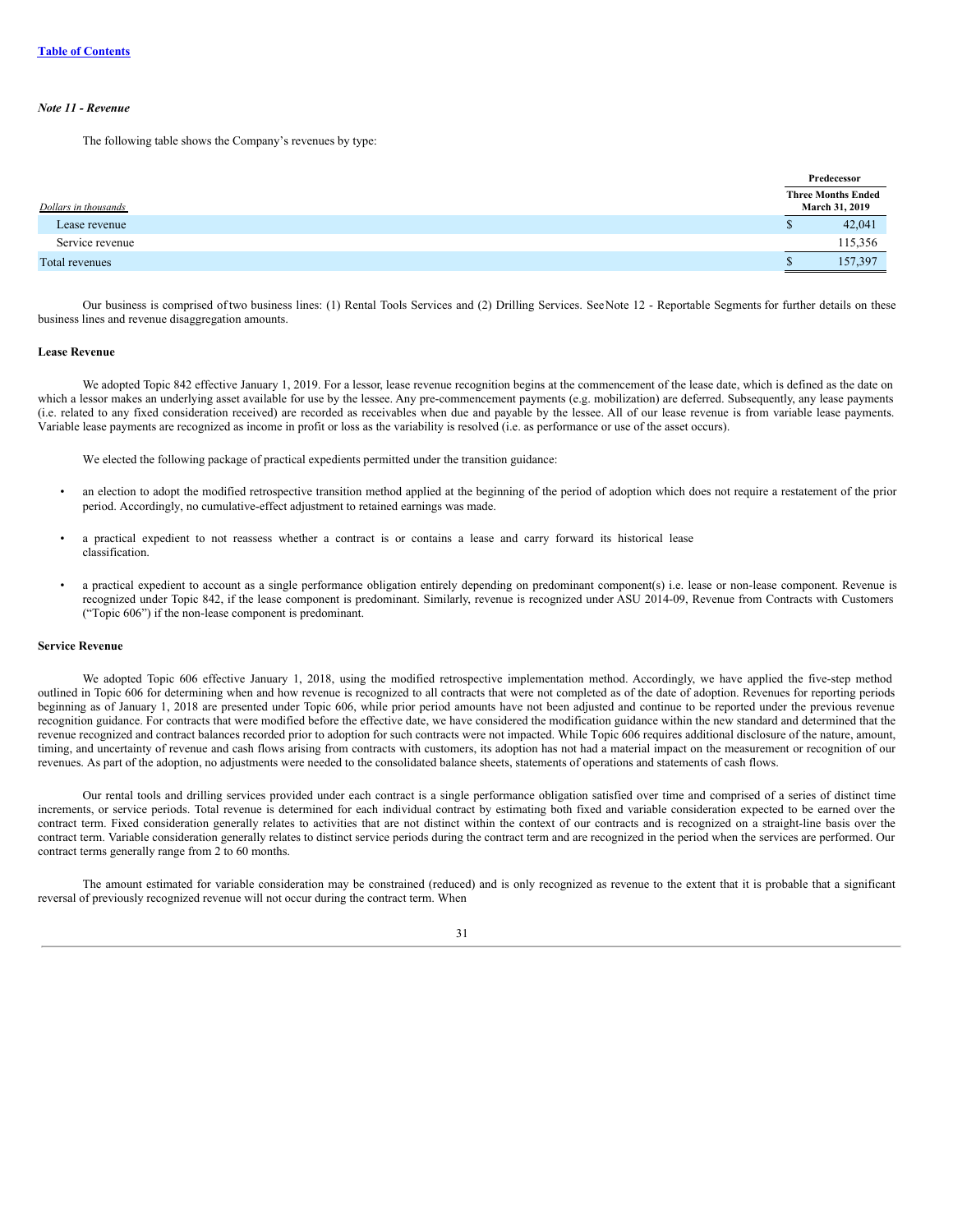determining if variable consideration should be constrained, management considers whether there are factors outside the Company's control that could result in a significant reversal of revenue as well as the likelihood and magnitude of a potential reversal of revenue. These estimates are re-assessed each reporting period as required. Accounts receivable are recognized when the right to consideration becomes unconditional based upon contractual billing schedules. Payment terms on invoiced amounts are typically 30 days.

#### *Rental Tools Services Business*

#### *Dayrate Revenues*

Our rental tools services contracts generally provide for payment on a dayrate basis depending on the rate for the tool defined in the contract.

Such dayrate consideration is allocated to the distinct hourly increment it relates to within the contract term, and therefore, recognized in line with the contractual rate billed for the services provided for any given hour.

# *Drilling Services Business*

### *Dayrate Revenues*

Our drilling services contracts generally provide for payment on a dayrate basis, with higher rates for periods when the drilling unit is operating and lower rates or zero rates for periods when drilling operations are interrupted or restricted. The dayrate invoices billed to the customer are typically determined based on the varying rates applicable to the specific activities performed on an hourly basis.

Such dayrate consideration is allocated to the distinct hourly increment to which it relates within the contract term, and therefore, recognized in line with the contractual rate billed for the services provided for any given hour.

#### *Mobilization Revenues*

We may receive fees (on either a fixed lump-sum or variable dayrate basis) for the mobilization of our rigs.

These activities are not considered to be distinct within the context of the contract and therefore, the associated revenues are allocated to the overall performance obligation and typically recognized ratably over the initial term of the related drilling contract. We record a contract liability for mobilization fees received, which is typically amortized ratably to revenue as services are rendered over the initial term of the related drilling contract. The amortized amount is adjusted accordingly if the term of the initial contract is extended.

#### *Capital Modification Revenues*

We may, from time to time, receive fees from our customers for capital improvements to our rigs to meet contractual requirements (on either a fixed lump-sum or variable dayrate basis).

Such revenues are allocated to the overall performance obligation and typically recognized ratably over the initial term of the related drilling contract as these activities are not considered to be distinct within the context of our contracts. We record a contract liability for such fees and typically recognize them ratably as revenue over the initial term of the related drilling contract.

### *Demobilization Revenues*

We may receive fees (on either a fixed lump-sum or variable dayrate basis) for the demobilization of our rigs.

Due to the inherent uncertainty regarding the realization, we have elected to not recognize demobilization revenues until the uncertainty is resolved. Therefore, demobilization revenues are recognized once the related performance obligations have been completed.

# *Reimbursable Revenues*

We generally receive reimbursements from our customers for the purchase of supplies, equipment, personnel services and other services provided at their request in accordance with a drilling contract or other agreement.

Such reimbursable revenues are variable and subject to uncertainty, as the amounts received and timing thereof is highly dependent on factors outside of our control. Accordingly, reimbursable revenues are not included in the total transaction price until the uncertainty is resolved, which typically occurs when the related costs are incurred on behalf of a customer. We are generally considered a principal in such transactions and record the associated revenues at the gross amount billed to the customer in our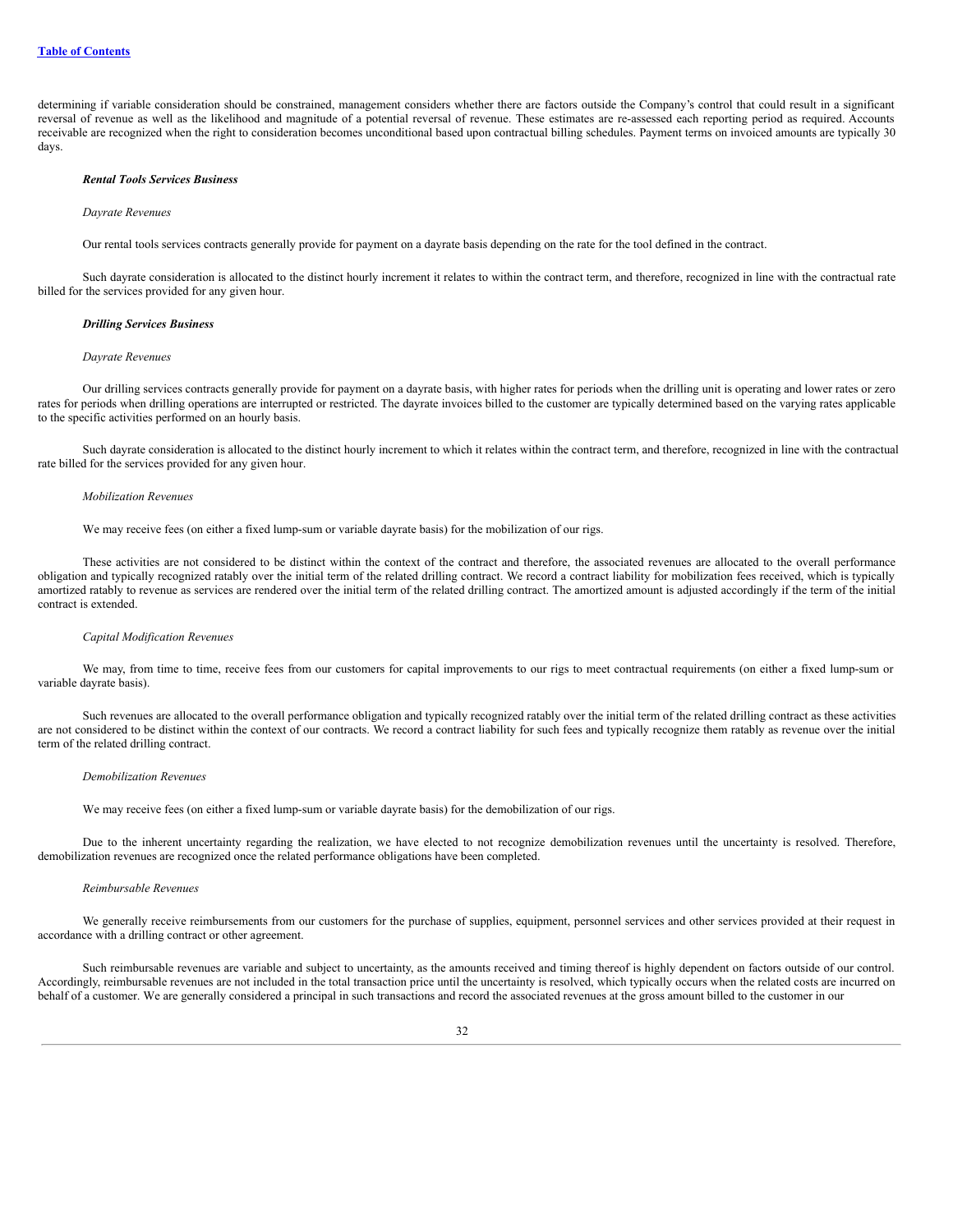consolidated condensed statements of operations. Such amounts are recognized once the services have been performed. Such amounts totaled\$28.5 million and \$14.3 million for the three months ended March 31, 2019 and 2018, respectively.

# **Contract Costs**

The following is a description of the different costs that we may incur for our contracts:

#### *Mobilization Costs*

These costs include certain direct and incremental costs incurred for mobilization of contracted rigs. These costs relate directly to a contract, enhance resources of the Company that will be used in satisfying its performance obligations in the future and are expected to be recovered. These costs are capitalized when incurred as a current or noncurrent asset (depending on the length of the initial contract term), and are typically amortized over the initial term of the related drilling contract. Current and non-current capitalized mobilization costs are included in other current assets and other non-current assets, respectively, on our consolidated balance sheet.

The balance for capitalized mobilization costs was\$0.4 million and \$5.3 million as of March 31, 2019 and December 31, 2018, respectively. There was no impairment loss in relation to capitalized costs. Amortization of capitalized mobilization costs was \$3.1 million and \$1.0 million for the three months ended March 31, 2019 and 2018, respectively.

#### *Demobilization Costs*

These costs are incurred for the demobilization of rigs at contract completion and are recognized as incurred during the demobilization process.

#### *Capital Modification Costs*

These costs are incurred for rig modifications or upgrades required for a contract, which are considered to be capital improvements, are capitalized as property, plant and equipment and depreciated over the estimated useful life of the improvement.

### **Contract Liabilities**

The following table provides information about contract liabilities from contracts with customers:

|                                                                     | <b>Successor</b>  | Predecessor |                      |  |
|---------------------------------------------------------------------|-------------------|-------------|----------------------|--|
| Dollars in thousands                                                | March 31,<br>2019 |             | December 31,<br>2018 |  |
| Contract liabilities - current (Deferred revenue) <sup>(1)</sup>    | 1.746             |             | 4,081                |  |
| Contract liabilities - noncurrent (Deferred revenue) <sup>(1)</sup> | 1,326             |             | 2.441                |  |
| Total contract liabilities                                          | 3,072             |             | 6,522                |  |

(1) Contract liabilities - current and contract liabilities - noncurrent are included in accounts payable and accrued liabilities and other long-term liabilities respectively, in our consolidated condensed balance sheet as of March 31, 2019 and December 31, 2018.

Contract liabilities relate to mobilization revenues and capital modification revenues, where, we have unconditional right to cash or cash has been received but performance obligations have not been fulfilled. These liabilities are reduced and revenue is recognized as performance obligations are fulfilled.

Significant changes to contract liabilities balances during the three months ended March 31, 2019 are shown below:

| Dollars in thousands                                                          | <b>Contract Liabilities</b> |         |
|-------------------------------------------------------------------------------|-----------------------------|---------|
| Balance at December 31, 2018 (Predecessor)                                    |                             | 6,522   |
| Decrease due to recognition of revenue                                        |                             | (1,451) |
| Increase to deferred revenue during current period                            |                             | 1,635   |
| Elimination of deferred revenue due to the adoption of fresh start accounting |                             | (3,634) |
| Balance at March 31, 2019 (Predecessor)                                       |                             | 3,072   |
| Balance at March 31, 2019 (Successor)                                         |                             | 3.072   |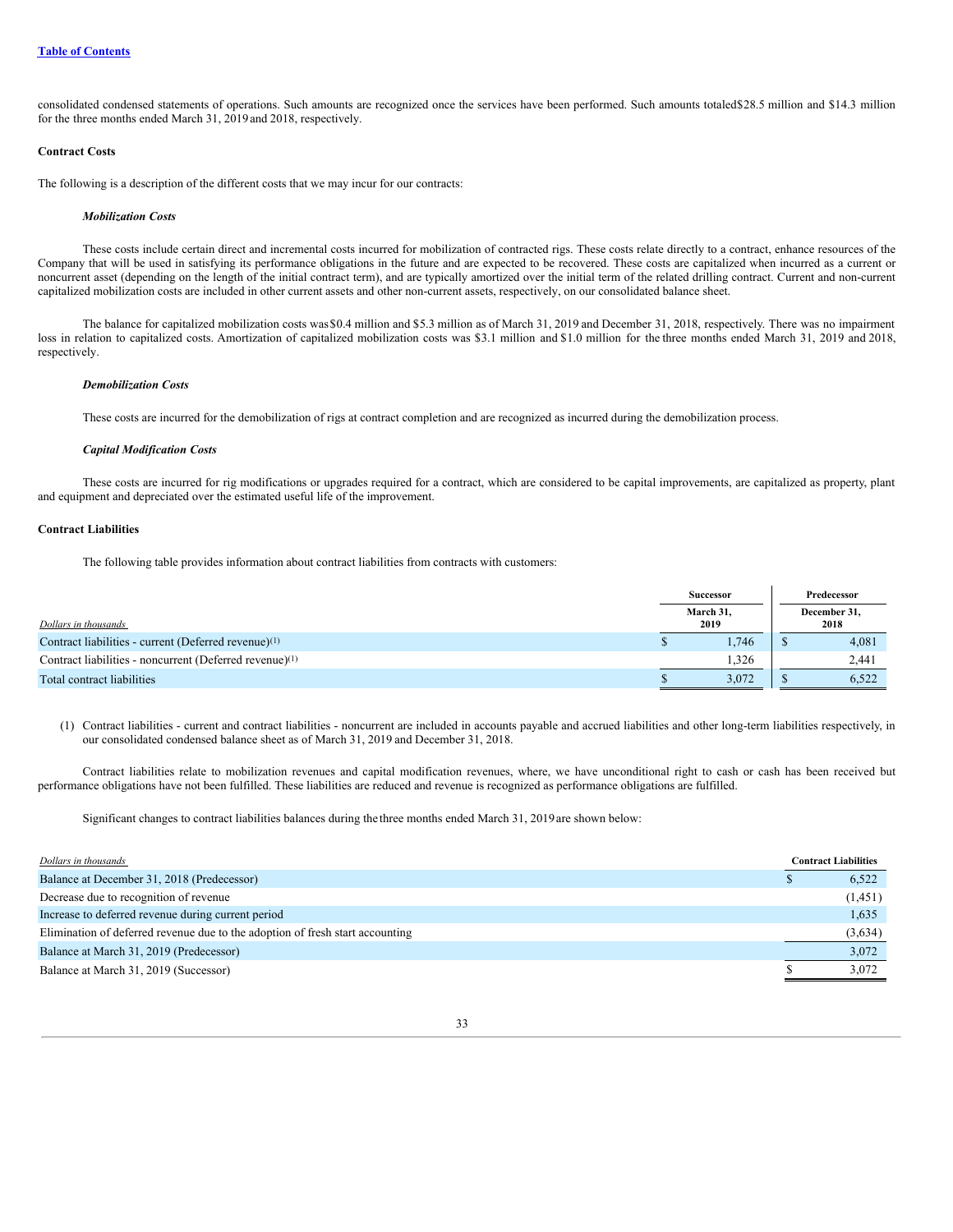# **Transaction Price Allocated to the Remaining Performance Obligations**

The following table includes revenues expected to be recognized in the future related to performance obligations that are unsatisfied (or partially unsatisfied) at the end of the reporting period.

|                          | <b>Successor</b>               |                                 |                          |                                 |       |                          |  |  |  |
|--------------------------|--------------------------------|---------------------------------|--------------------------|---------------------------------|-------|--------------------------|--|--|--|
|                          | Balance at March 31, 2019      |                                 |                          |                                 |       |                          |  |  |  |
| Dollars in thousands     | 2020<br><b>Remaining 2019</b>  |                                 | 2021                     | Bevond 2021                     | Total |                          |  |  |  |
| Deferred lease revenue   | $\overbrace{\hspace{25mm}}^{}$ | $\hspace{0.1mm}-\hspace{0.1mm}$ | $\overline{\phantom{a}}$ | $\hspace{0.1mm}-\hspace{0.1mm}$ |       | $\overline{\phantom{a}}$ |  |  |  |
| Deferred service revenue | . 374                          | 877                             | 618                      | 203                             |       | 3,072                    |  |  |  |

The revenues included above consist of mobilization and capital modification revenues for both wholly and partially unsatisfied performance obligations, which have been estimated for purposes of allocating across the entire corresponding performance obligations. The amounts are derived from the specific terms within contracts that contain such provisions, and the expected timing for recognition of such revenue is based on the estimated start date and duration of each respective contract based on information known at March 31, 2019. The actual timing of recognition of such amounts may vary due to factors outside of our control. We have applied the disclosure practical expedient in FASB ASC Topic No. 606-10-50-14A(b) and have not included estimated variable consideration related to wholly unsatisfied performance obligations or to distinct future time increments within our contracts.

#### *Note 12 - Reportable Segments*

Our business is comprised of two business lines: (1) Rental Tools Services and (2) Drilling Services. We report our Rental Tools Services business as two reportable segments: (1) U.S. Rental Tools and (2) International Rental Tools. We report our Drilling Services business as two reportable segments: (1) U.S. (Lower 48) Drilling and (2) International & Alaska Drilling.

Within the four reportable segments, we have one business unit under U.S. Rental Tools, one business unit under International Rental Tools, one business unit under U.S. (Lower 48) Drilling, and we aggregate our Arctic, Eastern Hemisphere, and Latin America business units under International & Alaska Drilling, for a total of six business units. The Company has aggregated each of its business units in one of the four reporting segments based on the guidelines of the FASB ASC Topic No. 280, Segment Reporting. We eliminate inter-segment revenues and expenses. We disclose revenues under the four reportable segments based on the similarity of the use and markets for the groups of products and services within each segment.

# **Rental Tools Services Business**

In our Rental Tools Services business, we provide premium rental equipment and services to exploration & production companies, drilling contractors, and service companies on land and offshore in the U.S. and select international markets. Tools we provide include standard and heavy-weight drill pipe, all of which are available with standard or high-torque connections, tubing, drill collars, pressure control equipment, including blowout preventers, and more. We also provide well construction services, which includes tubular running services and downhole tool rentals, well intervention services, which includes whipstocks, fishing, and related services, as well as inspection and machine shop support. Rental tools are used during drilling and/or workover programs and are requested by the customer as needed, requiring us to keep a broad inventory of rental tools in stock. Rental tools are usually rented on a daily or monthly basis.

#### *U.S. Rental Tools*

Our U.S. Rental Tools segment maintains an inventory of rental tools for deepwater, drilling, completion, workover, and production applications at facilities in Louisiana, Texas, Wyoming, North Dakota and West Virginia. We also provide well construction and well intervention services. Our largest single market for rental tools is U.S. land drilling, a cyclical market driven primarily by oil and natural gas prices and our customers' access to project financing. A portion of our U.S. rental tools business supplies tubular goods and other equipment to offshore GOM customers.

## *International Rental Tools*

Our International Rental Tools segment maintains an inventory of rental tools and provides well construction, well intervention, and surface and tubular services to our customers in the Middle East, Latin America, Europe, and Asia-Pacific regions.

# **Drilling Services Business**

In our Drilling Services business, we drill oil, natural gas, and geothermal wells for customers globally. We provide this service with both Company-owned rigs and customer-owned rigs. We refer to the provision of drilling services with customer-owned rigs as our operations and management ("O&M") service in which our customers own their own drilling rigs, but choose Parker Drilling to operate and manage the rigs for them. The nature and scope of activities involved in drilling an oil or natural gas well is similar whether it is drilled with a Company-owned rig (as part of a traditional drilling contract) or a customer-owned rig (as part of an O&M contract). In addition, we provide project-related services, such as engineering, procurement, project management, commissioning of customer-owned drilling rig projects, operations execution, and quality and safety management. We have extensive experience and expertise in drilling geologically challenging wells and in managing the logistical and technological challenges of operating in remote, harsh, and ecologically sensitive areas.

#### *U.S. (Lower 48) Drilling*

Our U.S. (Lower 48) Drilling segment provides drilling services with our Gulf of Mexico ("GOM") barge drilling rig fleet and markets our U.S. (Lower 48) based O&M services. We also provide O&M services for a customer-owned rig offshore California. Our GOM barge rigs drill for oil and natural gas in shallow waters in and along the inland waterways and coasts of Louisiana, Alabama, and Texas. The majority of these wells are drilled in shallow water depths ranging from 6 to 12 feet. Our rigs are suitable for a variety of drilling programs, from inland coastal waters requiring shallow draft barges, to open water drilling on both state and federal waters. Contract terms typically consist of well-to-well or multi-well programs, most commonly ranging from 20 to 180 days.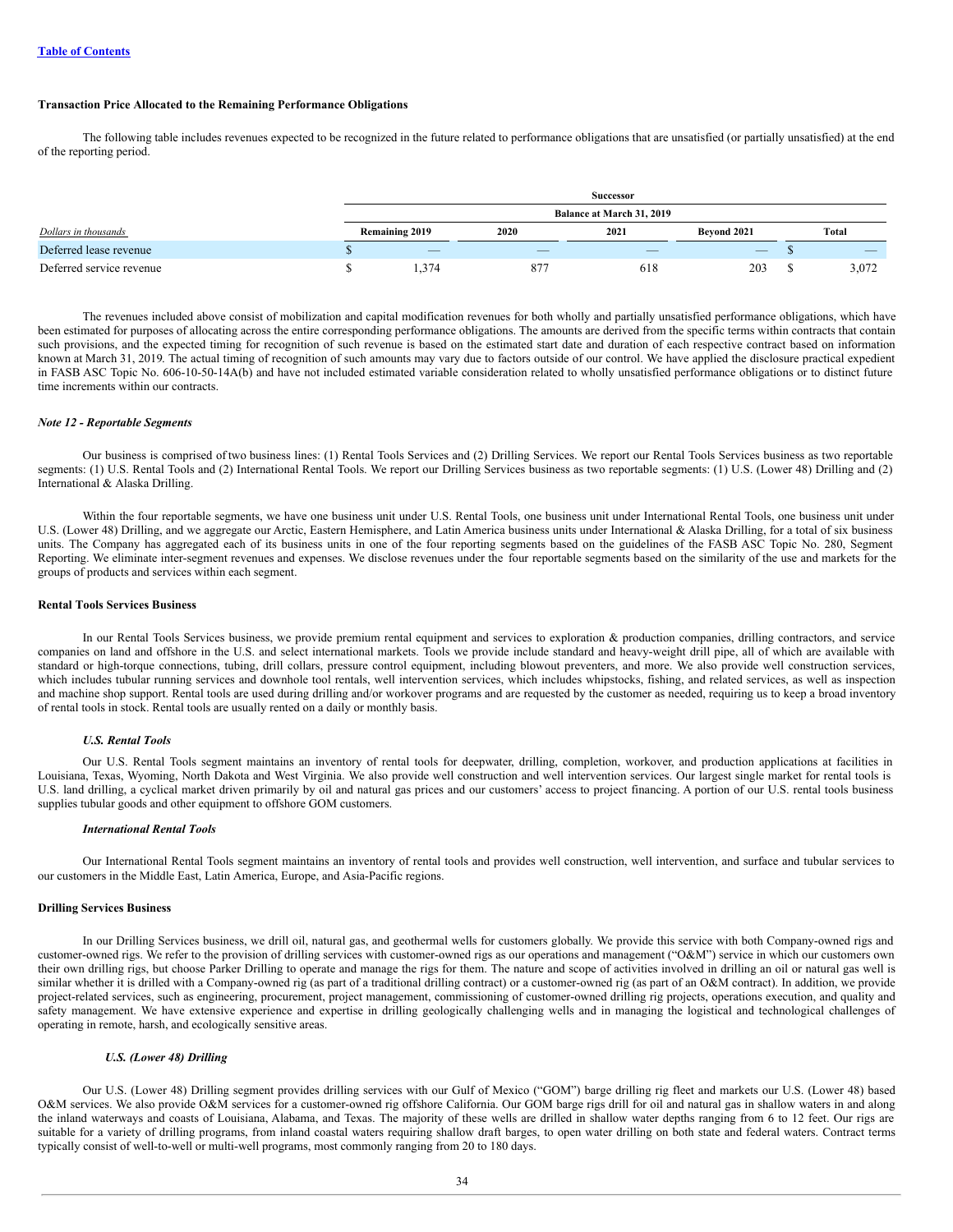## *International & Alaska Drilling*

Our International & Alaska Drilling segment provides drilling services, using both Company-owned rigs and O&M contracts, and project-related services. The drilling markets in which this segment operates have one or more of the following characteristics:

- customers typically are major, independent, or national oil and natural gas companies or integrated service providers;
- drilling programs in remote locations with little infrastructure, requiring a large inventory of spare parts and other ancillary equipment and self-supported service capabilities;
- complex wells and/or harsh environments (such as high pressures, deep depths, hazardous or geologically challenging conditions and sensitive environments) requiring specialized equipment and considerable experience to drill; and
- O&M contracts that generally cover periods of one year or more.

We have rigs under contract in Alaska, Kazakhstan, the Kurdistan region of Iraq, Guatemala, Mexico, and on Sakhalin Island, Russia. In addition, we have O&M and ongoing project-related services for customer-owned rigs in Kuwait, Canada, Indonesia, and on Sakhalin Island, Russia.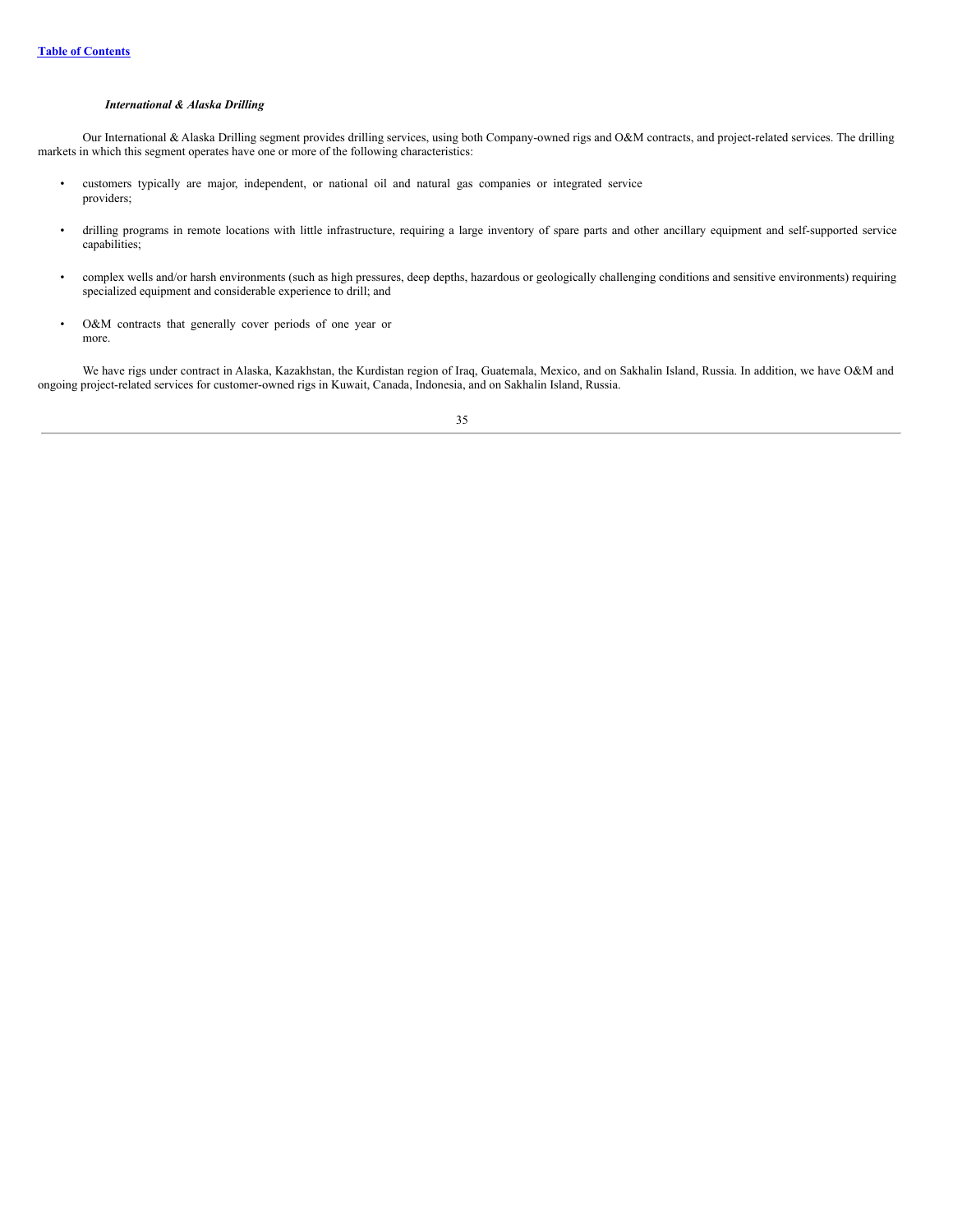The following table represents the results of operations by reportable segment:

|                                           | Predecessor |                                              |    |           |
|-------------------------------------------|-------------|----------------------------------------------|----|-----------|
|                                           |             | Three Months Ended March 31,<br>2019<br>2018 |    |           |
| Dollars in thousands                      | \$<br>\$    |                                              |    |           |
| Revenues: (1)                             |             |                                              |    |           |
| U.S. rental tools                         |             | 52,595                                       | \$ | 34,748    |
| International rental tools                |             | 21,109                                       |    | 17,477    |
| Total rental tools services               |             | 73,704                                       |    | 52,225    |
| U.S. (Lower 48) drilling                  |             | 6,627                                        |    | 1,354     |
| International & Alaska drilling           |             | 77,066                                       |    | 56,096    |
| Total drilling services                   |             | 83,693                                       |    | 57,450    |
| Total revenues                            |             | 157,397                                      |    | 109,675   |
| Operating gross margin: (2)               |             |                                              |    |           |
| U.S. rental tools                         |             | 17,289                                       | \$ | 4,231     |
| International rental tools                |             | (3,581)                                      |    | (4,015)   |
| Total rental tools services               |             | 13,708                                       |    | 216       |
| U.S. (Lower 48) drilling                  |             | (1,508)                                      |    | (5,288)   |
| International & Alaska drilling           |             | (776)                                        |    | (5, 336)  |
| Total drilling services                   |             | (2, 284)                                     |    | (10,624)  |
| Total operating gross margin (loss)       |             | 11,424                                       |    | (10, 408) |
| General and administrative expense        |             | (8,147)                                      |    | (6,201)   |
| Gain (loss) on disposition of assets, net |             | 384                                          |    | 343       |
| Reorganization items                      |             | (92, 977)                                    |    |           |
| Total operating income (loss)             |             | (89,316)                                     |    | (16, 266) |
| Interest expense                          |             | (274)                                        |    | (11,240)  |
| Interest income                           |             | 8                                            |    | 23        |
| Other                                     |             | (10)                                         |    | 291       |
| Income (loss) before income taxes         | \$          | (89, 592)                                    | \$ | (27, 192) |

(1) For the three months ended March 31, 2019, our largest customer, ENL, constituted approximately 31.2 percent of our total consolidated revenues and approximately 63.8 percent of our International & Alaska Drilling segment revenues. Excluding reimbursable revenues of\$26.3 million, ENL constituted approximately 17.7 percent of our total consolidated revenues and approximately46.6 percent of our International & Alaska Drilling segment revenues.

For the three months ended March 31, 2018, our largest customer, ENL, constituted approximately 28.6 percent of our total consolidated revenues and approximately 55.9 percent of our International & Alaska Drilling segment revenues. Excluding reimbursable revenues of\$12.1 million, ENL constituted approximately 20.1 percent of our total consolidated revenues and approximately 45.9 percent of our International & Alaska Drilling segment revenues.

(2) Operating gross margin is calculated as revenues less direct operating expenses, including depreciation and amortization expense.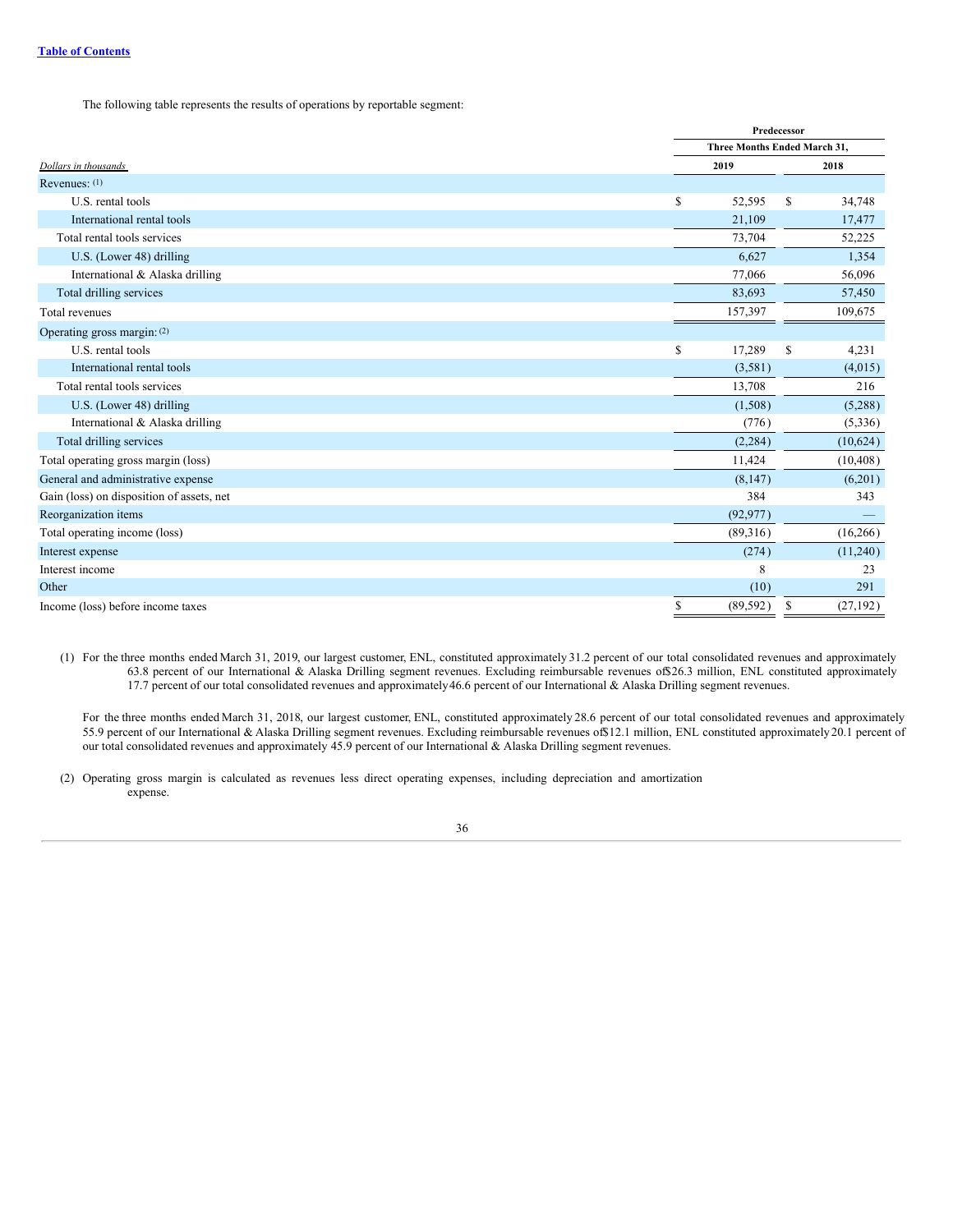The following table shows the Company's revenues by geographic region:

| Predecessor                                          |         |
|------------------------------------------------------|---------|
| Three Months Ended March 31,                         |         |
| 2019<br>Dollars in Thousands                         | 2018    |
| <b>United States</b><br>66,253<br>S<br><sup>\$</sup> | 43,995  |
| Russia<br>49,387                                     | 31,292  |
| EMEA & Asia<br>25,133                                | 20,044  |
| Latin America<br>5,482                               | 3,513   |
| 3,621<br>Other CIS                                   | 3,550   |
| Other<br>7,521                                       | 7,281   |
| 157,397<br><sup>\$</sup><br>Total revenues           | 109,675 |

# *Note 13 - Recent Accounting Pronouncements*

## **Standards recently adopted**

In February 2016, the FASB issued ASU No. 2016-02, Leases (Topic 842). This ASU requires (a) an entity to separate the lease components from the non-lease components in a contract where the lease component will be accounted for under ASU 2016-02 and the non-lease component will be accounted for under ASU 2014-09, (b) recognition of lease assets and lease liabilities by lessees and derecognition of the leased asset and recognition of a net investment in the lease by the lessor and (c) additional disclosure requirements for both lessees and lessors. We adopted the ASU 2016-02, Leases (Topic 842) effective January 1, 2019, using the modified retrospective transition method applied at the beginning of the period of adoption. See Note 5 - Operating Leases for further details.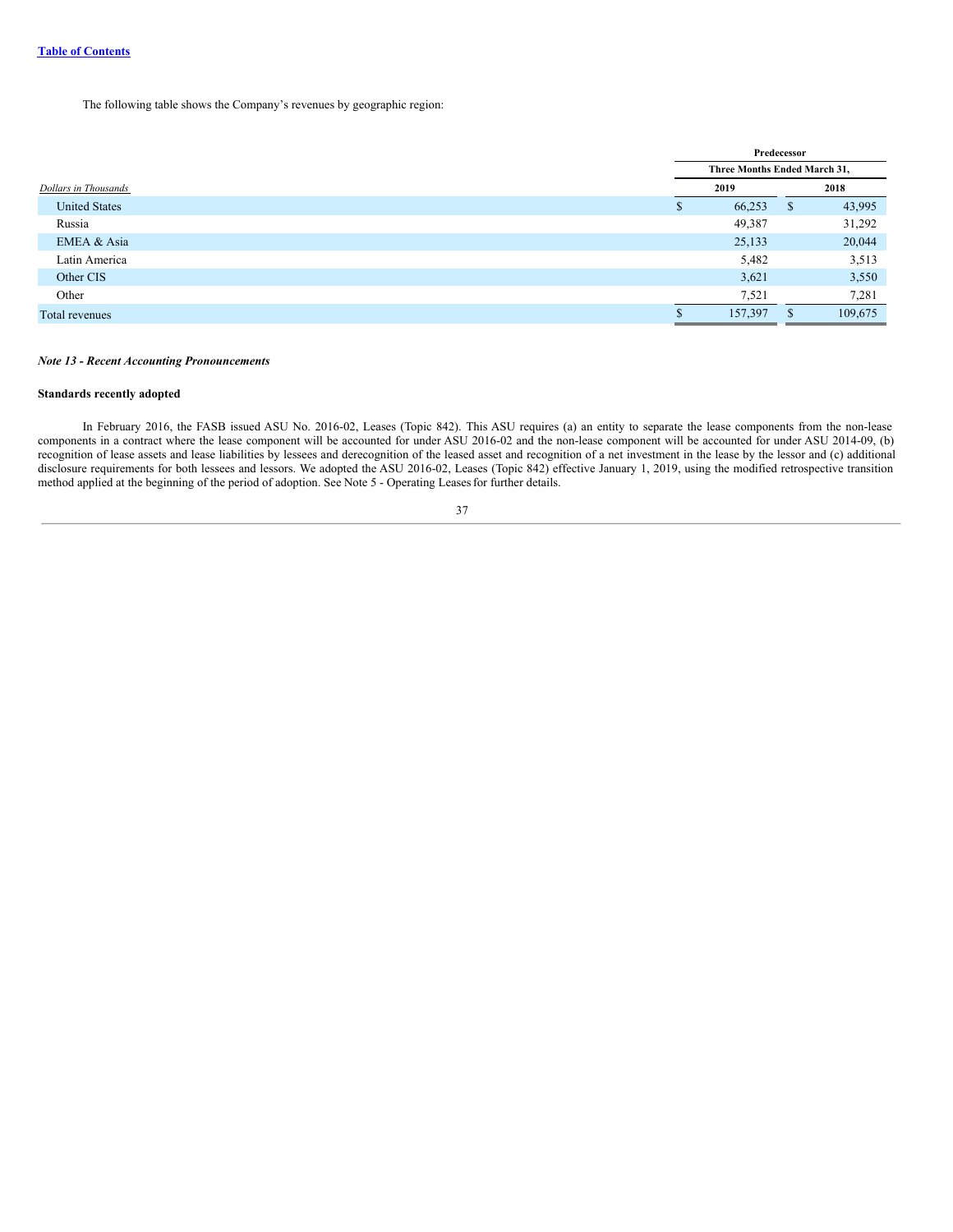#### **Item 2. Management's Discussion and Analysis of Financial Condition and Results of Operations**

Management's discussion and analysis should be read in conjunction withItem 1. Financial Statements of this quarterly report on Form 10-Q and with our Annual Report on Form 10-K for the year ended December 31, 2018. We use rounded numbers in the Management Discussion and Analysis section which may result in slight differences with results reported under Item 1. Financial Statements.

# **Executive Summary**

The oil and natural gas industry is highly cyclical. Activity levels are driven by traditional energy industry activity indicators, which include current and expected commodity prices, drilling rig counts, footage drilled, well counts, and our customers' spending levels allocated to exploratory and developmental drilling.

Historical market indicators are listed below:

|                                             |      | Three Months Ended March 31, |       |               |  |  |
|---------------------------------------------|------|------------------------------|-------|---------------|--|--|
|                                             | 2019 |                              | 2018  | % Change      |  |  |
| Worldwide rig count $(1)$                   |      |                              |       |               |  |  |
| U.S. (land and offshore)                    |      | 1,046                        | 965   | $8\%$         |  |  |
| International <sup>(2)</sup>                |      | 1,030                        | 970   | $6\%$         |  |  |
| Commodity Prices <sup>(3)</sup>             |      |                              |       |               |  |  |
| Crude oil (Brent) per bbl                   | \$   | 63.83<br>- \$                | 67.23 | $(5)\%$       |  |  |
| Crude oil (West Texas Intermediate) per bbl | S    | 54.90<br>- \$                | 62.89 | $(13)\%$      |  |  |
| Natural gas (Henry Hub) per mcf             |      | 2.87                         | 2.85  | $\frac{9}{6}$ |  |  |

(1) Estimate of drilling activity measured by the average active rig count for the periods indicated - Source: Baker Hughes Rig Count.

(2) Excludes Canadian Rig Count.

(3) Average daily commodity prices for the periods indicated based on NYMEX front-month composite energy prices.

#### **Recent Developments**

## *Chapter 11 Emergence*

On December 12, 2018, prior to the commencement of the Chapter 11 Cases, the Debtors entered into a restructuring support agreement (as amended on January 28, 2019, the "RSA") with certain significant holders of (1) 7.50% Senior Notes, due 2020 (the "7.50% Note Holders") issued pursuant to the indenture (the "7.50% Notes Indenture") dated July 30, 2013 (the "7.50% Notes"), by and among Parker Drilling, the subsidiary guarantors party thereto and Bank of New York Mellon Trust Company, N.A., as trustee (the "Trustee"), (2) 6.75% Senior Notes, due 2022 (the "6.75% Note Holders") issued pursuant to the indenture (the "6.75% Notes Indenture") dated January 22, 2014 (the "6.75% Notes" and together with the 7.50% Notes, the "Senior Notes"), by and among Parker Drilling, the subsidiary guarantors party thereto and the Trustee, (3) Parker Drilling's existing common stock (the "Predecessor Common Stock") and (4) Parker Drilling's 7.25% Series A Mandatory Convertible Preferred Stock (the "Predecessor Preferred Stock" and such holders to support a restructuring (the "Restructuring") on the terms set forth in the Plan.

On December 12, 2018 (the "Petition Date"), Parker Drilling and certain of its U.S. subsidiaries (collectively, the "Debtors") filed a prearranged plan of reorganization (the "Plan") and commenced voluntary petitions under chapter 11 (the "Chapter 11 Cases") of title 11 of the United States Code (the "Bankruptcy Code") in the United States Bankruptcy Court for the Southern District of Texas, Houston Division (the "Bankruptcy Court"). The Plan was confirmed by the Bankruptcy Court on March 7, 2019, and the Debtors emerged from the bankruptcy proceedings on March 26, 2019.

# *Fresh Start Accounting*

Upon emergence from bankruptcy, we adopted fresh start accounting ("Fresh Start Accounting") in accordance with FASB ASC Topic No. 852 - Reorganizations ("Topic 852"), which resulted in the Company becoming a new entity for financial reporting purposes. In accordance with Topic 852, the Company is required to adopt Fresh Start Accounting upon its emergence from bankruptcy because (1) the holders of the then existing common shares of the Predecessor received less than 50% of the new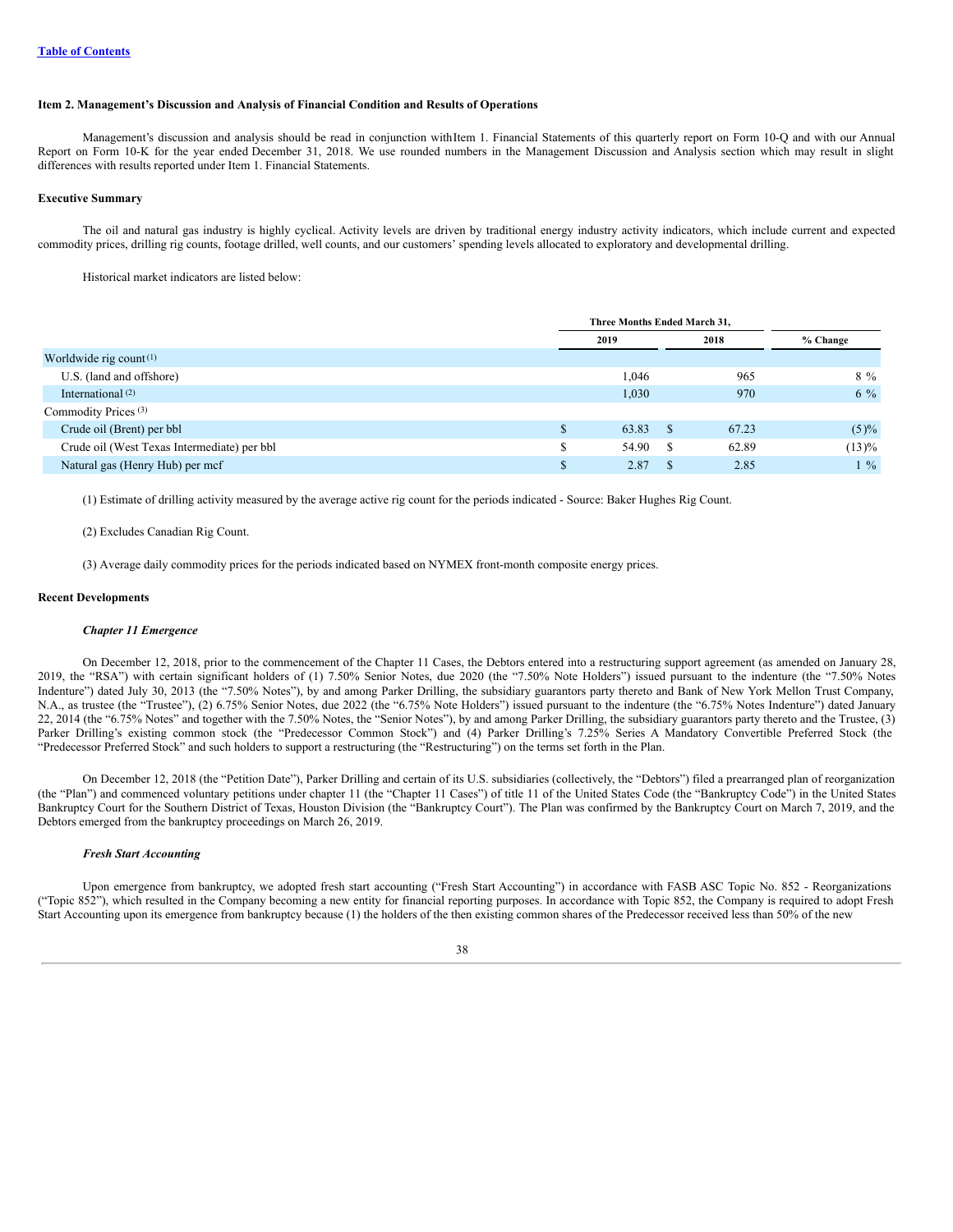common shares of the Successor outstanding upon emergence and (2) the reorganization value of the Company's assets immediately prior to confirmation of the Plan was less than the total of all post-petition liabilities and allowed claims.

Upon adoption of Fresh Start Accounting, the reorganization value derived from the enterprise value as disclosed in the Plan, was allocated to the Company's assets and liabilities based on their fair values (except for deferred income taxes) in accordance with FASB ASC Topic No. 805 - Business Combinations. The amount of deferred income taxes recorded was determined in accordance with FASB ASC Topic No. 740 - Income Taxes.

We evaluated the events between March 26, 2019 and March 31, 2019 and concluded that the use of an accounting convenience date of March 31, 2019, (the "Fresh Start Reporting Date") would not have a material impact on our results of operations or balance sheet. As such, the application of fresh start accounting was reflected in our condensed consolidated balance sheet as of March 31, 2019, and fresh start accounting adjustments related thereto were included in our condensed consolidated statement of operations for the three months ended March 31, 2019.

References to "Successor" relate to the financial position and results of operations of the reorganized Company as of and subsequent to March 31, 2019. References to "Predecessor" relate to the financial position of the Company prior to, and results of operations through and including, March 31, 2019. As a result of the adoption of Fresh Start Accounting and the effects of the implementation of the Plan, the Company's consolidated condensed financial statements of the Successor (as of and subsequent to March 31, 2019), are not comparable to its consolidated condensed financial statements of the Predecessor.

# **Financial Results**

Revenues increased \$47.7 million, or 43.5 percent, to \$157.4 million for the three months endedMarch 31, 2019 compared with revenues of \$109.7 million for the three months ended March 31, 2018. Operating gross margin increased \$21.8 million to a gain of \$11.4 million for the three months endedMarch 31, 2019 compared with a loss of \$10.4 million for the three months endedMarch 31, 2018.

#### **Outlook**

We expect U.S. Rental Tools second quarter revenues to be slightly lower as compared with first quarter, as certain revenue items will not repeat. For the International Rental Tools segment, we expect second quarter revenues to increase as compared with first quarter due to recently awarded well construction projects and higher well intervention sales.

We expect U.S. (Lower 48) Drilling second quarter revenues to continue to increase as compared with first quarter due to higher utilization in the Gulf of Mexico market and California O&M activity. For the International & Alaska Drilling segment, we anticipate that second quarter revenues will decline as compared with first quarter largely due to high reimbursable revenues in the first quarter that will not repeat in the second quarter.

## **Results of Operations**

Our business is comprised of two business lines: (1) Rental Tools Services and (2) Drilling Services. We report our Rental Tools Services business as two reportable segments: (1) U.S. Rental Tools and (2) International Rental Tools. We report our Drilling Services business as two reportable segments: (1) U.S. (Lower 48) Drilling and (2) International & Alaska Drilling. We eliminate inter-segment revenues and expenses.

We analyze financial results for each of our reportable segments. The reportable segments presented are consistent with our reportable segments discussed in our consolidated condensed financial statements. See Note 12 - Reportable Segments in Item 1. Financial Statements for further discussion. We monitor our reporting segments based on several criteria, including operating gross margin and operating gross margin excluding depreciation and amortization. Operating gross margin excluding depreciation and amortization is computed as revenues less direct operating expenses, and excludes depreciation and amortization expense, where applicable. Operating gross margin percentages are computed as operating gross margin as a percent of revenues. The operating gross margin excluding depreciation and amortization amounts and percentages should not be used as a substitute for those amounts reported under accounting policies generally accepted in the United States ("U.S. GAAP"), but should be viewed in addition to the Company's reported results prepared in accordance with U.S. GAAP. Management believes this information provides valuable insight into the information management considers important in managing the business.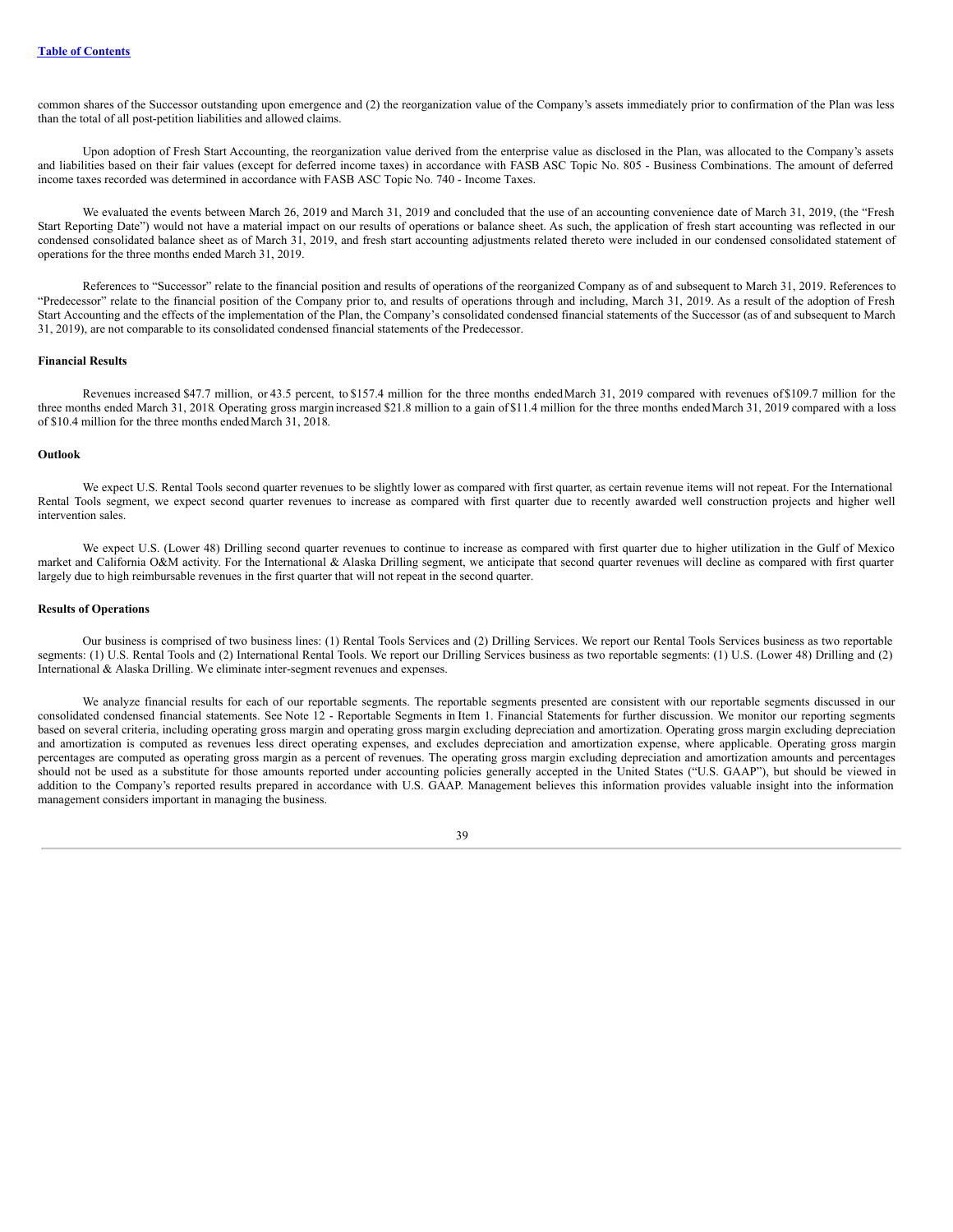# **Three months ended March 31, 2019Compared with Three months ended March 31, 2018**

Revenues increased \$47.7 million, or 43.5 percent, to \$157.4 million for the three months endedMarch 31, 2019 compared with revenues of \$109.7 million for the three months ended March 31, 2018. Operating gross margin increased \$21.8 million to a gain of \$11.4 million for the three months endedMarch 31, 2019 compared with a loss of \$10.4 million for the three months endedMarch 31, 2018.

The following table presents our operating results for the comparable periods by reportable segment:

|                                                                             | Predecessor |           |          |                              |           |         |  |  |
|-----------------------------------------------------------------------------|-------------|-----------|----------|------------------------------|-----------|---------|--|--|
|                                                                             |             |           |          | Three Months Ended March 31, |           |         |  |  |
| Dollars in Thousands                                                        |             | 2019      |          |                              | 2018      |         |  |  |
| Revenues:                                                                   |             |           |          |                              |           |         |  |  |
| U.S. rental tools                                                           | \$          | 52,595    | $34\%$   | -S                           | 34,748    | $32 \%$ |  |  |
| International rental tools                                                  |             | 21,109    | $13\%$   |                              | 17,477    | $16\%$  |  |  |
| Total rental tools services                                                 |             | 73,704    | 47 $%$   |                              | 52,225    | 48 %    |  |  |
| U.S. (Lower 48) drilling                                                    |             | 6,627     | $4\%$    |                              | 1,354     | $1\%$   |  |  |
| International & Alaska drilling                                             |             | 77,066    | 49 %     |                              | 56,096    | 51 %    |  |  |
| Total drilling services                                                     |             | 83,693    | 53 %     |                              | 57,450    | 52 %    |  |  |
| Total revenues                                                              | \$.         | 157,397   | $100 \%$ | S.                           | 109,675   | 100 %   |  |  |
| Operating gross margin (loss) excluding depreciation and amortization:(1)   |             |           |          |                              |           |         |  |  |
| U.S. rental tools                                                           | $\mathbf S$ | 29,004    | 55 %     | <sup>S</sup>                 | 15,810    | 45 %    |  |  |
| International rental tools                                                  |             | 534       | $3\%$    |                              | 360       | $2\%$   |  |  |
| Total rental tools services                                                 |             | 29,538    | 40 %     |                              | 16,170    | 31 %    |  |  |
| U.S. (Lower 48) drilling                                                    |             | (700)     | $(11)\%$ |                              | (2,699)   | (199)%  |  |  |
| International & Alaska drilling                                             |             | 7,688     | $10\%$   |                              | 4,670     | $8\%$   |  |  |
| Total drilling services                                                     |             | 6,988     | $8\%$    |                              | 1,971     | $3\%$   |  |  |
| Total operating gross margin (loss) excluding depreciation and amortization |             | 36,526    | 23 %     |                              | 18,141    | $17\%$  |  |  |
| Depreciation and amortization                                               |             | (25, 102) |          |                              | (28, 549) |         |  |  |
| Total operating gross margin (loss)                                         |             | 11,424    |          |                              | (10, 408) |         |  |  |
| General and administrative expense                                          |             | (8,147)   |          |                              | (6,201)   |         |  |  |
| Gain (loss) on disposition of assets, net                                   |             | 384       |          |                              | 343       |         |  |  |
| Reorganization items                                                        |             | (92, 977) |          |                              |           |         |  |  |
| Total operating income (loss)                                               | \$          | (89,316)  |          | \$                           | (16,266)  |         |  |  |

(1) Percentage amounts are calculated by dividing the operating gross margin (loss) excluding depreciation and amortization with revenue for the respective segment and business lines.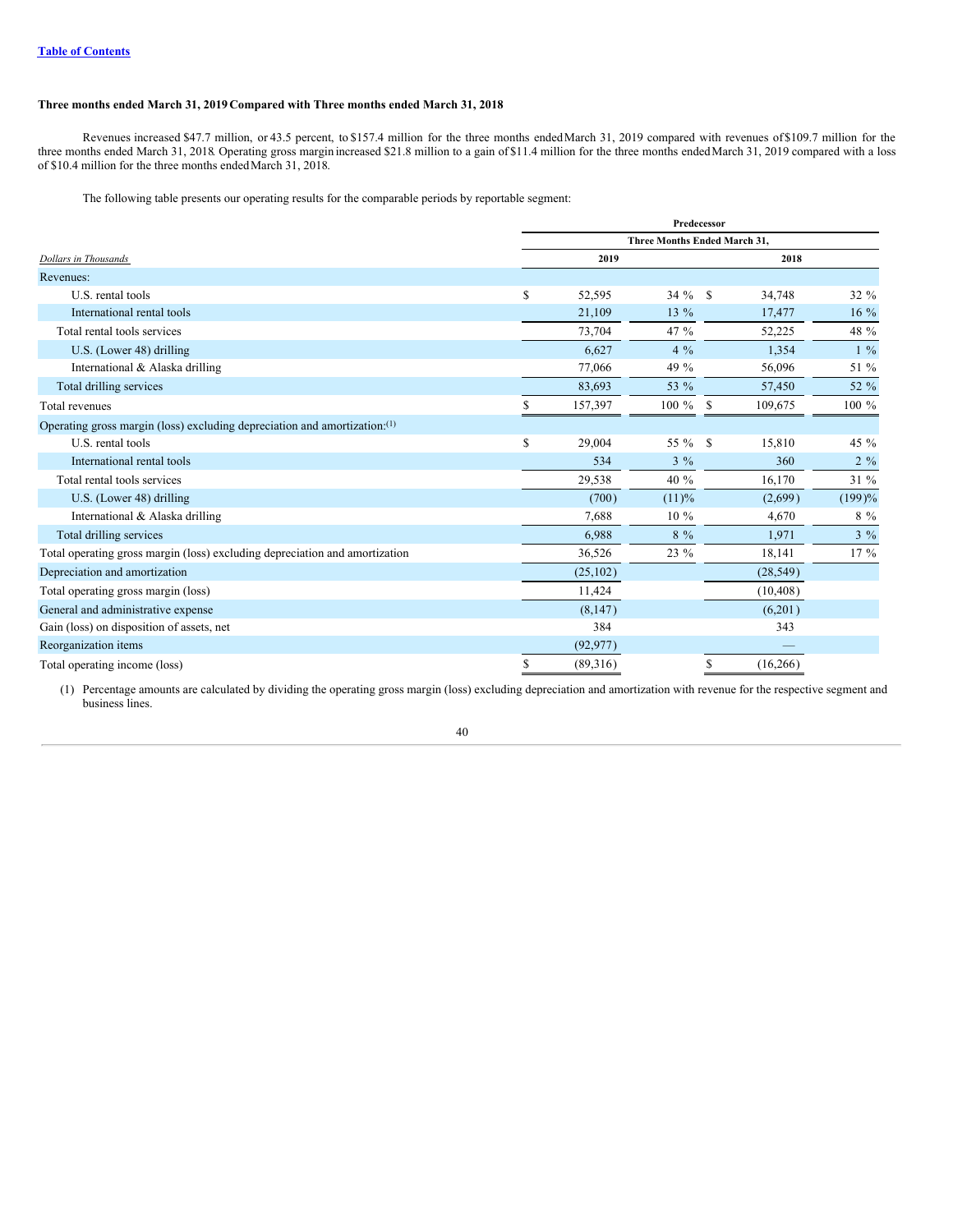Operating gross margin (loss) amounts are reconciled to our most comparable U.S. GAAP measure as follows:

|                                                                          | Predecessor                                                      |        |   |                                       |                                    |         |     |         |   |           |
|--------------------------------------------------------------------------|------------------------------------------------------------------|--------|---|---------------------------------------|------------------------------------|---------|-----|---------|---|-----------|
| Dollars in Thousands                                                     | <b>International Rental</b><br><b>U.S. Rental Tools</b><br>Tools |        |   | U.S.<br>(Lower 48)<br><b>Drilling</b> | International &<br>Alaska Drilling |         |     | Total   |   |           |
| Three months ended March 31, 2019                                        |                                                                  |        |   |                                       |                                    |         |     |         |   |           |
| Operating gross margin $(\text{loss})^{(1)}$                             | S                                                                | 17.289 | S | (3,581)                               | <sup>\$</sup>                      | (1,508) | - S | (776)   | S | 11,424    |
| Depreciation and amortization                                            |                                                                  | 11,715 |   | 4,115                                 |                                    | 808     |     | 8,464   |   | 25,102    |
| Operating gross margin (loss) excluding depreciation and<br>amortization |                                                                  | 29,004 |   | 534                                   |                                    | (700)   | S   | 7,688   |   | 36,526    |
| Three months ended March 31, 2018                                        |                                                                  |        |   |                                       |                                    |         |     |         |   |           |
| Operating gross margin $(\text{loss})^{(1)}$                             | S                                                                | 4,231  | S | (4,015)                               | <sup>\$</sup>                      | (5,288) | -S  | (5,336) | S | (10, 408) |
| Depreciation and amortization                                            |                                                                  | 11,579 |   | 4,375                                 |                                    | 2,589   |     | 10,006  |   | 28,549    |
| Operating gross margin (loss) excluding depreciation and<br>amortization |                                                                  | 15,810 |   | 360                                   | \$.                                | (2,699) | \$. | 4,670   |   | 18,141    |

(1) Operating gross margin (loss) is calculated as revenues less direct operating expenses, including depreciation and amortization expense.

The following table presents our average utilization rates and rigs available for service for the three months endedMarch 31, 2019 and 2018, respectively:

|                                                               |                | Three Months Ended March 31, |  |  |
|---------------------------------------------------------------|----------------|------------------------------|--|--|
|                                                               | 2019           | 2018                         |  |  |
| U.S. (Lower 48) Drilling                                      |                |                              |  |  |
| Rigs available for service (1)                                | 13             | 13                           |  |  |
| Utilization rate of rigs available for service <sup>(2)</sup> | $4\%$          | $5\%$                        |  |  |
| International & Alaska drilling                               |                |                              |  |  |
| Eastern hemisphere                                            |                |                              |  |  |
| Rigs available for service <sup>(1)</sup>                     | 10             | 11                           |  |  |
| Utilization rate of rigs available for service <sup>(2)</sup> | $50\%$         | 41%                          |  |  |
| Latin America region                                          |                |                              |  |  |
| Rigs available for service $(1)$                              | $\overline{7}$ | $\overline{7}$               |  |  |
| Utilization rate of rigs available for service <sup>(2)</sup> | 29%            | 14%                          |  |  |
| Alaska                                                        |                |                              |  |  |
| Rigs available for service (1)                                | 2              | 2                            |  |  |
| Utilization rate of rigs available for service $(2)$          | $50\%$         | $50\%$                       |  |  |
| Total International & Alaska drilling                         |                |                              |  |  |
| Rigs available for service $(1)$                              | 19             | 20                           |  |  |
| Utilization rate of rigs available for service <sup>(2)</sup> | $42\%$         | $33\%$                       |  |  |

(1) The number of rigs available for service is determined by calculating the number of days each rig was in our fleet and was under contract or available for contract. For example, a rig under contract or available for contract for six months of a year is 0.5 rigs available for service for such year. Our method of computation of rigs available for service may or may not be comparable to other similarly titled measures of other companies.

(2) Rig utilization rates are based on a weighted average basis assuming total days availability for all rigs available for service. Rigs acquired or disposed of are treated as added to or removed from the rig fleet as of the date of acquisition or disposal. Rigs that are in operation or fully or partially staffed and on a revenue-producing standby status are considered to be utilized. Rigs under contract that generate revenues during moves between locations or during mobilization or demobilization are also considered to be utilized. Our method of computation of rig utilization may or may not be comparable to other similarly titled measures of other companies.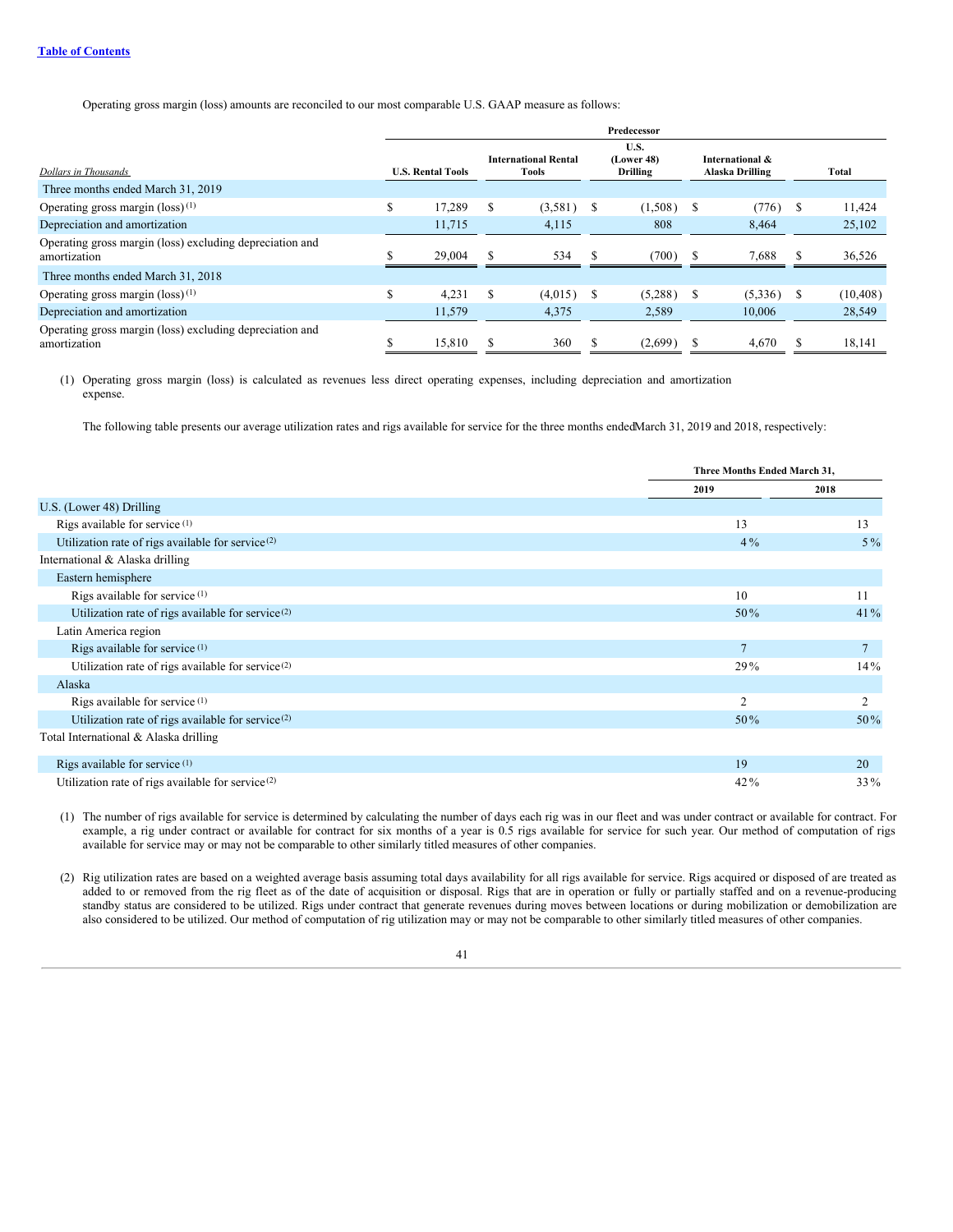# **Rental Tools Services Business**

### *U.S. Rental Tools*

U.S. Rental Tools segment revenues increased \$17.8 million, or 51.4 percent, to \$52.6 million for the first quarter of 2019 compared with \$34.7 million for the first quarter of 2018. The increase was primarily driven by an increase in U.S. land rentals due to higher levels of customer activity.

U.S. Rental Tools segment operating gross margin excluding depreciation and amortizationincreased \$13.2 million, or 83.5 percent, to \$29.0 million for the first quarter of 2019 compared with \$15.8 million for the first quarter of 2018. The improvement was primarily due to the increase in revenues discussed above.

#### *International Rental Tools*

International Rental Tools segment revenues increased \$3.6 million, or 20.8 percent, to \$21.1 million for the first quarter of 2019 compared with \$17.5 million for the first quarter of 2018. The increase was primarily attributable to increased customer activity in the Middle East and Europe.

International Rental Tools segment operating gross margin excluding depreciation and amortizationincreased \$0.2 million, or 48.3 percent, to \$0.5 million for the first quarter of 2019 compared with \$0.4 million for the first quarter of 2018. The improvement was primarily due to the increase in revenues discussed above.

#### **Drilling Services Business**

#### *U.S. (Lower 48) Drilling*

U.S. (Lower 48) Drilling segment revenuesincreased \$5.3 million or 389.5 percent, to \$6.6 million for the first quarter of 2019 compared with revenues of \$1.4 million for the first quarter of 2018. The increase was primarily due to an increase in O&M revenue.

U.S. (Lower 48) Drilling segment operating gross margin excluding depreciation and amortizationincreased \$2.0 million, or 74.1 percent, to a loss of \$0.7 million for the first quarter of 2019 compared with a loss of \$2.7 million for the first quarter of 2018. The increase was primarily due to the increase in revenues discussed above.

# *International & Alaska Drilling*

International & Alaska Drilling segment revenuesincreased \$21.0 million, or 37.4 percent, to \$77.1 million for the first quarter of 2019 compared with \$56.1 million for the first quarter of 2018.

The change in revenues was primarily due to the following:

- an increase of \$13.9 million in reimbursable revenues, which increased revenues but had a minimal impact on operating margins;
- an increase of \$5.1 million, excluding revenue from reimbursable costs ("reimbursable revenues"), resulting from increased utilization for certain Companyowned rigs in Kurdistan region of Iraq, Kazakhstan and Mexico;
- an increase of \$1.4 million driven by O&M activities, excluding reimbursable revenues.

International & Alaska Drilling segment operating gross margin excluding depreciation and amortizationincreased \$3.0 million, or 64.6 percent, to \$7.7 million for the first quarter of 2019 compared with \$4.7 million for the first quarter of 2018. The increase in operating gross margin excluding depreciation and amortization was primarily due to the increase in revenues discussed above.

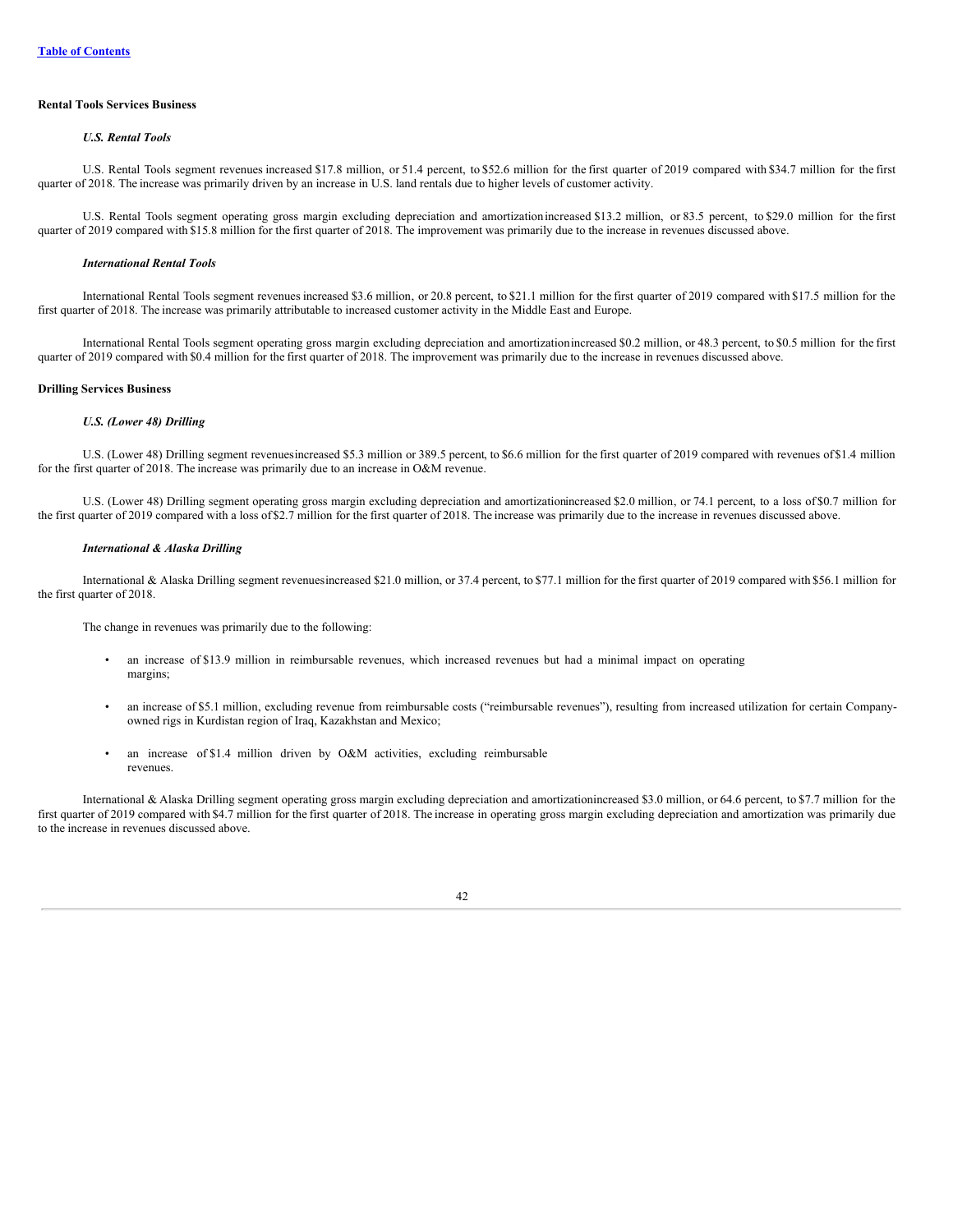### **Other Financial Data**

# *General and Administrative Expense*

General and administrative expense increased \$1.9 million to \$8.1 million for the first quarter of 2019 compared with \$6.2 million for the first quarter of 2018, primarily due to an increase in incentive compensation.

#### *Gain (Loss) on Disposition of Assets, Net*

Net gain recognized on asset dispositions was\$0.4 million and \$0.3 million for the first quarter of 2018 and 2019, respectively. We periodically sell equipment deemed to be excess, obsolete, or not currently required for operations.

#### *Reorganization Items*

Reorganization items were \$93.0 million for the first quarter of 2019. The reorganization items primarily consisted of gain on settlement of liabilities subject to compromise, loss from fresh start valuation adjustments, professional fees and backstop premium on rights offering in the amount of \$191.1 million, \$242.6 million, \$30.1 million and \$11.0 million respectively, related to theChapter 11 Cases. There were no reorganization items for thefirst quarter of 2018.

#### *Interest Expense and Income*

Interest expense was \$0.3 million for the first quarter of 2019 compared with \$11.2 million for the first quarter of 2018. The decrease in interest expense is due to the Company discontinuing accruing interest upon the commencement of the Chapter 11 Cases. Interest income was nominal for both thefirst quarter of 2019 and 2018.

#### *Other*

Other income and expense was nominal for the first quarter of 2019 and \$0.3 million of income for the first quarter of 2018. Activity in both periods primarily included the impact of foreign currency fluctuations.

# *Income Tax Expense (Benefit)*

During the first quarter of 2019, we had income tax expense of \$0.7 million compared with income taxexpense of \$1.6 million during the first quarter of 2018. Despite the pre-tax loss for the first quarter of 2019, we recognized income tax expense due to the jurisdictional mix of income and loss during the period, our continued inability to recognize the benefits associated with certain losses as a result of valuation allowances, and the income tax impacts of adjustments made as part of Fresh Start Accounting.

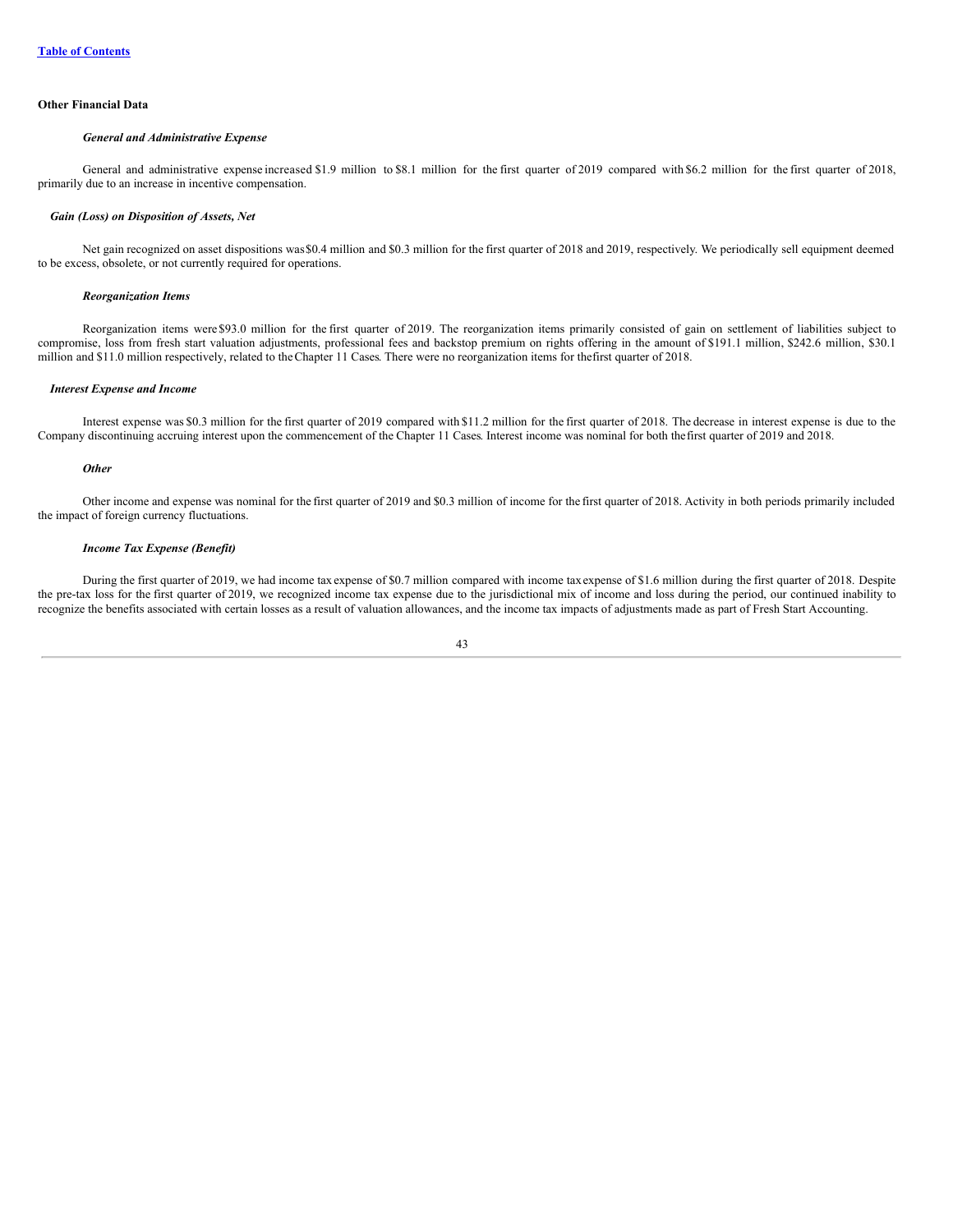# **Backlog**

Backlog is our estimate of the dollar amount of revenues we expect to realize in the future as a result of executed drilling contracts. The Company's backlog of firm orders was approximately \$202.3 million at March 31, 2019 and \$246.3 million at March 31, 2018. The backlog is primarily attributable to the International & Alaska Drilling segment of our Drilling Services business. We estimate that, as of March 31, 2019, 44.0 percent of our backlog will be recognized as revenues within the fiscal year.

The amount of actual revenues earned and the actual periods during which revenues are earned could be different from amounts disclosed in our backlog calculations due to a lack of predictability of various factors, including unscheduled repairs, maintenance requirements, weather delays, contract terminations or renegotiations, new contracts and other factors. See "Our backlog of contracted revenue may not be fully realized and may reduce significantly in the future, which may have a material adverse effect on our balance sheets, statement of operations or cash flows" in Item 1A. Risk Factors of our 2018 Form 10-K.

# **Liquidity and Capital Resources**

We periodically evaluate our liquidity requirements, capital needs and availability of resources in view of expansion plans, operational and other cash needs. To meet our short-term liquidity requirements we primarily rely on our cash on hand and cash from operations. We also have access to cash through the Credit Facility. We expect that these sources of liquidity will be sufficient to provide us the ability to fund our current operations and required capital expenditures. We may need to fund expansion capital expenditures, acquisitions, debt principal payments, or pursuits of business opportunities that support our strategy, through additional borrowings or the issuance of additional Successor Common Stock or other forms of equity. Our credit agreements limit the payment of dividends. In the past we have not paid dividends on our Predecessor Common Stock and we have no present intention to pay dividends on our Successor Common Stock in the foreseeable future.

# **Liquidity**

The following table provides a summary of our total liquidity:

|                                         | <b>Successor</b> |  |
|-----------------------------------------|------------------|--|
| Dollars in thousands                    | March 31, 2019   |  |
| Cash and cash equivalents on hand $(1)$ | 127,849          |  |
| Restricted cash                         | 21,436           |  |
| Availability under Credit Facility      | 25,167           |  |
| Total liquidity                         | 174.452          |  |

(1) As of March 31, 2019, approximately \$35.3 million of the \$127.8 million of cash and equivalents was held by our foreign subsidiaries.

The earnings of foreign subsidiaries as of March 31, 2019 were reinvested to fund our international operations. If in the future we decide to repatriate earnings, the Company may be required to pay taxes on those amounts, which could reduce the liquidity of the Company at that time.

We do not have any unconsolidated special-purpose entities, off-balance sheet financing arrangements or guarantees of third-party financial obligations. As of March 31, 2019, we have no energy, commodity, or foreign currency derivative contracts.

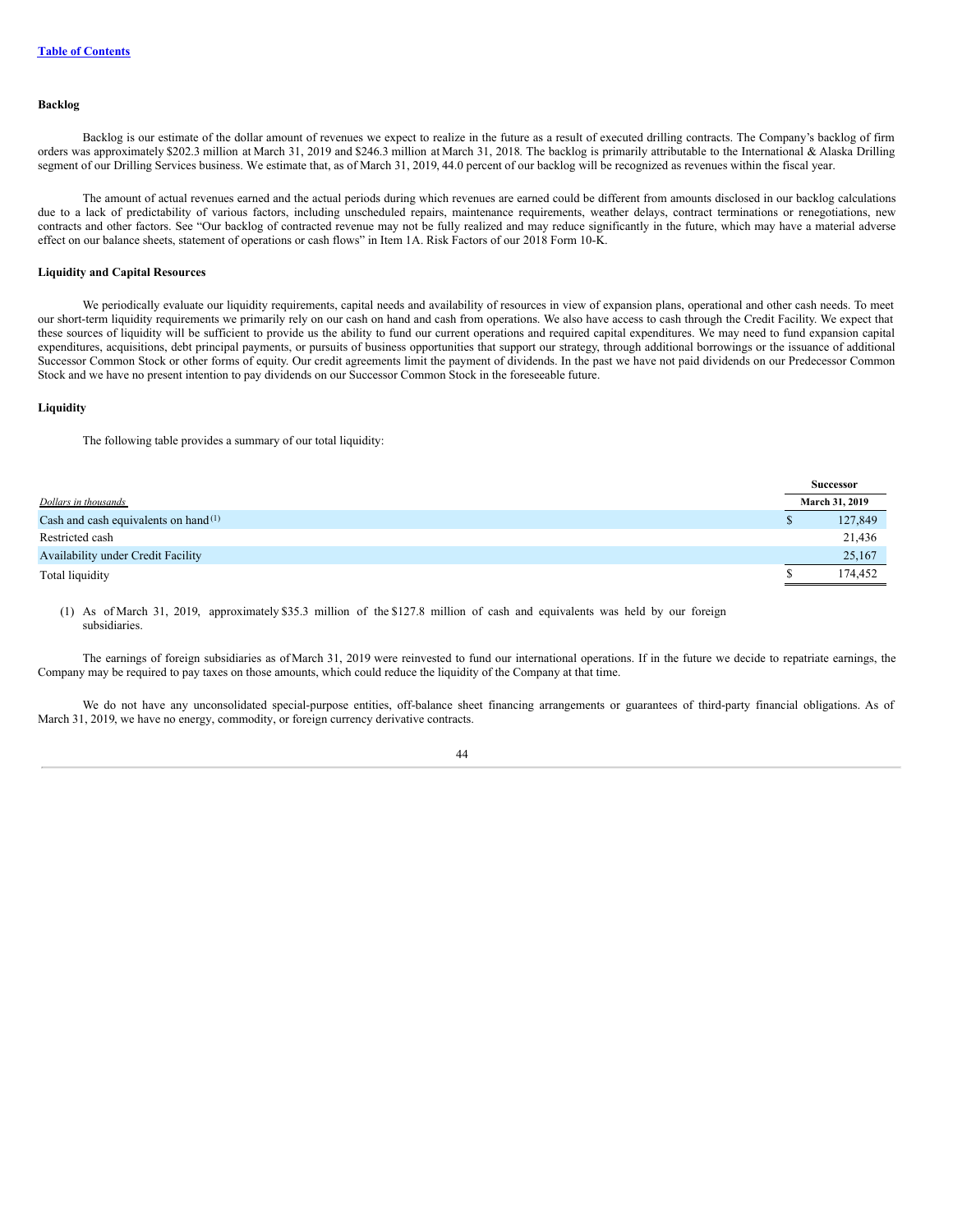# **Cash Flow Activity**

As of March 31, 2019, we had cash, cash equivalents, and restricted cash of\$149.3 million, a increase of \$90.3 million from cash, cash equivalents, and restricted cash of \$59.0 million at December 31, 2018. The following table provides a summary of our cash flow activity:

|                                         | Predecessor                  |   |           |  |
|-----------------------------------------|------------------------------|---|-----------|--|
|                                         | Three Months Ended March 31, |   |           |  |
| Dollars in thousands                    | 2019                         |   | 2018      |  |
| Operating activities                    | 14,914                       | ъ | (12,204)  |  |
| Investing activities                    | (9,130)                      |   | (8,854)   |  |
| Financing activities                    | 84,510                       |   | (2,176)   |  |
| Net change in cash and cash equivalents | 90.294                       |   | (23, 234) |  |

# *Operating Activities*

Cash flows from operating activities were a source of \$14.9 million or the three months ended March 31, 2019. Cash flows from operating activities were ause of \$12.2 million for the three months ended March 31, 2018. Cash flows from operating activities in each period were largely impacted by our operating results and changes in working capital. Changes in working capital were a source of cash of \$17.1 million for the three months ended March 31, 2019 compared with a use of cash of \$12.2 million for the three months ended March 31, 2018.

It is our intention to utilize our operating cash flows to fund maintenance and growth of our rental tool assets and drilling rigs. Given the current oil and natural gas services market over the past few years, our short-term focus is to preserve liquidity by managing our costs and capital expenditures. While the overall market for oilfield services remains challenging, we are beginning to see a market recovery that is expected to increase our earnings, working capital and capital spending as we pursue attractive investment opportunities.

#### *Investing Activities*

Cash flows from investing activities were a use of \$9.1 million and \$8.9 million for the three months ended March 31, 2019 and 2018, respectively. Cash flows used in investing activities during the three months ended March 31, 2019 and 2018 included capital expenditures of \$9.2 million and \$8.9 million respectively, which were primarily used for tubular and other products for our Rental Tools Services business and rig-related maintenance.

# *Financing Activities*

Cash flows from financing activities were a source of \$84.5 million for the three months ended March 31, 2019, primarily related to proceeds from rights offering of \$95.0 million offset by the payment of amounts borrowed under debtor in possession financing of\$10.0 million. Cash flows from financing activities were ause of \$2.2 million for the three months ended March 31, 2018, primarily related to debt issuance costs of \$1.1 million and dividends of \$0.9 million on our Predecessor Preferred Stock.

#### **Debt Summary**

As of March 31, 2019 our principal amount of debt was related to the\$210.0 million Term Loan, due 2024.

#### *Successor Credit Facility*

On March 26, 2019, pursuant to the terms of the Plan, we and certain of our subsidiaries, entered into a credit agreement with the lenders party thereto (the "Credit Facility Lenders"), Bank of America, N.A., as administrative agent and Bank of America, N.A. and Deutsche Bank Securities Inc. as joint lead arrangers and joint bookrunners, providing for a revolving credit facility (the "Credit Facility") with initial aggregate commitments in the amount of \$50.0 million, guaranteed by certain of our subsidiaries. Availability under the Credit Facility is subject to a monthly borrowing base calculation based on eligible domestic rental equipment and eligible domestic accounts receivable and requires us to maintain minimum liquidity of \$25.0 million, defined as cash in our liquidity account not to exceed\$10.0 million and availability under the borrowing base. The Credit Facility allows for an increase to the aggregate commitments by up to an additional \$75.0 million, subject to certain conditions. The Credit Facility provides for a \$30.0 million sublimit of the aggregate commitments that is available for the issuance of letters of credit. The Credit Facility matures on March 26, 2023. Debt issuance costs of \$1.3 million are amortized over the term of the Credit Facility on a straight-line basis.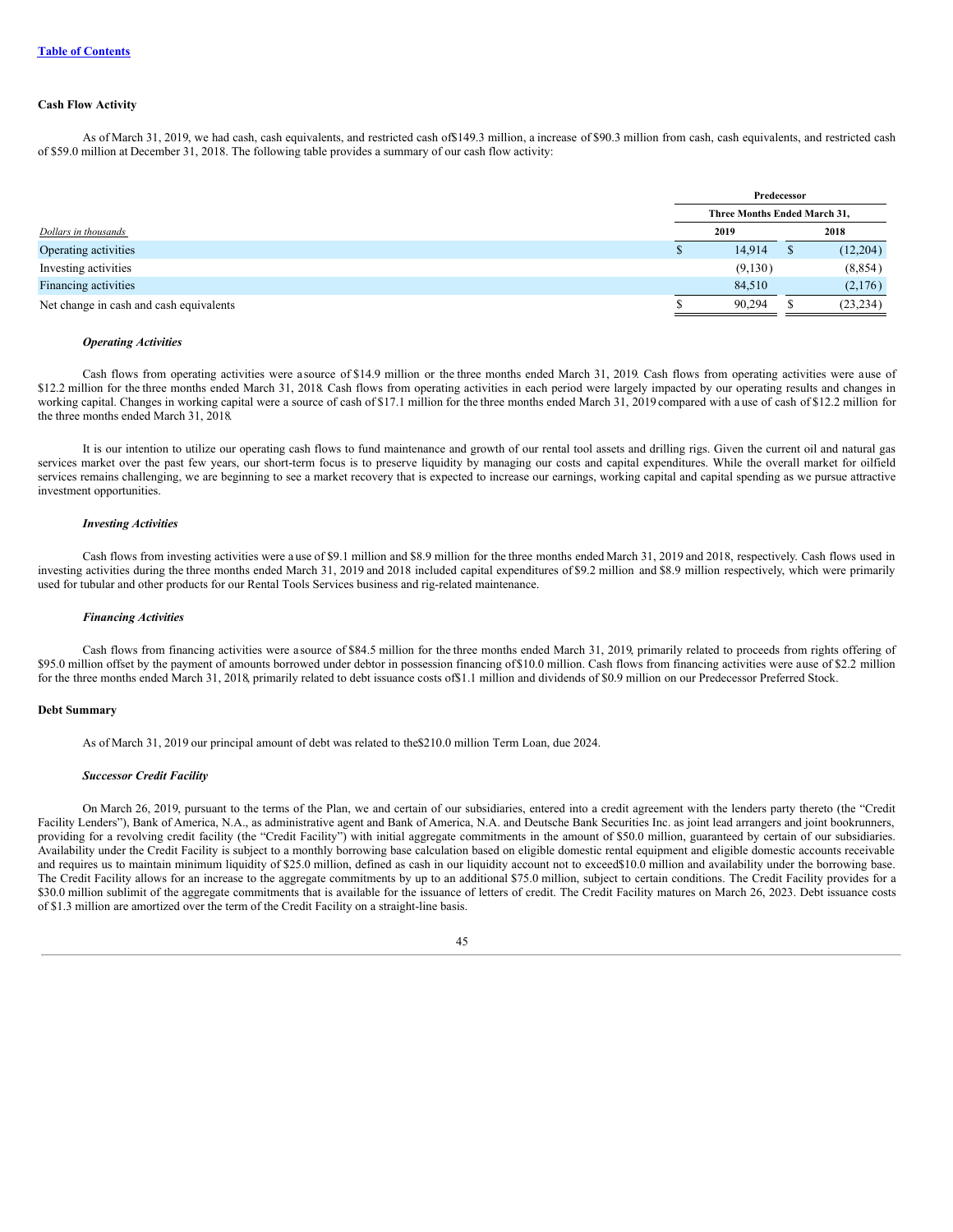As of March 31, 2019, the borrowing base under the Credit Facility was\$86.2 million, allowing full access to the\$50.0 million in aggregate commitments, which was further reduced by \$15.0 million of restricted availability due to the minimum liquidity covenant and\$9.8 million in supporting letters of credit outstanding, resulting in availability under the Credit Facility of \$25.2 million.

The Credit Facility bears interest either at a rate equal to:

- LIBOR plus an applicable margin that varies from 2.25 percent to 2.75 percent per annum or
- a base rate plus an applicable margin that varies from1.25 percent to 1.75 percent per annum.

We are required to pay a commitment fee of 0.5 percent per annum on the actual daily unused portion of the current aggregate commitments under the Credit Facility. We are also required to pay customary letter of credit and fronting fees.

The Credit Facility also contains customary affirmative and negative covenants, including, among other things, as to compliance with laws (including environmental laws and anti-corruption laws), delivery of quarterly and annual consolidated financial statements and borrowing base certificates, conduct of business, maintenance of property, maintenance of insurance, restrictions on the incurrence of liens, indebtedness, asset dispositions, fundamental changes, restricted payments, and other customary covenants. Additionally, the Credit Facility contains customary events of default and remedies for credit facilities of this nature. If we do not comply with the financial and other covenants in the Credit Facility, the Credit Facility Lenders may, subject to customary cure rights, require immediate payment of all amounts outstanding under the Credit Facility, and any outstanding unfunded commitments may be terminated.

# *Successor Term Loan, Due March 2024*

On March 26, 2019, pursuant to the terms of the Plan, we and certain of our subsidiaries entered into a second lien term loan credit agreement (the "Term Loan Agreement") with the lenders party thereto (the "Term Loan Lenders") and UMB Bank, N.A., as administrative agent, providing for term loans (the "Term Loan") in the amount of \$210.0 million, guaranteed by certain of our subsidiaries. The Term Loan matures on March 26, 2024.

The Term Loan bears interest at a rate of13.0 percent per annum, payable quarterly on the first day of each January, April, July, and October, beginning July 1, 2019, with 11.0 percent paid in cash and 2.0 percent paid in kind and capitalized by adding such amount to the outstanding principal.

We may voluntarily prepay all or a part of the Term Loan and, under certain conditions we are required to prepay all or a part of the Term Loan, in each case, at a premium (1) on or prior to 6 months after the closing date of 0%; (2) from 6 months and on or prior to two years after the closing date of 6.50%; (3) from two years and on or prior to three years after the closing date of 3.25%; and (4) from three years after the closing date and thereafter of 0%.

The Term Loan is subject to mandatory prepayments and customary reinvestment rights. The mandatory prepayments include prepayment requirements with respect to a change of control, asset sales and debt issuances, in each case subject to certain exceptions or conditions. The Term Loan Agreement also contains customary affirmative and negative covenants, including as to compliance with laws (including environmental laws and anti-corruption laws), delivery of quarterly and annual financial statements, conduct of business, maintenance of property, maintenance of insurance, restrictions on the incurrence of liens, indebtedness, asset dispositions, fundamental changes, restricted payments and other customary covenants. Additionally, the Term Loan Agreement contains customary events of default and remedies for credit facilities of this nature. If we do not comply with the covenants in the Term Loan Agreement, the Term Loan Lenders may, subject to customary cure rights, require immediate payment of all amounts outstanding under the Term Loan Agreement.

#### *Predecessor 6.75% Senior Notes, Due July 2022*

On January 22, 2014, we issued \$360.0 million aggregate principal amount of the 6.75% Notes pursuant to the 6.75% Notes Indenture. The 6.75% Notes were general unsecured obligations of the Company and ranked equal in right of payment with all of our existing and future senior unsecured indebtedness. The 6.75% Notes were jointly and severally guaranteed by all of our subsidiaries that guaranteed indebtedness under the Second Amended and Restated Senior Secured Credit Agreement, as amended from timeto-time ("2015 Secured Credit Agreement") and our 7.50% Notes. Interest on the 6.75% Notes was payable on January 15 and July 15 of each year, beginning July 15, 2014. Debt issuance costs related to the 6.75% Notes were approximately \$7.6 million. After the commencement of the Chapter 11 Cases, the carrying amount of debt was adjusted to the claim amount and all unamortized debt issuance costs prior to the commencement of the Chapter 11 Cases were fully expensed.

#### *Predecessor 7.50% Senior Notes, Due August 2020*

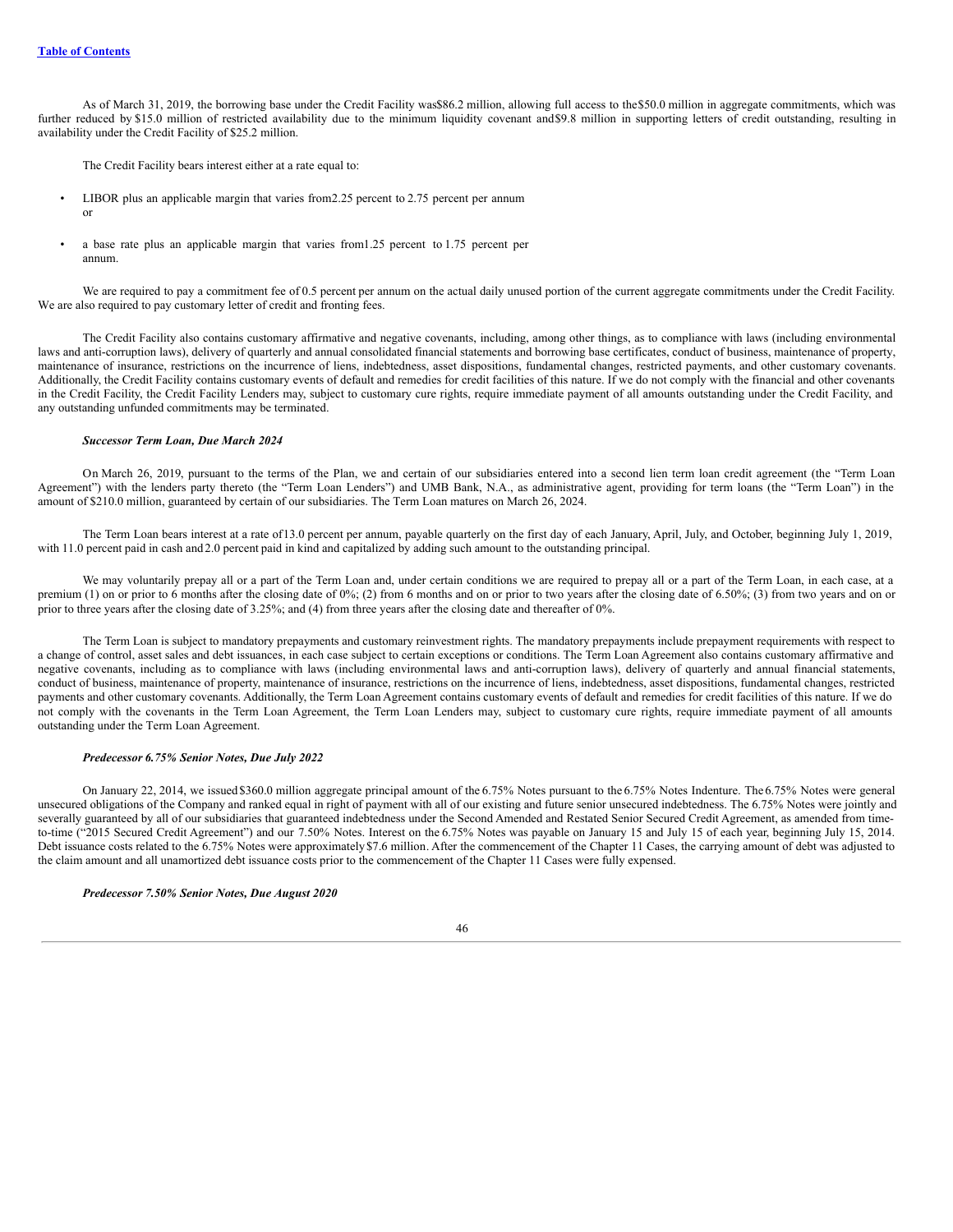On July 30, 2013, we issued \$225.0 million aggregate principal amount of the 7.50% Notes pursuant to the 7.50% Notes Indenture. The 7.50% Notes were general unsecured obligations of the Company and ranked equal in right of payment with all of our existing and future senior unsecured indebtedness. The 7.50% Notes were jointly and severally guaranteed by all of our subsidiaries that guaranteed indebtedness under the 2015 Secured Credit Agreement and the 6.75% Notes. Interest on the 7.50% Notes was payable on February 1 and August 1 of each year, beginning February 1, 2014. Debt issuance costs related to the 7.50% Notes were approximately \$5.6 million. After the commencement of the Chapter 11 Cases, the carrying amount of debt was adjusted to the claim amount and all unamortized debt issuance costs prior to the commencement of the Chapter 11 Cases were fully expensed.

The commencement of the Chapter 11 Cases constituted an event of default that accelerated the Company's obligations under the indenture governing the6.75% Notes and the 7.50% Notes. However, any efforts to enforce such payment obligations were automatically stayed under the provisions of the Bankruptcy Code. The principal balance on the 6.75% Notes and 7.50% Notes of \$360.0 million and \$225.0 million, respectively, had been reclassed from long-term debt to liabilities subject to compromise as of December 31, 2018. See also Note 2 - Chapter 11 Emergencefor further details.

As previously disclosed in our Current Report on Form 8-K filed with the SEC on March 26, 2019, our obligations with respect to the Senior Notes as well as our subsidiaries' obligations under their respective guarantees under the 6.75% Notes Indenture and the 7.50% Notes Indenture (and the Senior Notes) were cancelled and extinguished as provided in the Plan. From and after March 26, 2019, neither the Company nor its subsidiaries have any continuing obligations under the 6.75% Notes Indenture and 7.50% Notes Indenture or with respect to the Senior Notes or the guarantees related thereto except to the extent specifically provided in the Plan.

# *Predecessor 2015 Secured Credit Agreement*

On January 26, 2015, we entered into the 2015 Secured Credit Agreement. The 2015 Secured Credit Agreement was originally comprised of a\$200.0 million revolving credit facility (the "Revolver"). The 2015 Secured Credit Agreement formerly included financial maintenance covenants, including a leverage ratio, consolidated interest coverage ratio, senior secured leverage ratio, and asset coverage ratio, many of which were suspended beginning in September 2015.

We executed various amendments which, among other things: (1) modified the credit facility to an asset-based lending structure, (2) reduced the size of the Revolver to \$80.0 million, (3) eliminated the financial maintenance covenants previously in effect and replaced them with a minimum liquidity covenant of\$30.0 million and a monthly borrowing base calculation, (4) allowed for the refinancing of our existing Senior Notes with either secured or unsecured debt, (5) added the ability for the Company to designate certain of its subsidiaries as "Designated Borrowers", and (6) permitted the Company to make restricted payments in the form of certain equity interests.

On October 25, 2018, we entered into a Consent Agreement and a Cash Collateral Agreement, whereby we could open bank accounts not subject to the 2015 Secured Credit Agreement for the purpose of depositing cash to secure certain letters of credit. On October 30, 2018, we deposited \$10.0 million into a cash collateral account to support the letters of credit outstanding, which is included in the restricted cash balance on the consolidated balance sheet as of December 31, 2018.

Our obligations under the 2015 Secured Credit Agreement were guaranteed by substantially all of our direct and indirect domestic subsidiaries, other than immaterial subsidiaries and subsidiaries generating revenues primarily outside the United States, each of which has executed guaranty agreements, and were secured by first priority liens on our accounts receivable, specified rigs including barge rigs in the GOM and land rigs in Alaska, certain U.S.-based rental equipment of the Company and its subsidiary guarantors and the equity interests of certain of the Company's subsidiaries. In addition to the liquidity covenant and borrowing base requirements, the 2015 Secured Credit Agreement contains customary affirmative and negative covenants, such as limitations on indebtedness and liens, and restrictions on entry into certain affiliate transactions and payments (including certain payments of dividends).

All of the Company's obligations under the 2015 Secured Credit Agreement were paid prior to the commencement of the Chapter 11 Cases, and the 2015 Secured Credit Agreement, including the Revolver thereunder, was terminated concurrently with the commencement of the Chapter 11 Cases. See also Note 2 - Chapter 11 Emergence for further details. Unamortized debt issuance costs were fully expensed upon termination of the 2015 Secured Credit Agreement.

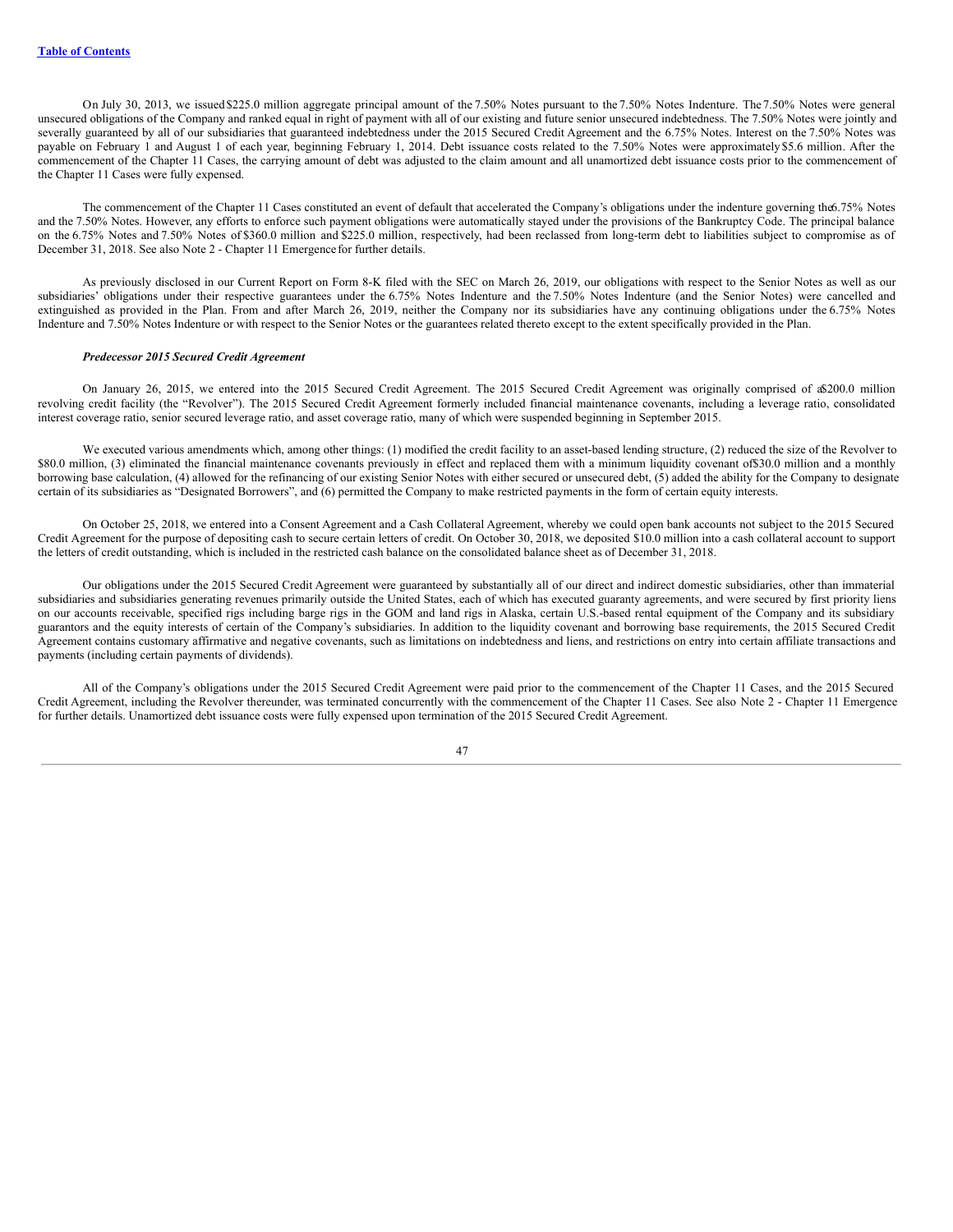# **FORWARD-LOOKING STATEMENTS**

This Form 10-Q contains statements that are "forward-looking statements" within the meaning of Section 27A of the Securities Act of 1933, as amended (the "Securities Act"), and Section 21E of the Securities Exchange Act of 1934, as amended, (the "Exchange Act"). All statements contained in this Form 10-Q, other than statements of historical facts, are forward-looking statements for purposes of these provisions. In some cases, you can identify these statements by forward-looking words such as "anticipate," "believe," "could," "estimate," "expect," "intend," "outlook," "may," "should," "plan," "seek," "forecast," "target," "will," and "would" or similar words. Forward-looking statements are based on certain assumptions and analyses we make in light of our experience and perception of historical trends, current conditions, expected future developments, and other factors we believe are relevant. Although we believe our assumptions are reasonable based on information currently available, those assumptions are subject to significant risks and uncertainties, many of which are outside our control. Each forward-looking statement speaks only as of the date of this Form 10-Q, and we undertake no obligation to publicly update or revise any forward-looking statements, whether as a result of new information, future events, or otherwise. You should be aware that certain events could have a material adverse effect on our business, results of operations, financial condition, and cash flows. For more information about such events, see "Risk Factors" described in Item 1A. of the Company's Annual Report filed on Form 10-K, along with additional risk factors described from time to time in our SEC filings.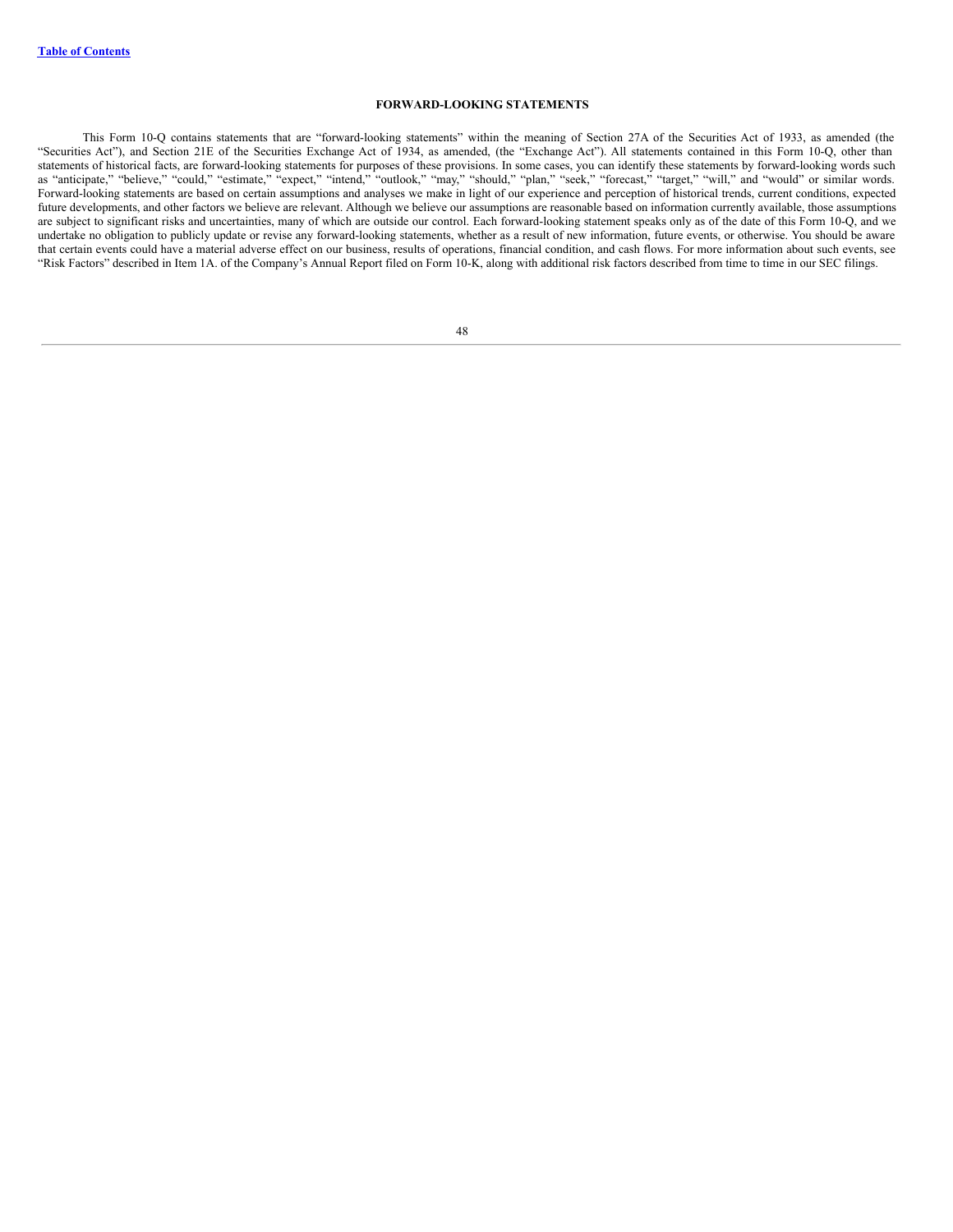# **Item 3. Quantitative and Qualitative Disclosures about Market Risk**

There has been no material change in the market risk faced by us from that reported in out 2018 Form 10-K. For more information on market risk, see Part II, Item 7A in our 2018 Form 10-K.

#### **Item 4. Controls and Procedures**

#### *Management's Evaluation of Disclosure Controls and Procedures*

In accordance with Rules 13a-15 and 15d-15 under the Securities Exchange Act of 1934, as amended (the Exchange Act), we carried out an evaluation, under the supervision and with the participation of management, including our Chief Executive Officer and Chief Financial Officer, of the effectiveness of our disclosure controls and procedures as of the end of the period covered by this report. Based on that evaluation, our Chief Executive Officer and Chief Financial Officer concluded that our disclosure controls and procedures were effective, as of March 31, 2019, to provide reasonable assurance that information required to be disclosed in our reports filed or submitted under the Exchange Act is (1) accumulated and communicated to our management, including our Chief Executive Officer and our Chief Financial Officer, to allow timely decisions regarding required disclosure and is (2) recorded, processed, summarized and reported within the time periods specified in the Securities and Exchange Commission's rules and forms.

# *Changes in Internal Control Over Financial Reporting*

There have been no changes in our internal control over financial reporting (as defined in Rules 13a-15(f) and 15d-15(f) under the Exchange Act) during our most recent fiscal quarter that have materially affected, or are reasonably likely to materially affect, our internal control over financial reporting.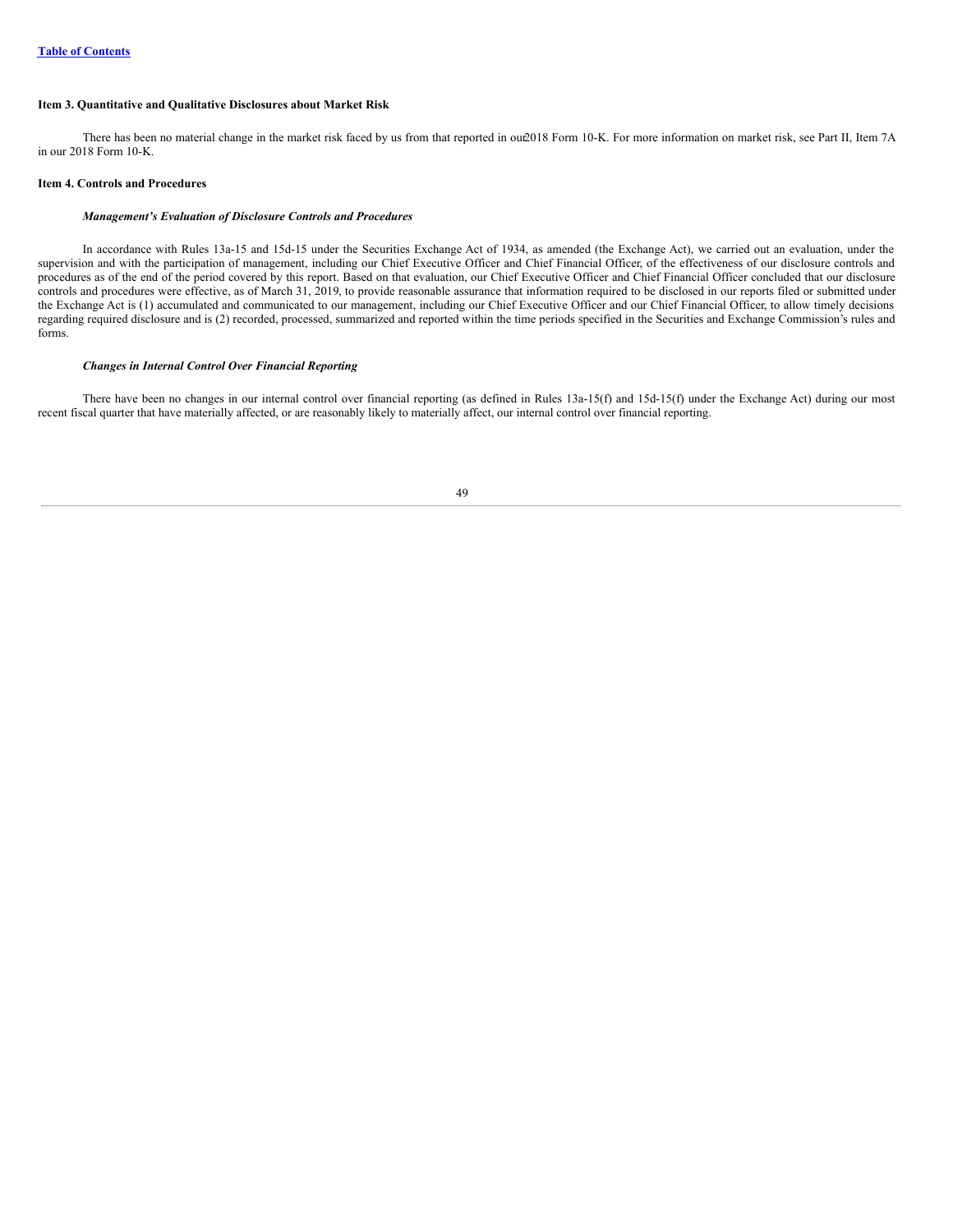# **PART II. OTHER INFORMATION**

### **Item 1. Legal Proceedings**

For information regarding legal proceedings, seeNote 9 - Commitments and Contingencies in Item 1 of Part I of this quarterly report on Form 10-Q, which information is incorporated into this item by reference.

# **Item 1A. Risk Factors**

#### **We recently emerged from bankruptcy, which may adversely affect our business and relationships.**

It is possible that our having filed for bankruptcy and our recent emergence from bankruptcy may adversely affect our business and relationships with customers, vendors, contractors, employees or suppliers. Due to uncertainties, many risks exist, including the following:

- key suppliers, vendors or other contract counterparties may terminate their relationships with us or require additional financial assurances or enhanced performance from us;
- our ability to renew existing contracts and compete for new business may be adversely affected;
- our ability to attract, motivate and/or retain key executives may be adversely affected; and
- competitors may take business away from us, and our ability to attract and retain customers may be negatively impacted.

The occurrence of one or more of these events could have a material and adverse effect on our operations, financial condition and reputation. We cannot assure you that having been subject to bankruptcy protection will not adversely affect our operations in the future.

# Our actual financial results after emergence from bankruptcy may not be comparable to our historical financial information as a result of the implementation of the **Plan and the transactions contemplated thereby.**

In connection with the disclosure statement we filed with the Bankruptcy Court, and the hearing to consider confirmation of the Plan, we prepared projected financial information to demonstrate to the Bankruptcy Court the feasibility of the Plan and our ability to continue operations upon our emergence from bankruptcy. Those projections were prepared solely for the purpose of bankruptcy proceedings and have not been, and will not be, updated on an ongoing basis and should not be relied upon by investors. At the time they were prepared, the projections reflected numerous assumptions concerning our anticipated future performance with respect to prevailing and anticipated market and economic conditions that were and remain beyond our control and that may not materialize. Projections are inherently subject to substantial and numerous uncertainties and to a wide variety of significant business, economic and competitive risks and the assumptions underlying the projections and/or valuation estimates may prove to be wrong in material respects. Actual results may vary significantly from those contemplated by the projections. As a result, investors should not rely on these projections.

# **Upon our emergence from bankruptcy, the composition of our board of directors changed significantly.**

Pursuant to the Plan, the composition of our board of directors (the "Board") changed significantly. Upon emergence, our Board consists of seven directors, only two of whom, including our Chief Executive Officer, served on the Board prior to our emergence from bankruptcy. The new directors have different backgrounds, experiences and perspectives from those individuals who previously served on our Board and, thus, may have different views on the issues that will determine our future. There is no guarantee that our new Board will pursue, or will pursue in the same manner, our current strategic plans. As a result, the future strategy and our plans may differ materially from those of the past.

#### **Item 2. Unregistered Sales of Equity Securities and Use of Proceeds**

There were no unregistered sales of the Company's equity securities during thethree months ended March 31, 2019 that were not otherwise disclosed in a Current Report on Form 8-K. The Company currently has no active share repurchase programs.

#### **Item 3. Defaults Upon Senior Securities**

None.

## **Item 4. Mine Safety Disclosures**

None.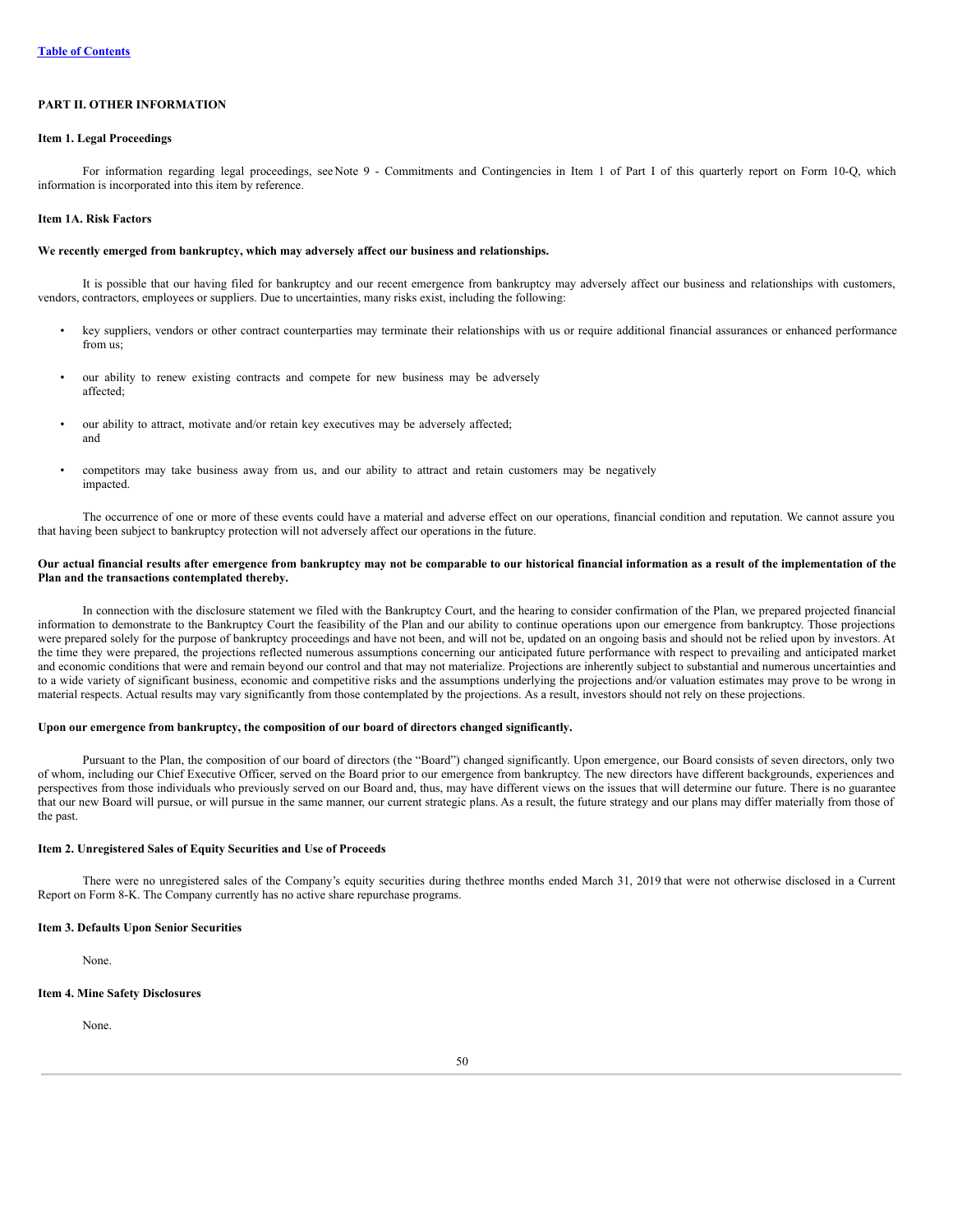# **Item 5. Other Information**

None.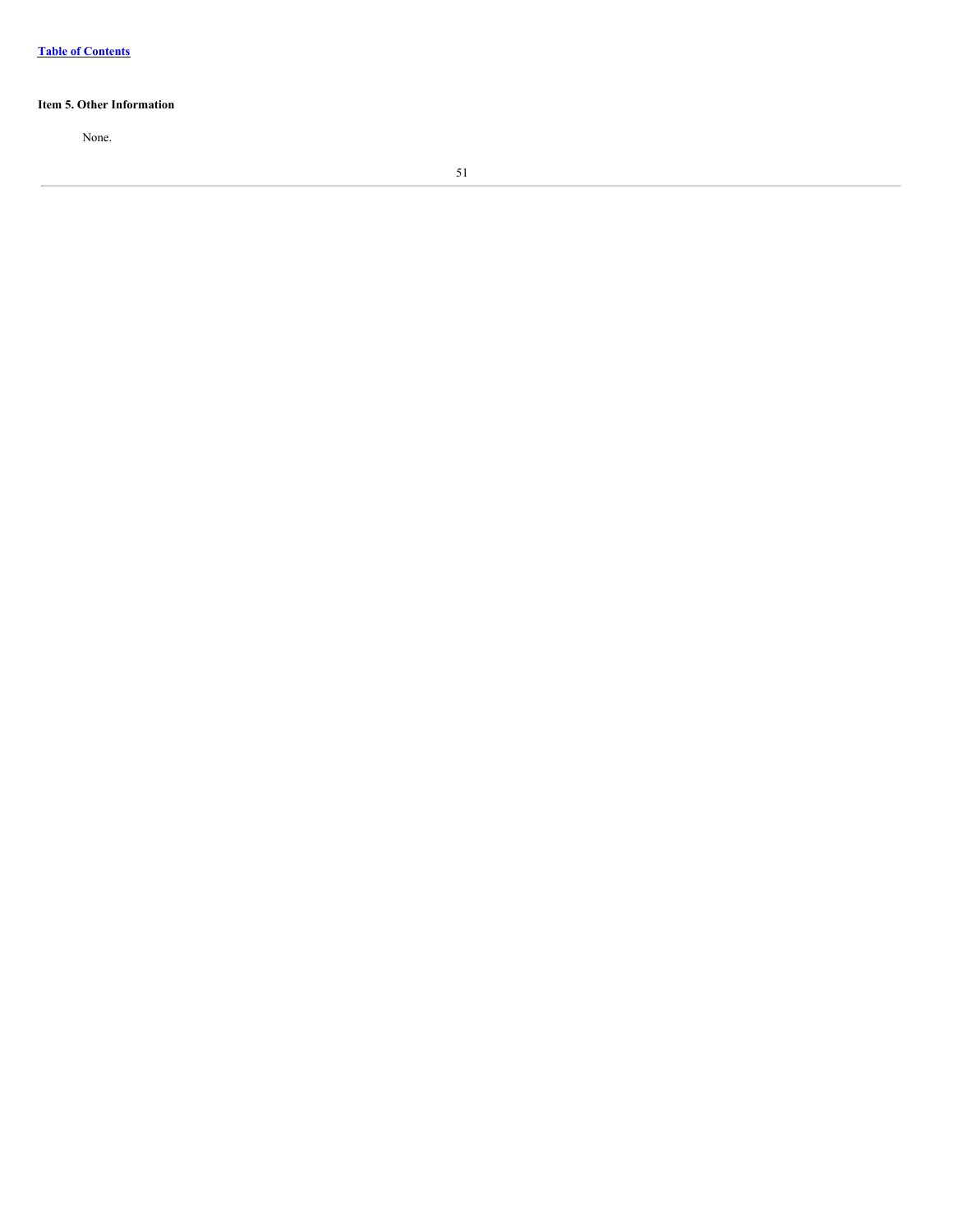# **Item 6. Exhibits**

The following exhibits are filed or furnished as a part of this report:

| Exhibit<br><b>Number</b> | <b>Description</b>                                                                                                                                                                                                                                                                                                                                                                                                |
|--------------------------|-------------------------------------------------------------------------------------------------------------------------------------------------------------------------------------------------------------------------------------------------------------------------------------------------------------------------------------------------------------------------------------------------------------------|
| 2.1                      | Amended Joint Chapter 11 Plan of Reorganization of Parker Drilling Company and its Debtor Affiliates (incorporated by reference to Exhibit A of<br>the Order Confirming the Amended Joint Chapter 11 Plan of Reorganization, filed as Exhibit 99.1 to the Company's Current Report on Form 8-K<br>filed on March 11, 2019).                                                                                       |
| <u>3.1</u>               | Amended and Restated Certificate of Incorporation of the Company, as amended and restated on March 26, 2019 (incorporated by reference to<br>Exhibit 3.1 to the Company's Current Report on Form 8-K filed on March 26, 2019).                                                                                                                                                                                    |
| 3.2                      | Amended and Restated By-laws of the Company, as amended and restated as of March 26, 2019 (incorporated by reference to Exhibit 3.2 to the<br>Company's Current Report on Form 8-K filed on March 26, 2019).                                                                                                                                                                                                      |
| <u>4.1</u>               | Specimen Common Share Certificate (incorporated by reference to Exhibit 4.1 to the Current Report on Form 8-K filed by the Company on March<br>26, 2019).                                                                                                                                                                                                                                                         |
| 4.2                      | Registration Rights Agreement, dated as of March 26, 2019, between Parker Drilling Company and the holders signatory thereto (incorporated by<br>reference to Exhibit 10.3 to the Company's Current Report on Form 8-K filed on March 26, 2019).                                                                                                                                                                  |
| <u>4.3</u>               | Warrant Agreement, dated as of March 26, 2019, between Parker Drilling Company and Equiniti Trust Company, as Warrant Agent (incorporated<br>by reference to Exhibit 10.4 to the Company's Current Report on Form 8-K filed on March 26, 2019).                                                                                                                                                                   |
| 10.1                     | Credit Agreement, dated March 26, 2019, among Parker Drilling Company, as Parent Borrower, certain Subsidiaries of the Parent Borrower party<br>thereto, Bank of America, N.A., as Administrative Agent and L/C Issuer, and the other lenders and L/C issuers from time to time party thereto<br>(incorporated by reference to Exhibit 10.1 to the Company's Current Report on Form 8-K filed on March 26, 2019). |
| 10.2                     | Second Lien Term Loan Credit Agreement, dated March 26, 2019, among Parker Drilling Company, as Borrower, UMB Bank, N.A., as<br>Administrative Agent, and the other lenders from time to time party thereto (incorporated by reference to Exhibit 10.2 to the Company's Current<br>Report on Form 8-K filed on March 26, 2019).                                                                                   |
| 10.3                     | Parker Drilling Company Form of Long-Term Incentive Plan (incorporated by reference to Exhibit 10.5 to the Company's Current Report on Form<br>8-K filed on March 26, 2019).                                                                                                                                                                                                                                      |
| <u>10.4</u>              | Parker Drilling Company Form of Restricted Stock Unit Incentive Agreement (incorporated by reference to Exhibit 10.6 to the Company's Current<br>Report on Form 8-K filed on March 26, 2019).                                                                                                                                                                                                                     |
| 10.5                     | Parker Drilling Company Form of Stock Option Incentive Agreement (incorporated by reference to Exhibit 10.7 to the Company's Current Report<br>on Form 8-K filed on March 26, 2019).                                                                                                                                                                                                                              |
| 10.6                     | Employment Agreement between Mr. Gary Rich and Parker Drilling Company, effective March 26, 2019 (incorporated by reference to Exhibit<br>10.8 to the Company's Current Report on Form 8-K filed on March 26, 2019).                                                                                                                                                                                              |
| 10.7                     | Employment Agreement between Mr. Michael W. Sumruld and Parker Drilling Company, effective March 26, 2019 (incorporated by reference to<br>Exhibit 10.9 to the Company's Current Report on Form 8-K filed on March 26, 2019).                                                                                                                                                                                     |
| 10.8                     | Employment Agreement between Mr. Jon-Al Duplantier and Parker Drilling Company, effective March 26, 2019 (incorporated by reference to<br>Exhibit 10.10 to the Company's Current Report on Form 8-K filed on March 26, 2019).                                                                                                                                                                                     |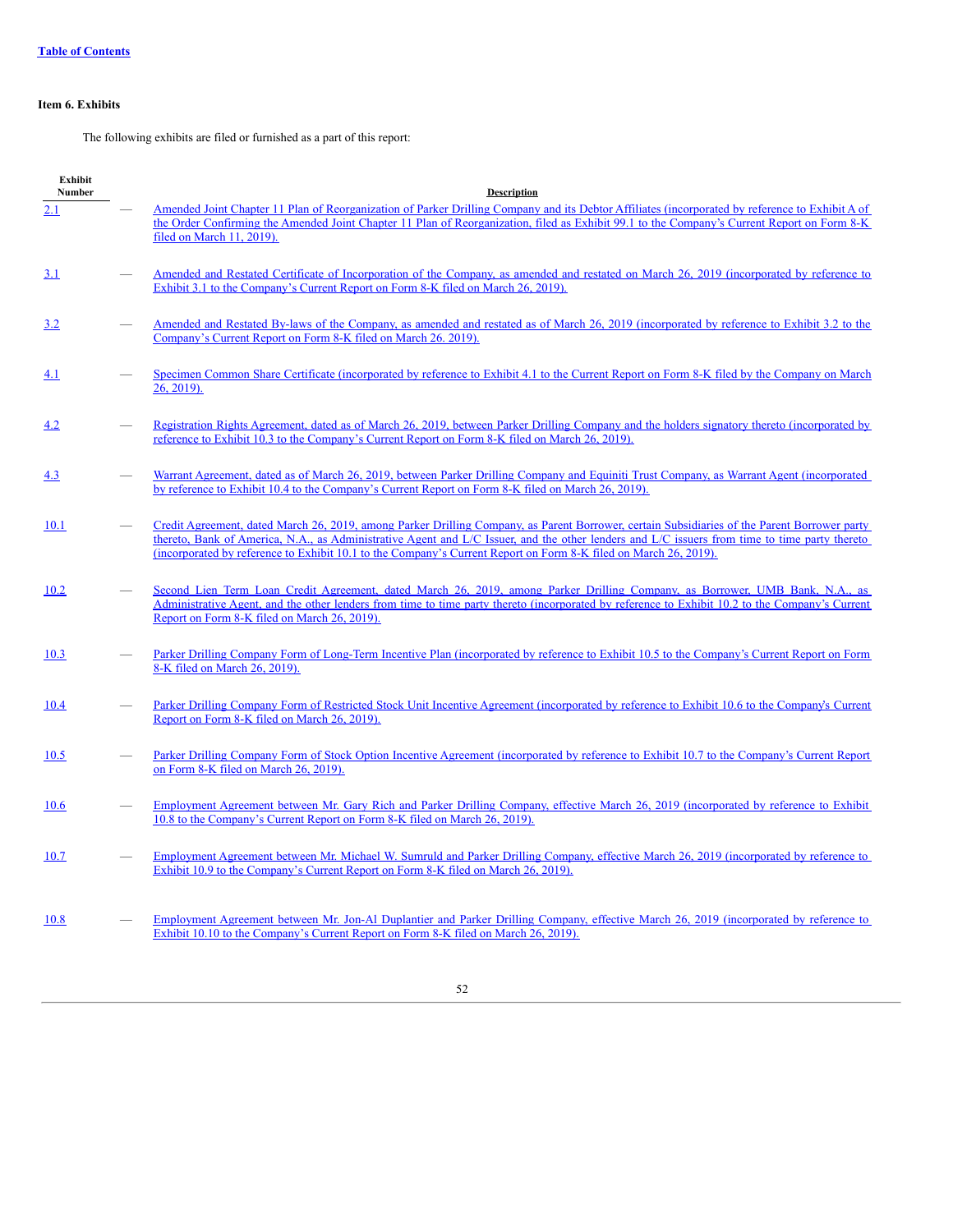| <u>10.9</u> | - Employment Agreement between Mr. Bryan R. Collins and Parker Drilling Company, effective March 26, 2019 (incorporated by reference to |  |
|-------------|-----------------------------------------------------------------------------------------------------------------------------------------|--|
|             | Exhibit 10.11 to the Company's Current Report on Form 8-K filed on March 26, 2019).                                                     |  |

- [10.10](http://www.sec.gov/Archives/edgar/data/76321/000007632119000005/ex101arbackstopcommitmenta.htm) Amended and Restated Backstop Commitment Agreement, dated January 28, 2019 [\(incorporated](http://www.sec.gov/Archives/edgar/data/76321/000007632119000005/ex101arbackstopcommitmenta.htm) by reference to Exhibit 10.1 to the Company's Current Report on Form 8-K filed on February 1, 2019).
- [10.11](http://www.sec.gov/Archives/edgar/data/76321/000007632119000005/ex102rsaamendment.htm) First Amendment to the [Restructuring](http://www.sec.gov/Archives/edgar/data/76321/000007632119000005/ex102rsaamendment.htm) Support Agreement, dated January 28, 2019 (incorporated by reference to Exhibit 10.2 to the Company's Current Report on Form 8-K filed on February 1, 2019).
- [31.1](#page-54-0) Gary G. Rich, President and Chief Executive Officer, Rule [13a-14\(a\)/15d-14\(a\)](#page-54-0) Certification.
- [31.2](#page-55-0) Michael W. Sumruld, Senior Vice President and Chief Financial Officer, Rule [13a-14\(a\)/15d-14\(a\)](#page-55-0) Certification.
- [32.1](#page-56-0) Gary G. Rich, President and Chief Executive Officer, 18 U.S.C. Section 1350 [Certification](#page-56-0).
- [32.2](#page-57-0) Michael W. Sumruld, Senior Vice President and Chief Financial Officer, 18 U.S.C. Section 1350 [Certification.](#page-57-0)
- 101.INS XBRL Instance Document the instance document does not appear in the Interactive Data File because its XBRL tags are embedded within the Inline XBRL document.
- 101.SCH XBRL Taxonomy Schema Document.
- 101.CAL XBRL Calculation Linkbase Document.
- 101.LAB XBRL Label Linkbase Document.
- 101.PRE XBRL Presentation Linkbase Document.
- 101.DEF XBRL Definition Linkbase Document.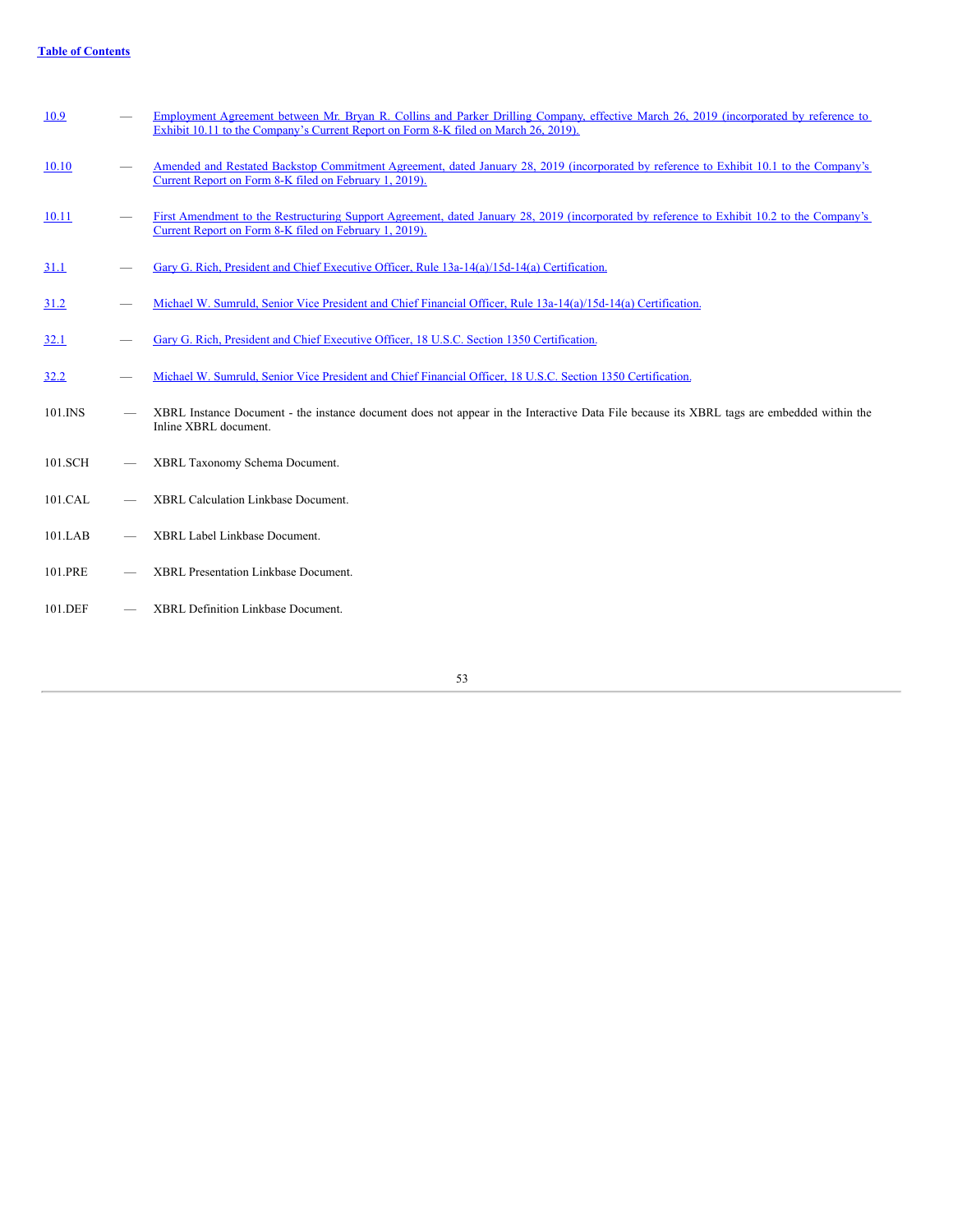# **SIGNATURES**

Pursuant to the requirements of the Securities Exchange Act of 1934, the registrant has duly caused this report to be signed on its behalf by the undersigned, thereunto duly authorized.

# **PARKER DRILLING COMPANY**

Date: May 9, 2019 By: /s/ Gary G. Rich

Gary G. Rich President and Chief Executive Officer

By: /s/ Michael W. Sumruld

Michael W. Sumruld Senior Vice President and Chief Financial Officer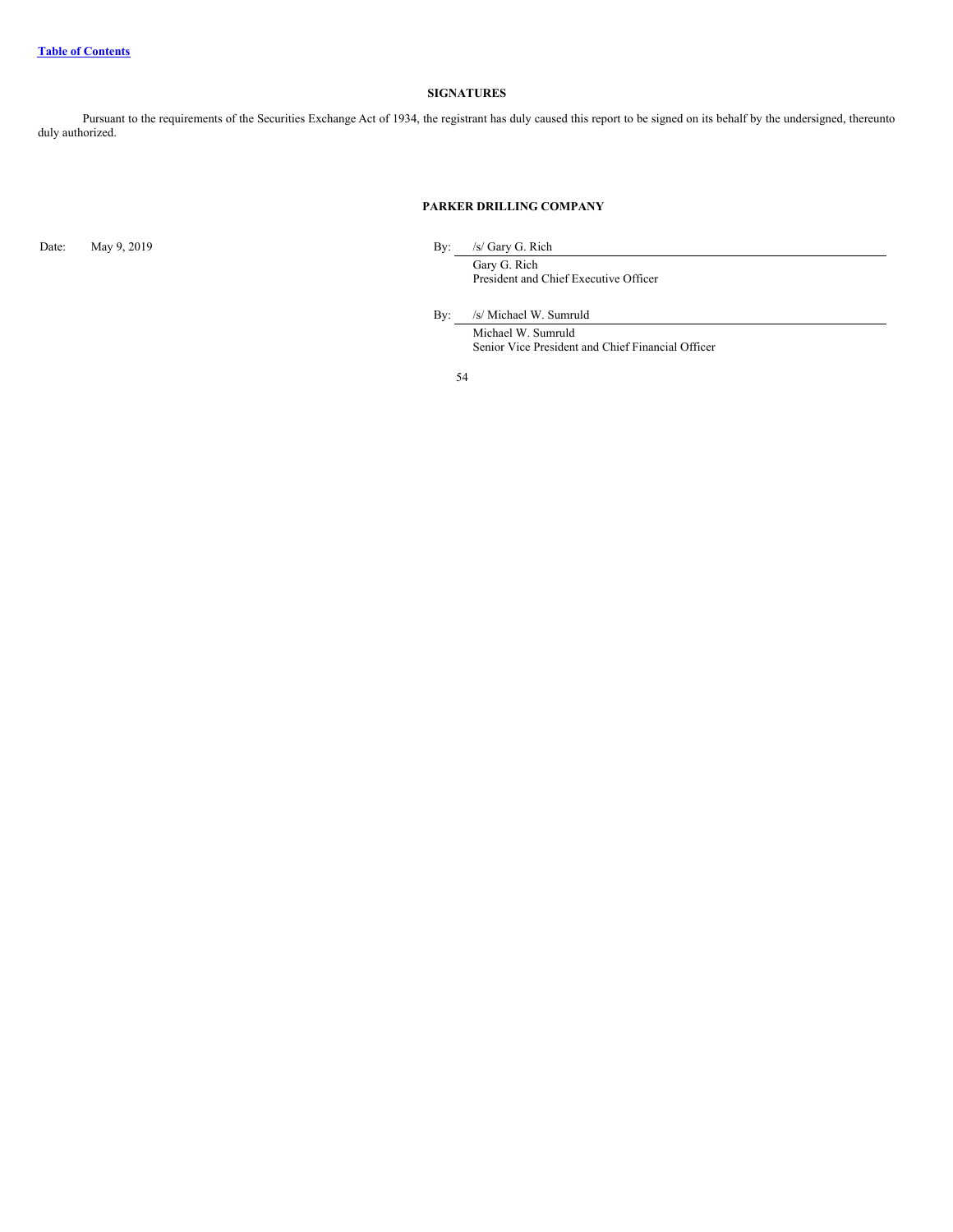# **PARKER DRILLING COMPANY RULE 13a-14(a)/15d-14(a) CERTIFICATION**

<span id="page-54-0"></span>I, Gary G. Rich, certify that:

- 1. I have reviewed this quarterly report on Form 10-Q for the quarterly period endedMarch 31, 2019, of Parker Drilling Company (the registrant);
- 2. Based on my knowledge, this report does not contain any untrue statement of a material fact or omit to state a material fact necessary to make the statements made, in light of the circumstances under which such statements were made, not misleading with respect to the period covered by this report;
- 3. Based on my knowledge, the financial statements, and other financial information included in this report, fairly present in all material respects the financial condition, results of operations and cash flows of the registrant as of, and for, the periods presented in this report;
- 4. The registrant's other certifying officer(s) and I are responsible for establishing and maintaining disclosure controls and procedures (as defined in Exchange Act Rules  $13a - 15(e)$  and  $15d - 15(e)$  and internal control over financial reporting (as defined in Exchange Act Rules  $13a - 15(f)$  and  $15d - 15(f)$ ) for the registrant and have:
	- (a) Designed such disclosure controls and procedures, or caused such disclosure controls and procedures to be designed under our supervision, to ensure that material information relating to the registrant, including its consolidated subsidiaries, is made known to us by others within those entities, particularly during the period in which this report is being prepared;
	- (b) Designed such internal control over financial reporting, or caused such internal control over financial reporting to be designed under our supervision, to provide reasonable assurance regarding the reliability of financial reporting and the preparation of financial statements for external purposes in accordance with generally accepted accounting principles;
	- (c) Evaluated the effectiveness of the registrant's disclosure controls and procedures and presented in this report our conclusions about the effectiveness of the disclosure controls and procedures, as of the end of the period covered by this report based on such evaluation; and
	- (d) Disclosed in this report any change in the registrant's internal control over financial reporting that occurred during the registrant's most recent fiscal quarter (the registrant's fourth fiscal quarter in the case of an annual report) that has materially affected, or is reasonably likely to materially affect, the registrant's internal control over financial reporting; and
- 5. The registrant's other certifying officer(s) and I have disclosed, based on our most recent evaluation of internal control over financial reporting, to the registrant's auditors and the audit committee of the registrant's board of directors (or persons performing the equivalent functions):
	- (a) All significant deficiencies and material weaknesses in the design or operation of internal control over financial reporting which are reasonably likely to adversely affect the registrant's ability to record, process, summarize and report financial information; and
	- (b) Any fraud, whether or not material, that involves management or other employees who have a significant role in the registrant's internal control over financial reporting.

Date: May 9, 2019

/s/ Gary G. Rich Gary G. Rich President and Chief Executive Officer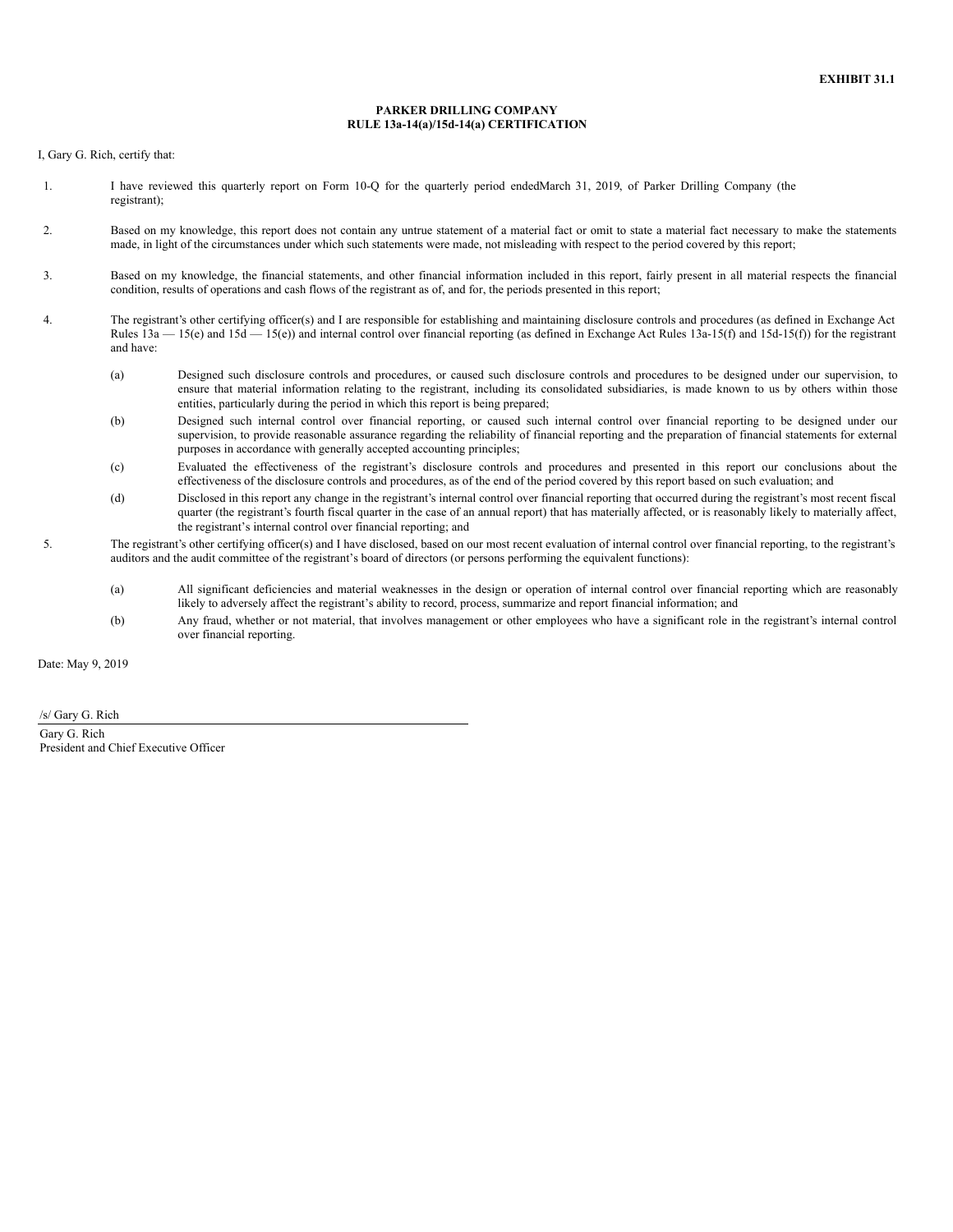# **PARKER DRILLING COMPANY RULE 13a-14(a)/15d-14(a) CERTIFICATION**

<span id="page-55-0"></span>I, Michael W. Sumruld, certify that:

- 1. I have reviewed this quarterly report on Form 10-Q for the quarterly period endedMarch 31, 2019, of Parker Drilling Company (the registrant);
- 2. Based on my knowledge, this report does not contain any untrue statement of a material fact or omit to state a material fact necessary to make the statements made, in light of the circumstances under which such statements were made, not misleading with respect to the period covered by this report;
- 3. Based on my knowledge, the financial statements, and other financial information included in this report, fairly present in all material respects the financial condition, results of operations and cash flows of the registrant as of, and for, the periods presented in this report;
- 4. The registrant's other certifying officer(s) and I are responsible for establishing and maintaining disclosure controls and procedures (as defined in Exchange Act Rules  $13a - 15(e)$  and  $15d - 15(e)$  and internal control over financial reporting (as defined in Exchange Act Rules  $13a - 15(f)$  and  $15d - 15(f)$ ) for the registrant and have:
	- (a) Designed such disclosure controls and procedures, or caused such disclosure controls and procedures to be designed under our supervision, to ensure that material information relating to the registrant, including its consolidated subsidiaries, is made known to us by others within those entities, particularly during the period in which this report is being prepared;
	- (b) Designed such internal control over financial reporting, or caused such internal control over financial reporting to be designed under our supervision, to provide reasonable assurance regarding the reliability of financial reporting and the preparation of financial statements for external purposes in accordance with generally accepted accounting principles;
	- (c) Evaluated the effectiveness of the registrant's disclosure controls and procedures and presented in this report our conclusions about the effectiveness of the disclosure controls and procedures, as of the end of the period covered by this report based on such evaluation; and
	- (d) Disclosed in this report any change in the registrant's internal control over financial reporting that occurred during the registrant's most recent fiscal quarter (the registrant's fourth fiscal quarter in the case of an annual report) that has materially affected, or is reasonably likely to materially affect, the registrant's internal control over financial reporting; and
- 5. The registrant's other certifying officer(s) and I have disclosed, based on our most recent evaluation of internal control over financial reporting, to the registrant's auditors and the audit committee of the registrant's board of directors (or persons performing the equivalent functions):
	- (a) All significant deficiencies and material weaknesses in the design or operation of internal control over financial reporting which are reasonably likely to adversely affect the registrant's ability to record, process, summarize and report financial information; and
	- (b) Any fraud, whether or not material, that involves management or other employees who have a significant role in the registrant's internal control over financial reporting.

Date: May 9, 2019

/s/ Michael W. Sumruld Michael W. Sumruld

Senior Vice President and Chief Financial Officer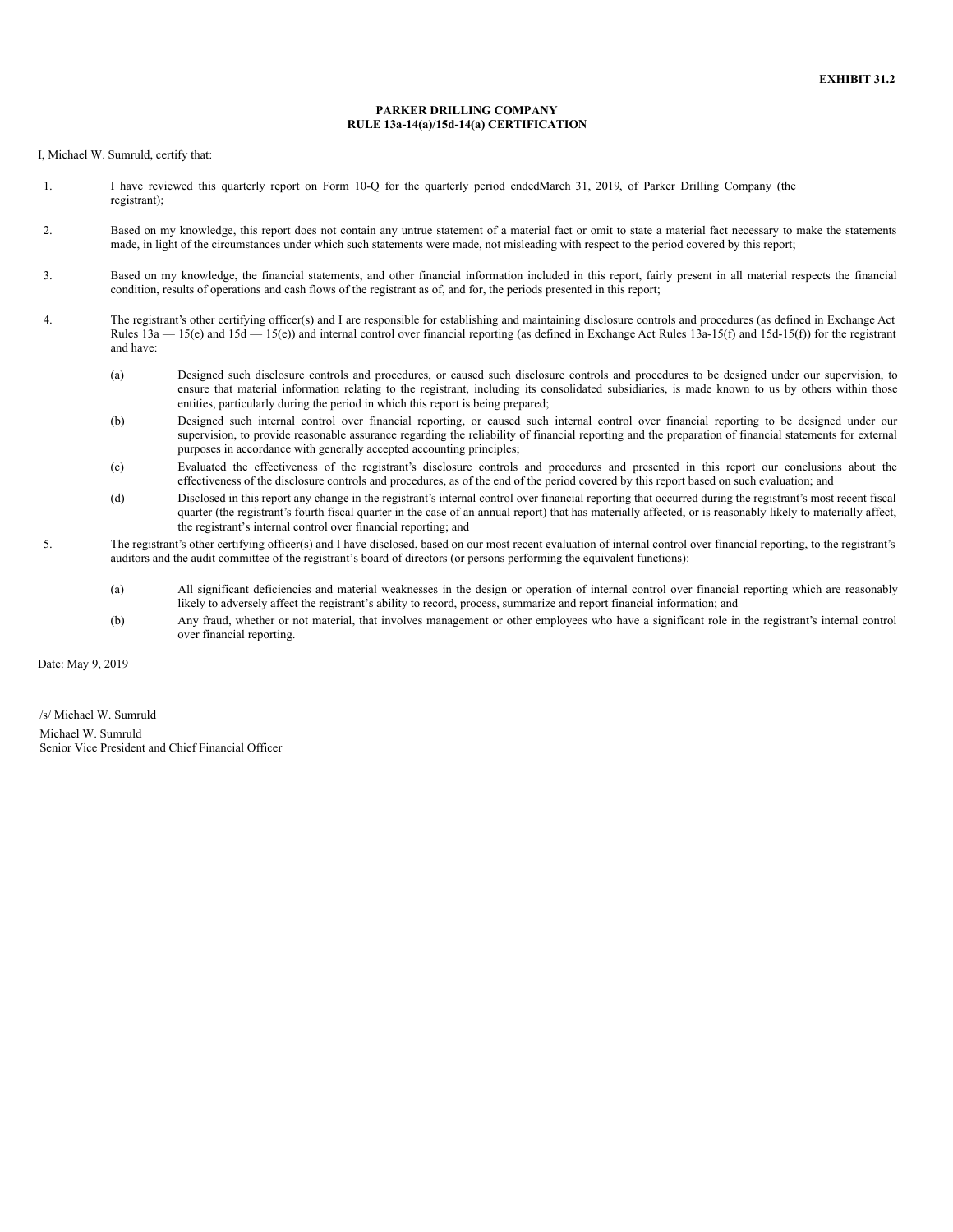# **CERTIFICATION PURSUANT TO 18 U.S.C. SECTION 1350**

<span id="page-56-0"></span>Pursuant to 18 U.S.C. Section 1350, the undersigned officer of Parker Drilling Company (the Company) hereby certifies, to such officer's knowledge, that:

- 1. The Company's Quarterly Report on Form 10-Q for the quarter endedMarch 31, 2019 (the Report) fully complies with the requirements of section 13(a) or 15(d) of the Securities Exchange Act of 1934; and
- 2. The information contained in the Report fairly presents, in all material respects, the financial condition and results of operations of the Company.

Date: May 9, 2019

/s/ Gary G. Rich Gary G. Rich

President and Chief Executive Officer

The foregoing certification is being furnished solely pursuant to 18 U.S.C. Section 1350 and is not being filed as part of the Report or as a separate disclosure statement.